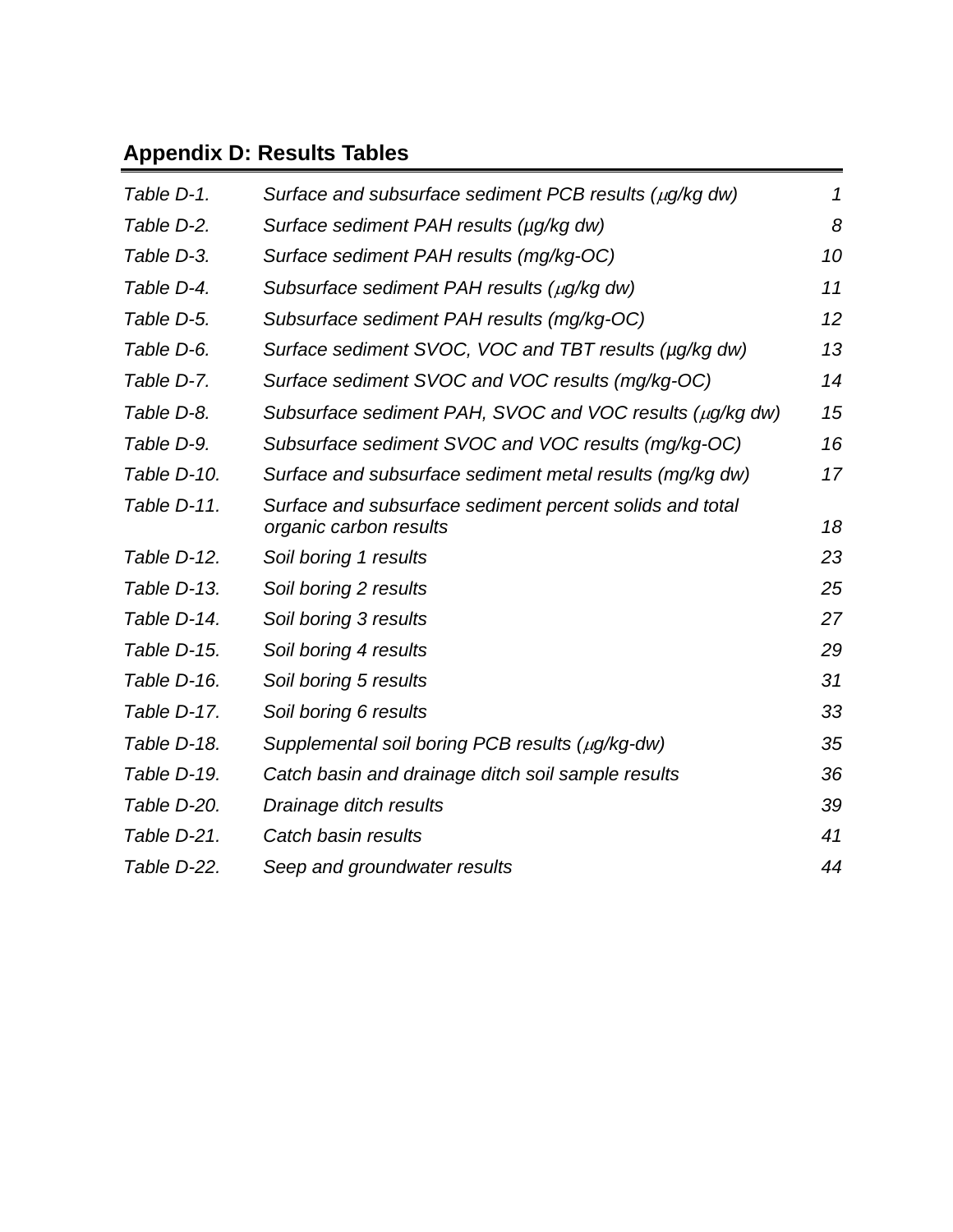<span id="page-1-0"></span>

| <b>SAMPLE ID</b>           | AROCLOR  <br>1016 | AROCLOR  <br>1221 | <b>AROCLOR</b><br>1232 | <b>AROCLOR</b><br>1242 | <b>AROCLOR</b><br>1248 | <b>AROCLOR</b><br>1254 | <b>AROCLOR</b><br>1260 | <b>TOTAL</b><br><b>PCBs</b> | TOTAL PCBs <sup>a</sup><br>$(mg/kg-OC)$ |
|----------------------------|-------------------|-------------------|------------------------|------------------------|------------------------|------------------------|------------------------|-----------------------------|-----------------------------------------|
| <b>Surface</b>             |                   |                   |                        |                        |                        |                        |                        |                             |                                         |
| T-117-SE07-SG              | 20 U              | 20 U              | 20 U                   | 20 U                   | 20 U                   | 33                     | 54                     | 87                          | 2.7                                     |
| T-117-SE08-SG              | 20 U              | 20 U              | 20 U                   | 20 U                   | 20 U                   | 570                    | 430                    | 1,000                       | 45                                      |
| T-117-SE10-SG              | 20 U              | 20 U              | 20 U                   | 20 U                   | 20 U                   | 20 U                   | 1,200                  | 1,200                       | 60                                      |
| T-117-SE13-SG              | 20 U              | 20 U              | 20 U                   | 20 U                   | 20 U                   | 20 U                   | 870                    | 870                         | 31                                      |
| T-117-SE15-SG              | 20 U              | 20 U              | 20 U                   | 20 U                   | 38 U                   | 54                     | 78                     | 132                         | 5.7                                     |
| T-117-SE16-SG              | 200 U             | 200 U             | 200 U                  | 200 U                  | 200 U                  | 200 U                  | 2,800                  | 2,800                       | 160                                     |
| T-117-SE17-SG              | 980 U             | 980 U             | 980 U                  | 980 U                  | 980 U                  | 980 U                  | 12,000                 | 12,000                      | 550                                     |
| T-117-SE18-SG              | 20 U              | 20 U              | 20 U                   | 20 U                   | 20 U                   | 20U                    | 5,900                  | 5,900                       | 350                                     |
| T-117-SE19-SG              | 20 U              | 20 U              | 20 U                   | 20 U                   | 55 J                   | 90J                    | 120J                   | 270 J                       | 23J                                     |
| T-117-SE20-SG              | 99 U              | 99 U              | 99 U                   | 99 U                   | 99 U                   | 99 U                   | 1300                   | 1300                        | 100                                     |
| T-117-SE21-SG              | 150 U             | 150 U             | 150 U                  | 150 U                  | 150 U                  | 150 U                  | 38,000                 | 38,000                      | 2,200                                   |
| T-117-SE22-SG              | 20 U              | 20 U              | 20 U                   | 20 U                   | 20 U                   | 20 U                   | 16,000                 | 16,000                      | 890                                     |
| T-117-SE23-SG              | 19 U              | 19 U              | 19 U                   | 25 U                   | 19 U                   | 38                     | 42                     | 80                          | 4.7                                     |
| T-117-SE24-SG              | 200 U             | 200 U             | 200 U                  | 200 U                  | 200 U                  | 200 U                  | 3,500                  | 3,500                       | 230                                     |
| T-117-SE25-SG              | 68 U              | 68 U              | 68 U                   | 68 U                   | 68 U                   | 68 U                   | 4000                   | 4,000                       | 290                                     |
| T-117-SE26-SG              | 98 U              | 98 U              | 98 U                   | 98 U                   | 98 U                   | 98 U                   | 1900                   | 1,900                       | 110                                     |
| T-117-SE27-SG              | 20 U              | 20U               | 20 U                   | 20 U                   | 36 U                   | 42                     | 41                     | 83                          | 4.6                                     |
| T-117-SE28-SG              | 97 U              | 97 U              | 97 U                   | 97 U                   | 97 U                   | 97 U                   | 910                    | 910                         | 76                                      |
| T-117-SE29-SG              | 20 U              | 20 U              | 20 U                   | 20 U                   | 46                     | 63                     | 61                     | 170                         | 6.5                                     |
| T-117-SE52-SG <sup>b</sup> | 20 U              | 20 U              | 20 U                   | 20 U                   | 52 U                   | 53                     | 49                     | 102                         | 4.4                                     |
| T-117-SE30-SG              | 20 U              | 20 U              | 20 U                   | 20 U                   | 20 U                   | 20 U                   | 320                    | 320                         | 19                                      |
| T-117-SE31-SG              | 190 U             | 190 U             | 190 U                  | 190 U                  | 190 U                  | 190 U                  | 3400                   | 3400                        | 150                                     |
| T-117-SE32-SG              | 20 U              | 20 U              | 20 U                   | 20 U                   | 52                     | 98                     | 100                    | 250                         | 11                                      |
| T-117-SE33-SG              | 58 U              | 58 U              | 58 U                   | 58 U                   | 58 U                   | 58 U                   | $9,400$ J              | $9,400$ J                   | 310 J                                   |
| T-117-SE34-SG              | 490 U             | 490 U             | 490 U                  | 490 U                  | 490 U                  | 490 U                  | 4,900                  | 4,900                       | 330                                     |
| T-117-SE35-SG              | 20 U              | 20 U              | 20 U                   | 20 U                   | 20J                    | 27                     | 20 U                   | 47 J                        | 2.1J                                    |

**Table D-1. Surface and subsurface sediment PCB results (**µ**g/kg dw)**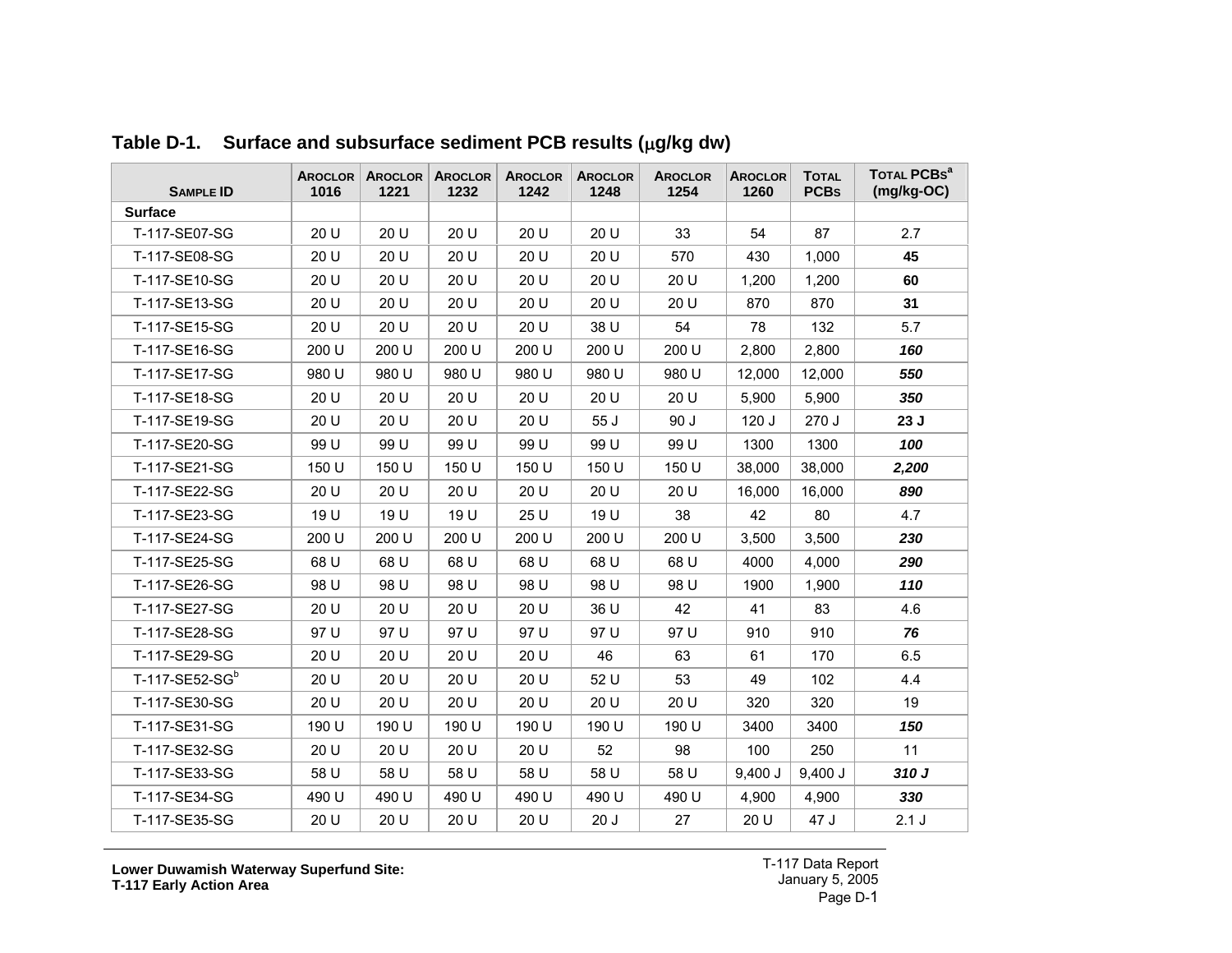| <b>SAMPLE ID</b>           | <b>AROCLOR</b><br>1016 | <b>AROCLOR</b><br>1221 | <b>AROCLOR</b><br>1232 | <b>AROCLOR</b><br>1242 | <b>AROCLOR</b><br>1248 | <b>AROCLOR</b><br>1254 | <b>AROCLOR</b><br>1260 | <b>TOTAL</b><br><b>PCBs</b> | TOTAL PCBS <sup>a</sup><br>$(mg/kg-OC)$ |
|----------------------------|------------------------|------------------------|------------------------|------------------------|------------------------|------------------------|------------------------|-----------------------------|-----------------------------------------|
| T-117-SE36-SG              | 20 U                   | 20 U                   | 20 U                   | 20 U                   | 30                     | 77                     | 120                    | 230                         | 10                                      |
| T-117-SE37-SG              | 140 U                  | 140 U                  | 140 U                  | 140 U                  | 140 U                  | 1200                   | 3,100                  | 4,300                       | 230                                     |
| T-117-SE38-SG              | 20 U                   | 20 U                   | 20 U                   | 20 U                   | 26                     | 37                     | 23                     | 86                          | 4.8                                     |
| T-117-SE39-SG              | 58 U                   | 58 U                   | 58 U                   | 58 U                   | 58 U                   | 58 U                   | 11,000                 | 11,000                      | 420                                     |
| T-117-SE60-SG <sup>b</sup> | 50 U                   | 50 U                   | 50 U                   | 50 U                   | 50 U                   | 50 U                   | 1300                   | 1,300                       | 130                                     |
| T-117-SE40-SG              | 19 U                   | 19 U                   | 19 U                   | 19 U                   | 2,000                  | 810                    | 430                    | 3,200                       | 200                                     |
| T-117-SE41-SG              | 20 U                   | 20 U                   | 20 U                   | 20 U                   | 34                     | 60                     | 33                     | 127                         | 4.5                                     |
| T-117-SE42-SG              | 20 U                   | 20 U                   | 20 U                   | 20 U                   | 29                     | 54                     | 53                     | 136                         | 5.9                                     |
| T-117-SE43-SG              | 20 U                   | 20 U                   | 20 U                   | 20 U                   | 20 U                   | 140                    | 400 J                  | 540 J                       | 55 J                                    |
| T-117-SE44-SG              | 20 U                   | 20 U                   | 20 U                   | 20 U                   | 20 U                   | 98 U                   | 320                    | 320                         | 21                                      |
| T-117-SE45-SG              | 35 U                   | 35 U                   | 35 U                   | 35 U                   | 35 U                   | 150 J                  | 370                    | 520 J                       | 43 J                                    |
| T-117-SE53-SG <sup>b</sup> | 20 U                   | 20 U                   | 20 U                   | 20 U                   | 20 U                   | 530 J                  | 380 J                  | 910 J                       | 83 J                                    |
| T-117-SE46-SG              | 19 U                   | 19 U                   | 19 U                   | 19 U                   | 23 U                   | 94                     | 120                    | 210                         | 13                                      |
| T-117-SESGComp1            | 97 U                   | 97 U                   | 97 U                   | 97 U                   | 97 U                   | 97 U                   | 4,000                  | 4,000                       | 170                                     |
| T-117-SE73-SG              | 20 U                   | 20 U                   | 20 U                   | 20 U                   | 21J                    | 72                     | 170                    | 263 J                       | 8.0J                                    |
| T-117-SE75-SG <sup>b</sup> | 20 U                   | 20 U                   | 20 U                   | 20 U                   | 20 U                   | 63                     | 160                    | 223                         | 7.0                                     |
| T-117-SE74-SG              | 20 U                   | 20 U                   | 20 U                   | 20 U                   | 20 U                   | 41                     | 82                     | 123                         | 4.6                                     |
| T-117-SE76-SG              | 20 U                   | 20 U                   | 20 U                   | 20 U                   | 20 U                   | 20 U                   | $1,400$ J              | $1,400$ J                   | 77                                      |
| T-117-SE77-SG <sup>b</sup> | 110 U                  | 110 U                  | 110 U                  | 110 U                  | 110 U                  | 110 U                  | $1,100$ J              | $1,100$ J                   | 33                                      |
| T-117-SE78-SG              | 20 U                   | 20 U                   | 20 U                   | 20 U                   | 28 J                   | 20 U                   | 480 J                  | 508 J                       | 39                                      |
| T-117-SE79-SG              | 20 U                   | 20 U                   | 20 U                   | 20 U                   | 20 U                   | 20 U                   | 150J                   | 150J                        | 8.8J                                    |
| T-117-SE80-SG <sup>b</sup> | 20 U                   | 20 U                   | 20 U                   | 20 U                   | 23 J                   | 46 J                   | 74 J                   | 143 J                       | 6.6J                                    |
| T-117-SE81-SG              | 19 U                   | 19 U                   | 19 U                   | 19 U                   | 19 U                   | 19 U                   | 400 J                  | 400 J                       | 34                                      |
| T-117-SE82-SG              | 20U                    | 20 U                   | 20 U                   | 20 U                   | 25 J                   | 43 J                   | 41 J                   | 109J                        | 4.4                                     |
| T-117-SE83-SG <sup>b</sup> | 20 U                   | 20 U                   | 20 U                   | 20 U                   | 20 U                   | 20 U                   | 310 J                  | 310 J                       | 9.2                                     |
| T-117-SE84-SG              | 20 U                   | 20 U                   | 20 U                   | 20 U                   | 20 U                   | 39 U                   | 88                     | 88                          | 7.2                                     |
| T-117-SE85-SG              | 20 U                   | 20 U                   | 40 U                   | 20 U                   | 20 U                   | 46                     | 71                     | 117                         | 3.6                                     |
| T-117-SE86-SG              | 20 U                   | 20 U                   | 39 U                   | 20 U                   | 20 U                   | 40                     | 62                     | 102                         | 3.3                                     |
| T-117-SE89-SG              | 41 U                   | 41 U                   | 41 U                   | 41 U                   | 41 U                   | 250 U                  | 700                    | 700                         | 92                                      |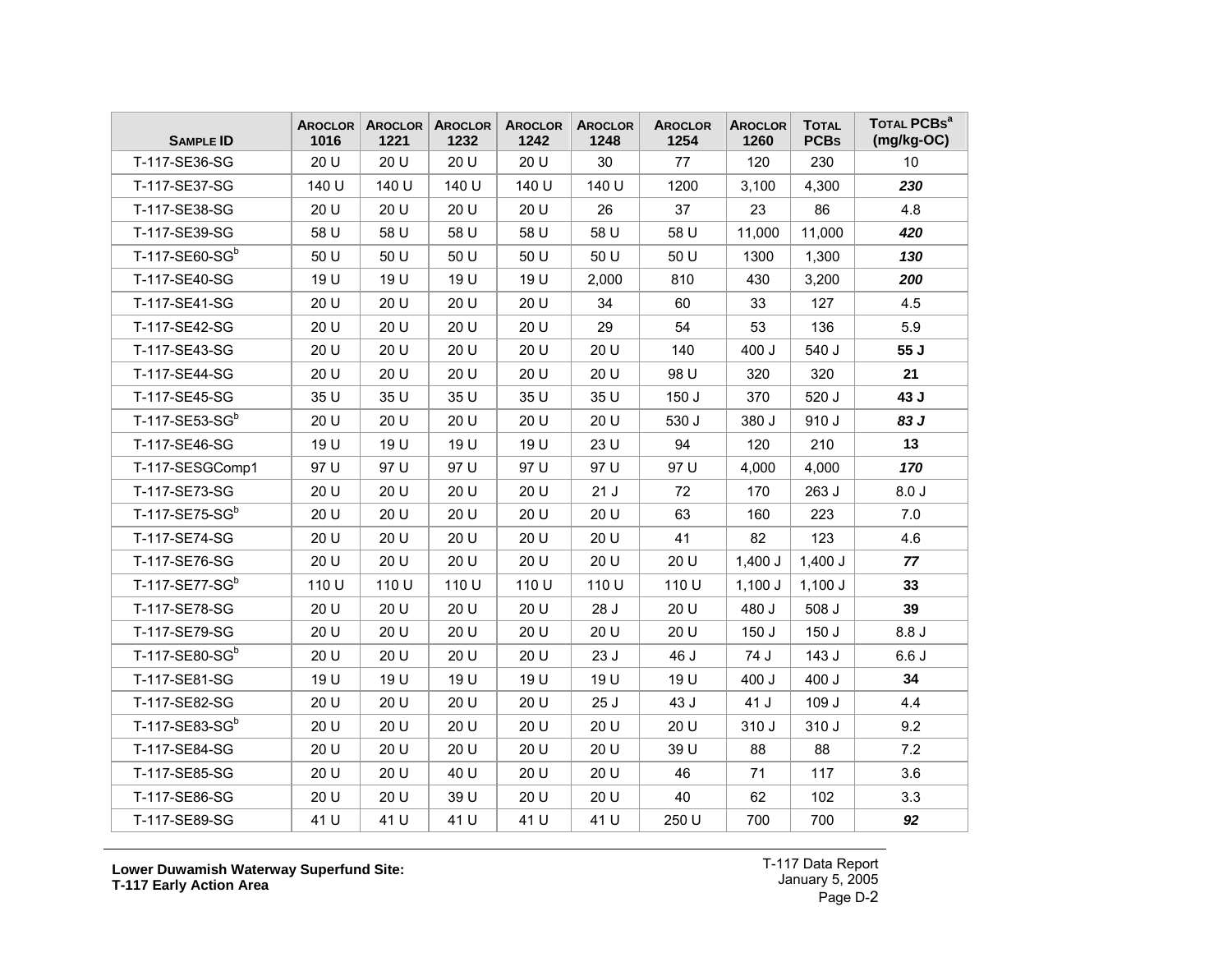| <b>SAMPLE ID</b>              | <b>AROCLOR</b><br>1016 | AROCLOR<br>1221 | <b>AROCLOR</b><br>1232 | <b>AROCLOR</b><br>1242 | <b>AROCLOR</b><br>1248 | <b>AROCLOR</b><br>1254 | <b>AROCLOR</b><br>1260 | <b>TOTAL</b><br><b>PCBs</b> | TOTAL PCBS <sup>a</sup><br>$(mg/kg-OC)$ |
|-------------------------------|------------------------|-----------------|------------------------|------------------------|------------------------|------------------------|------------------------|-----------------------------|-----------------------------------------|
| T-117-SE95-SG <sup>b</sup>    | 28 U                   | 28 U            | 28 U                   | 28 U                   | 28 U                   | 200 U                  | 620                    | 620                         | 48                                      |
| T-117-SE91-SG                 | 20 U                   | 20 U            | 40 U                   | 20 U                   | 20 U                   | 46                     | 82                     | 128                         | 4.2                                     |
| T-117-SE93-SG                 | 20U                    | 39 U            | 20 U                   | 20 U                   | 20 U                   | 63                     | 140                    | 203                         | 7.5                                     |
| <b>Subsurface</b>             |                        |                 |                        |                        |                        |                        |                        |                             |                                         |
| T-117-SE15-SC-01              | 20 U                   | 20 U            | 20 U                   | 20 U                   | 83                     | 78                     | 150                    | 310                         | 16                                      |
| T-117-SE15-SC-12              | 20U                    | 20 U            | 20 U                   | 20 U                   | 77                     | 100                    | 140                    | 320                         | 17                                      |
| T-117-SE15-SC-24              | 20 U                   | 20 U            | 20 U                   | 20 U                   | 55                     | 88                     | 73                     | 216                         | 14                                      |
| T-117-SE49-SC-24 <sup>b</sup> | 20 U                   | 20 U            | 20 U                   | 20 U                   | 52                     | 72                     | 51                     | 175                         | 11                                      |
| T-117-SE15-SC-46              | 19 U                   | 19 U            | 19 U                   | 19 U                   | 19 U                   | 26                     | 20J                    | 46 J                        | 4.6J                                    |
| T-117-SE15-SC-68              | 20 U                   | 20 U            | 20 U                   | 20 U                   | 31                     | 62                     | 37                     | 130                         | 10                                      |
| T-117-SE15-SC-810             | 20 U                   | 20 U            | 20 U                   | 20 U                   | 20 U                   | 69                     | 35                     | 104                         | 5.8                                     |
| T-117-SE16-SC-0-0.9           | 200 U                  | 200 U           | 200 U                  | 200 U                  | 380                    | 870                    | 2100                   | 3,400                       | 200                                     |
| T-117-SE16-SC-0.9-1.3         | 190 U                  | 190 U           | 190 U                  | 190 U                  | 840                    | 1500                   | 580                    | 2,900                       | 140                                     |
| T-117-SE16-SC-1.3-2           | 20 U                   | 20 U            | 20 U                   | 20 U                   | 20 U                   | 350                    | 240                    | 590                         | 42                                      |
| T-117-SE16-SC-24              | 190 U                  | 190 U           | 190 U                  | 190 U                  | 430                    | 1200                   | 250                    | 1,900                       | 79                                      |
| T-117-SE16-SC-46              | 20 U                   | 20 U            | 20 U                   | 20 U                   | 26                     | 77                     | 26                     | 129                         | 8.6                                     |
| T-117-SE16-SC-68              | 19 U                   | 19 U            | 19 U                   | 19 U                   | 19 U                   | 58 U                   | 430                    | 430                         | 31                                      |
| T-117-SE16-SC-810             | 20 U                   | 20 U            | 20 U                   | 20 U                   | 20 U                   | 20 U                   | 69                     | 69                          | 4.3                                     |
| T-117-SE17-SC-01              | 480 U                  | 480 U           | 480 U                  | 480 U                  | 480 U                  | 1400 U                 | 3,700                  | 3,700                       | 190                                     |
| T-117-SE17-SC-12              | 38 U                   | 38 U            | 38 U                   | 270 U                  | 570 U                  | 2400                   | 760                    | 3,200                       | 150                                     |
| T-117-SE17-SC-24              | 20 U                   | 20 U            | 20U                    | 20 U                   | 20 U                   | 220                    | 63                     | 280                         | 13                                      |
| T-117-SE17-SC-46              | 19 U                   | 19 U            | 19 U                   | 19 U                   | 19 U                   | 19 U                   | 67                     | 67                          | 8.1                                     |
| T-117-SE17-SC-68              | 19 U                   | 19 U            | 19 U                   | 19 U                   | 19 U                   | 19 U                   | 100J                   | 100J                        | 13J                                     |
| T-117-SE47-SC-68 <sup>b</sup> | 20U                    | 20 U            | 20 U                   | 20U                    | 20U                    | 20U                    | 34                     | 34                          | 6.1                                     |
| T-117-SE17-SC-810             | 20 U                   | 20 U            | 20 U                   | 20 U                   | 20 U                   | 20 U                   | 20 U                   | 20 U                        | 7.4J                                    |
| T-117-SE20-SC-01              | 20 U                   | 20 U            | 20 U                   | 20 U                   | 110                    | 610                    | 2,100                  | 2,800                       | 250                                     |
| T-117-SE20-SC-12              | 20 U                   | 20 U            | 20 U                   | 20 U                   | 76                     | 280                    | 66                     | 420                         | 28                                      |
| T-117-SE20-SC-24              | 20 U                   | 20 U            | 20 U                   | 20 U                   | 31                     | 80                     | 34                     | 145                         | 13                                      |
| T-117-SE20-SC-46              | 19 U                   | 19 U            | 19 U                   | 19 U                   | 19 U                   | 39                     | 21                     | 60                          | 4.6                                     |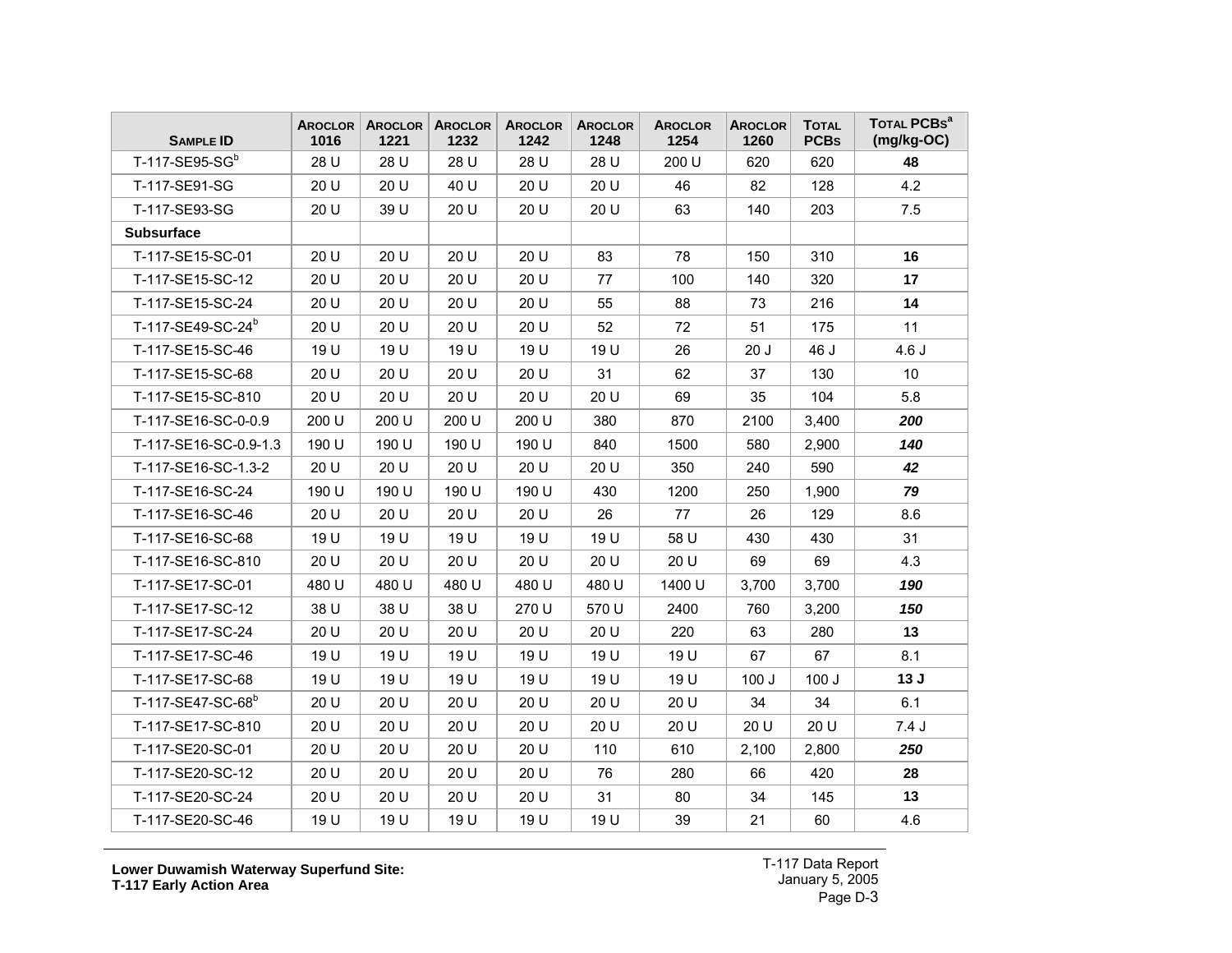| <b>SAMPLE ID</b>  | AROCLOR<br>1016 | AROCLOR<br>1221 | <b>AROCLOR</b><br>1232 | <b>AROCLOR</b><br>1242 | <b>AROCLOR</b><br>1248 | <b>AROCLOR</b><br>1254 | <b>AROCLOR</b><br>1260 | <b>TOTAL</b><br><b>PCBs</b> | TOTAL PCBS <sup>a</sup><br>$(mg/kg-OC)$ |
|-------------------|-----------------|-----------------|------------------------|------------------------|------------------------|------------------------|------------------------|-----------------------------|-----------------------------------------|
| T-117-SE20-SC-68  | 20 U            | 20 U            | 20 U                   | 20 U                   | 20 U                   | 18 J                   | 20 U                   | 18 J                        | 0.78J                                   |
| T-117-SE20-SC-810 | 20 U            | 20 U            | 20 U                   | 20 U                   | 20 U                   | 80                     | 38                     | 118                         | 4.2                                     |
| T-117-SE21-SC-01  | 1,600 U         | 1,600 U         | 1,600 U                | 1,600 U                | $1,600$ U              | 3,200 U                | 16,000                 | 16,000                      | 760                                     |
| T-117-SE21-SC-12  | 19 U            | 19 U            | 19 U                   | 19 U                   | 39                     | 180                    | 57                     | 280                         | 16                                      |
| T-117-SE21-SC-24  | 20 U            | 20 U            | 20 U                   | 20 U                   | 20 U                   | 20 U                   | 20 U                   | 20 U                        | 2.0 U                                   |
| T-117-SE21-SC-46  | 20U             | 20 U            | 20 U                   | 20 U                   | 20 U                   | 20 U                   | 20 U                   | 20 U                        | 1.7 <sub>U</sub>                        |
| T-117-SE21-SC-68  | 20 U            | 20 U            | 20 U                   | 20 U                   | 20 U                   | 20 U                   | 20 U                   | 20 U                        | 3.2 U                                   |
| T-117-SE21-SC-810 | 20 U            | 20 U            | 20 U                   | 20 U                   | 20 U                   | 20 U                   | 20 U                   | 20 U                        | 7.1 U                                   |
| T-117-SE23-SC-01  | 20 U            | 20 U            | 20 U                   | 20 U                   | 20 U                   | 29                     | 22J                    | 51J                         | 3.2J                                    |
| T-117-SE23-SC-12  | 19 U            | 19 U            | 19 U                   | 19 U                   | 19 U                   | 21                     | 19 U                   | 21                          | 1.2                                     |
| T-117-SE23-SC-24  | 20 U            | 20 U            | 20 U                   | 20 U                   | 54                     | 65                     | 39                     | 158                         | 5.6                                     |
| T-117-SE23-SC-46  | 20U             | 20 U            | 20 U                   | 20 U                   | 77                     | 110                    | 31                     | 220                         | 17                                      |
| T-117-SE23-SC-68  | 20 U            | 20 U            | 20 U                   | 20 U                   | 80                     | 110                    | 19J                    | 210J                        | 12J                                     |
| T-117-SE23-SC-810 | 20 U            | 20 U            | 20 U                   | 20 U                   | 22                     | 46                     | 20 U                   | 68                          | 3.6                                     |
| T-117-SE24-SC-01  | 19 U            | 19 U            | 19 U                   | 19 U                   | 270                    | 500                    | 540                    | 1300                        | 110                                     |
| T-117-SE24-SC-12  | 20 U            | 20 U            | 20 U                   | 20 U                   | 36                     | 86                     | 20 U                   | 122                         | 10                                      |
| T-117-SE24-SC-24  | 19 U            | 19 U            | 19 U                   | 19 U                   | 19 U                   | 72                     | 26                     | 98                          | 8.9                                     |
| T-117-SE24-SC-46  | 20 U            | 20 U            | 20 U                   | 20 U                   | 20 U                   | 39                     | 38                     | 77                          | 3.5                                     |
| T-117-SE24-SC-68  | 20 U            | 20 U            | 20 U                   | 20 U                   | 20 U                   | 20 U                   | 68 J                   | 68 J                        | 4 J                                     |
| T-117-SE24-SC-810 | 20 U            | 20 U            | 20 U                   | 20 U                   | 20 U                   | 20 U                   | 45 J                   | 45 J                        | 3.2J                                    |
| T-117-SE25-SC-01  | 98 U            | 98 U            | 98 U                   | 98 U                   | 98 U                   | 98 U                   | 2,000                  | 2,000                       | 260                                     |
| T-117-SE25-SC-12  | 19 U            | 19 U            | 19 U                   | 19 U                   | 97                     | 190                    | 91                     | 380                         | 19                                      |
| T-117-SE25-SC-24  | 19 U            | 19 U            | 19 U                   | 19 U                   | 19 U                   | 70                     | 27J                    | 97 J                        | 4.6J                                    |
| T-117-SE25-SC-46  | 20U             | 20 U            | 20 U                   | 20 U                   | 20 U                   | 37                     | 27                     | 64                          | 3.8                                     |
| T-117-SE25-SC-68  | 20 U            | 20 U            | 20 U                   | 20 U                   | 20 U                   | 20 U                   | 45                     | 45                          | 6.1                                     |
| T-117-SE25-SC-810 | 19 U            | 19 U            | 19 U                   | 19 U                   | 19 U                   | 19 U                   | 19 U                   | 19 U                        | 5.6U                                    |
| T-117-SE30-SC-01  | 39 U            | 39 U            | 39 U                   | 39 U                   | 240                    | 510                    | 240                    | 990                         | 83                                      |
| T-117-SE30-SC-12  | 20 U            | 20 U            | 20 U                   | 20 U                   | 24                     | 69                     | 65                     | 158                         | 12                                      |
| T-117-SE30-SC-24  | 20 U            | 20 U            | 20 U                   | 20 U                   | 20 U                   | 20 U                   | 20 U                   | 20 U                        | nc                                      |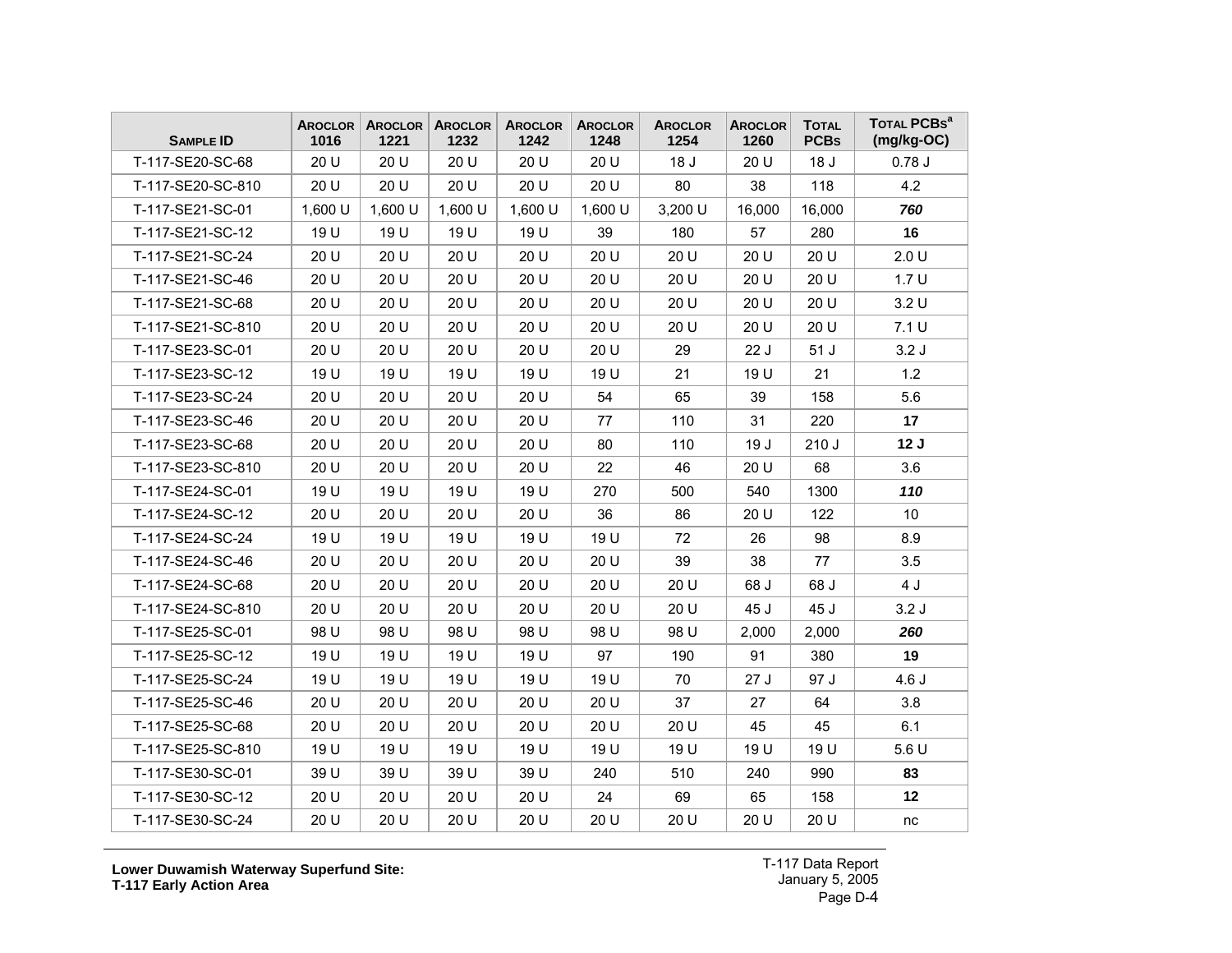| <b>SAMPLE ID</b>               | AROCLOR<br>1016 | AROCLOR<br>1221 | <b>AROCLOR</b><br>1232 | <b>AROCLOR</b><br>1242 | <b>AROCLOR</b><br>1248 | <b>AROCLOR</b><br>1254 | <b>AROCLOR</b><br>1260 | <b>TOTAL</b><br><b>PCBs</b> | TOTAL PCBS <sup>a</sup><br>$(mg/kg-OC)$ |
|--------------------------------|-----------------|-----------------|------------------------|------------------------|------------------------|------------------------|------------------------|-----------------------------|-----------------------------------------|
| T-117-SE30-SC-46               | 19 U            | 19 U            | 19 U                   | 19 U                   | 19 U                   | 19 U                   | 19 U                   | 19 U                        | 1.9 U                                   |
| T-117-SE30-SC-68               | 19 U            | 19 U            | 19 U                   | 19 U                   | 19 U                   | 19 U                   | 19 U                   | 19 U                        | 3.3 U                                   |
| T-117-SE30-SC-810              | 20 U            | 20 U            | 20 U                   | 20 U                   | 20 U                   | 20 U                   | 20 U                   | 20 U                        | 2.5U                                    |
| T-117-SE31-SC-01               | 5,100 U         | 5,100 U         | 5,100 U                | 5,100 U                | 5,100 U                | 15,000 U               | 51,000                 | 51,000                      | 2,600                                   |
| T-117-SE31-SC-12               | 19 U            | 19 U            | 19 U                   | 19 U                   | 19 U                   | 19 U                   | 26                     | 26                          | 1.7                                     |
| T-117-SE31-SC-24               | 19 U            | 19 U            | 19 U                   | 19 U                   | 19 U                   | 19 U                   | 19 U                   | 19 U                        | 1.5 <sub>U</sub>                        |
| T-117-SE31-SC-46               | 19 U            | 19 U            | 19 U                   | 19 U                   | 19 U                   | 19 U                   | 19 U                   | 19 U                        | 2.8 U                                   |
| T-117-SE31-SC-68               | 20 U            | 20 U            | 20 U                   | 20 U                   | 20 U                   | 20 U                   | 20 U                   | 20 U                        | 2.7U                                    |
| T-117-SE31-SC-810              | 20 U            | 20 U            | 20 U                   | 20 U                   | 20 U                   | 20 U                   | 20U                    | 20 U                        | 4.0 U                                   |
| T-117-SE48-SC-810 <sup>b</sup> | 19 U            | 19 U            | 19 U                   | 19 U                   | 19 U                   | 19 U                   | 19 U                   | 19 U                        | 3.7 <sub>U</sub>                        |
| T-117-SE35-SC-01               | 20 U            | 20 U            | 20 U                   | 20 U                   | 33                     | 59                     | 43                     | 135                         | 6.4                                     |
| T-117-SE35-SC-12               | 20 U            | 20 U            | 20 U                   | 20 U                   | 99                     | 270                    | 110J                   | 480 J                       | 25J                                     |
| T-117-SE35-SC-24               | 39 U            | 39 U            | 39 U                   | 39 U                   | 240                    | 490                    | 190                    | 920                         | 46                                      |
| T-117-SE50-SC-24 <sup>b</sup>  | 20 U            | 20 U            | 20 U                   | 20 U                   | 330                    | 620                    | 190                    | 1140                        | 50                                      |
| T-117-SE35-SC-46               | 20 U            | 20 U            | 20 U                   | 20 U                   | 110                    | 260                    | 110J                   | 480 J                       | 18 J                                    |
| T-117-SE35-SC-68               | 19 U            | 19 U            | 19 U                   | 19 U                   | 44                     | 120                    | 41                     | 210                         | 14                                      |
| T-117-SE35-SC-810              | 20 U            | 19 U            | 20 U                   | 20 U                   | 20 U                   | 14 J                   | 20 U                   | 14J                         | 2.2J                                    |
| T-117-SE36-SC-01               | 19 U            | 19 U            | 19 U                   | 19 U                   | 21J                    | 86                     | 61                     | 168 J                       | 12J                                     |
| T-117-SE36-SC-12               | 19 U            | 19 U            | 19 U                   | 19 U                   | 19 U                   | 19 U                   | 19 U                   | 19 U                        | 3.7 <sub>U</sub>                        |
| T-117-SE36-SC-24               | 19 U            | 19 U            | 19 U                   | 19 U                   | 19 U                   | 19 U                   | 19 U                   | 19 U                        | 1.6 U                                   |
| T-117-SE36-SC-46               | 19 U            | 19 U            | 19 U                   | 19 U                   | 19 U                   | 19 U                   | 19 U                   | 19 U                        | 2.8U                                    |
| T-117-SE36-SC-68               | 19 U            | 19 U            | 19 U                   | 19 U                   | 19 U                   | 19 U                   | 19 U                   | 19 U                        | 1.5 <sub>U</sub>                        |
| T-117-SE36-SC-810              | 19 U            | 19 U            | 19 U                   | 19 U                   | 19 U                   | 19 U                   | 19 U                   | 19 U                        | 5.0 U                                   |
| T-117-SE37-SC-01               | 190 U           | 190 U           | 190 U                  | 190 U                  | 190 U                  | 190 U                  | 3,100                  | 3,100                       | 650                                     |
| T-117-SE37-SC-12               | 19 U            | 19 U            | 19 U                   | 19 U                   | 19 U                   | 19 U                   | 19 U                   | 19 U                        | 4.2 U                                   |
| T-117-SE37-SC-24               | 19 U            | 19 U            | 19 U                   | 19 U                   | 19 U                   | 19 U                   | 19 U                   | 19 U                        | nc                                      |
| T-117-SE37-SC-46               | 20 U            | 20 U            | 20 U                   | 20 U                   | 20 U                   | 20 U                   | 20 U                   | 20 U                        | nc                                      |
| T-117-SE37-SC-68               | 19 U            | 19 U            | 19 U                   | 19 U                   | 19 U                   | 19 U                   | 18 <sub>J</sub>        | 18 <sub>J</sub>             | nc                                      |
| T-117-SE37-SC-810              | 20 U            | 20 U            | 20 U                   | 20 U                   | 20 U                   | 20 U                   | 20 U                   | 20 U                        | nc                                      |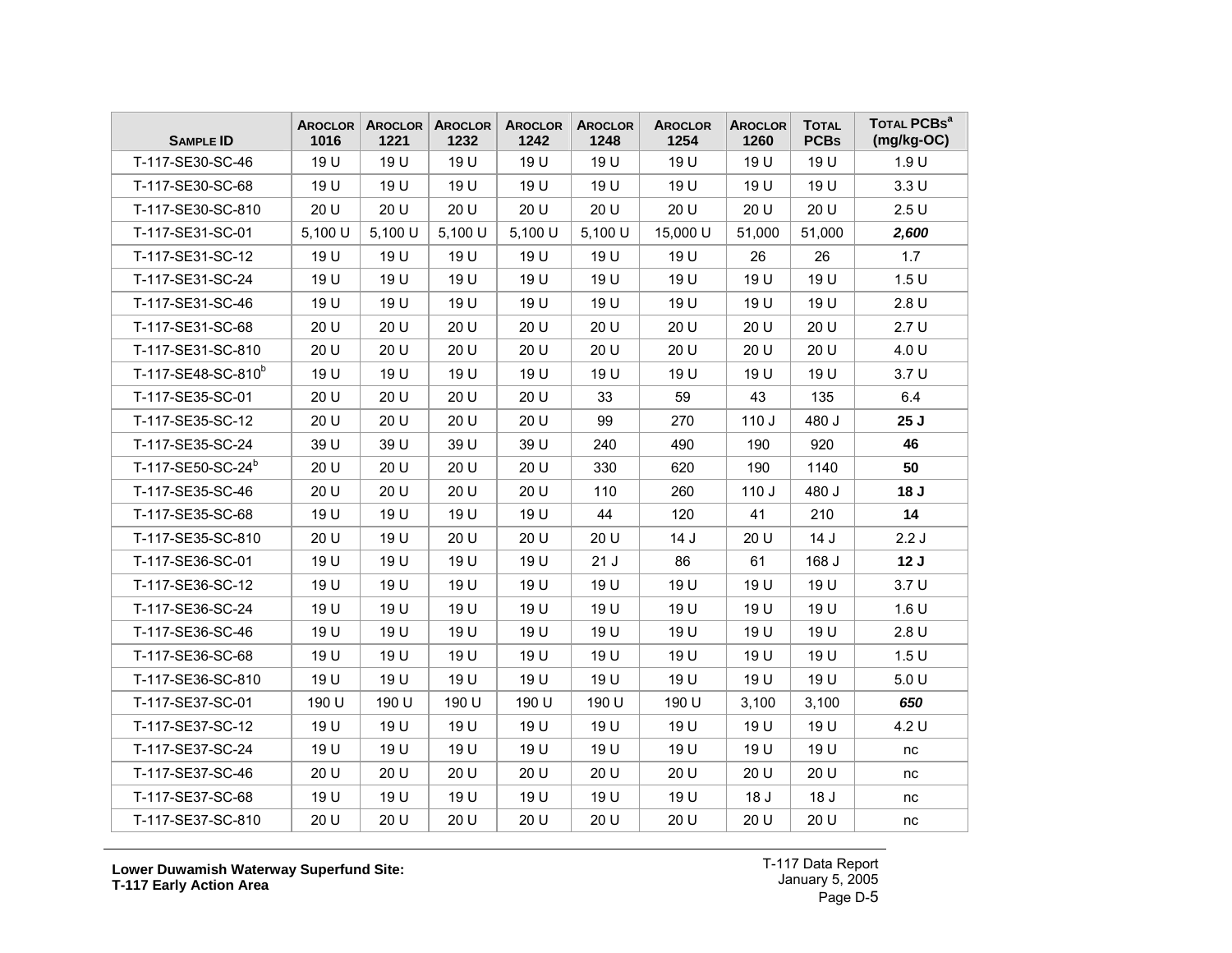| <b>SAMPLE ID</b>              | AROCLOR<br>1016 | AROCLOR<br>1221 | <b>AROCLOR</b><br>1232 | <b>AROCLOR</b><br>1242 | <b>AROCLOR</b><br>1248 | <b>AROCLOR</b><br>1254 | <b>AROCLOR</b><br>1260 | <b>TOTAL</b><br><b>PCBs</b> | TOTAL PCBs <sup>a</sup><br>$(mg/kg-OC)$ |
|-------------------------------|-----------------|-----------------|------------------------|------------------------|------------------------|------------------------|------------------------|-----------------------------|-----------------------------------------|
| T-117-SE42-SC-01              | 19 U            | 19 U            | 19 U                   | 19 U                   | 68 U                   | 350                    | 120                    | 470                         | 36                                      |
| T-117-SE42-SC-12              | 19 U            | 19 U            | 19 U                   | 19 U                   | 19 U                   | 19 U                   | 47                     | 47                          | 2.9                                     |
| T-117-SE42-SC-24              | 20 U            | 20 U            | 20 U                   | 20 U                   | 20 U                   | 20 U                   | 20 U                   | 20 U                        | 1.4 U                                   |
| T-117-SE42-SC-46              | 19 U            | 19 U            | 19 U                   | 19 U                   | 19 U                   | 19 U                   | 19 U                   | 19 U                        | 1.9 U                                   |
| T-117-SE42-SC-68              | 20 U            | 20 U            | 20 U                   | 20 U                   | 20 U                   | 20 U                   | 20 U                   | 20 U                        | 3.8 <sub>U</sub>                        |
| T-117-SE51-SC-68 <sup>b</sup> | 20 U            | 20 U            | 20 U                   | 20 U                   | 20 U                   | 20 U                   | 20 U                   | 20 U                        | 3.8 U                                   |
| T-117-SE42-SC-810             | 19 U            | 19 U            | 19 U                   | 19 U                   | 19 U                   | 19 U                   | 19 U                   | 19 U                        | 3.9 U                                   |
| T-117-SE43-SC-0-0.3           | 20 U            | 20 U            | 20 U                   | 20 U                   | 20 U                   | 20 U                   | 310                    | 310                         | 63                                      |
| T-117-SE43-SC-0.3-1           | 20 U            | 20 U            | 20 U                   | 20 U                   | 20 U                   | 20 U                   | 20 U                   | 20 U                        | 4.1 U                                   |
| T-117-SE43-SC-12              | 19 U            | 19 U            | 19 U                   | 19 U                   | 19 U                   | 19 U                   | 19 U                   | 19 U                        | 7.6 U                                   |
| T-117-SE43-SC-24              | 19 U            | 19 U            | 19 U                   | 19 U                   | 19 U                   | 19 U                   | 19 U                   | 19 U                        | 4.0 U                                   |
| T-117-SE43-SC-46              | 20 U            | 20 U            | 20 U                   | 20 U                   | 20 U                   | 20 U                   | 20 U                   | 20 U                        | 3.6 U                                   |
| T-117-SE43-SC-68              | 19 U            | 19 U            | 19 U                   | 19 U                   | 19 U                   | 19 U                   | 19 U                   | 19 U                        | 2.9U                                    |
| T-117-SE43-SC-810             | 19 U            | 19 U            | 19 U                   | 19 U                   | 19 U                   | 19 U                   | 19 U                   | 19 U                        | 3.8 <sub>U</sub>                        |
| T-117-SE70-SC-0-0.5           | 3,400 U         | 3,400 U         | 3,400 U                | 3,400 U                | 3,400 U                | 3,400 U                | 34,000                 | 34,000                      | 1,400                                   |
| T-117-SE70-SC-0.5-1           | 1,300 U         | 1,300 U         | 1,300 U                | 1,300 U                | 1,300 U                | 1,300 U                | 11,000                 | 11,000                      | 550                                     |
| T-117-SE70-SC-12              | 98 U            | 98 U            | 98 U                   | 98 U                   | 290 U                  | 770                    | 610                    | 1,380                       | 73                                      |
| T-117-SE71-SC-01              | 19 U            | 19 U            | 19 U                   | 19 U                   | 19 U                   | 19 U                   | 730                    | 730                         | 56                                      |
| T-117-SE71-SC-12              | 19 U            | 19 U            | 19 U                   | 19 U                   | 19 U                   | 19 U                   | 19 U                   | $19^b$ U                    | nc                                      |
| T-117-SE71-SC-2-2.7           | 20 U            | 20 U            | 20 U                   | 20 U                   | 20 U                   | 20 U                   | 20U                    | $20^{\rm b}$ U              | nc                                      |
| T-117-SE72-SC-01              | 20 U            | 20 U            | 20 U                   | 20 U                   | 20 U                   | 210                    | 330                    | 540                         | 25                                      |
| T-117-SE72-SC-12              | 97 U            | 97 U            | 97 U                   | 97 U                   | 97 U                   | 720                    | 690                    | 1,410                       | 74                                      |
| T-117-SE72-SC-2-2.4           | 200 U           | 200 U           | 200 U                  | 200 U                  | 200 U                  | 1,400                  | 800                    | 2,200                       | 110                                     |
| T-117-SE89-SC-02              | 95 U            | 95 U            | 95 U                   | 95 U                   | 95 U                   | 190 U                  | 380                    | 380                         | 17                                      |
| T-117-SE91-SC-02              | 39 U            | 39 U            | 39 U                   | 39 U                   | 39 U                   | 58                     | 84                     | 142                         | 5.7                                     |
| T-117-SE93-SC-02              | 56 U            | 56 U            | 56 U                   | 56 U                   | 56 U                   | 110 U                  | 150                    | 150                         | 6.2                                     |

**bold** indicates Sediment Quality Standards (12 mg/kg-OC) exceedance

*bold and italicized* indicates Cleanup Screening Level (65 mg/kg-OC) exceedance

 $a$  Total PCBs is the sum of detected Aroclors 1016, 1221, 1232, 1242, 1248, 1254 and 1260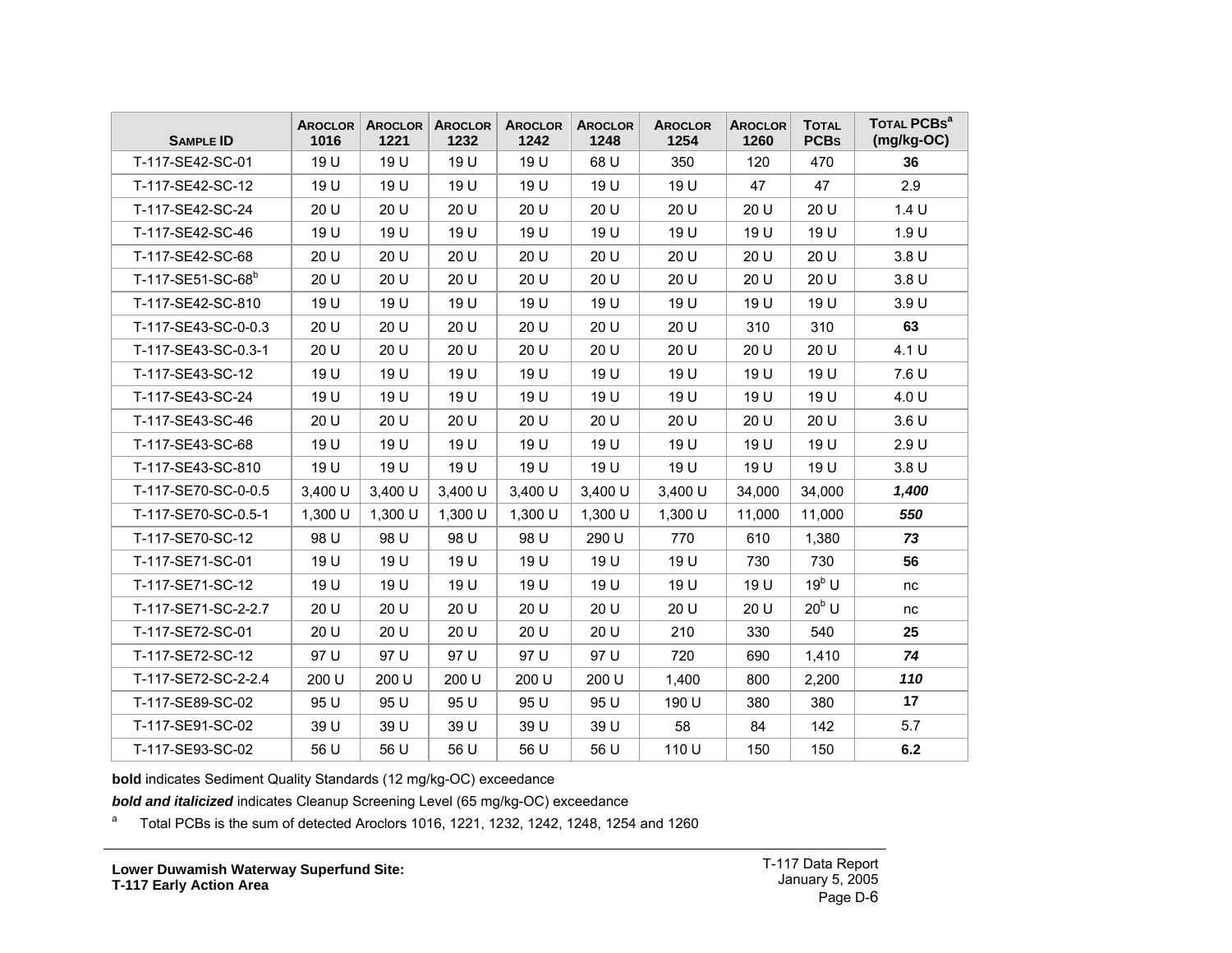**b** Field duplicate of sample listed above it

dw ― dry weight

nc – not calculated since TOC is ≤0.2%, dry weight value was compared to AET equivalents of SQS (LAET 130 µg/kg) and CSL (second LAET 1,000 µg/kg)

OC ― organic carbon normalized

- J ― Estimated value
- U ― Undetected value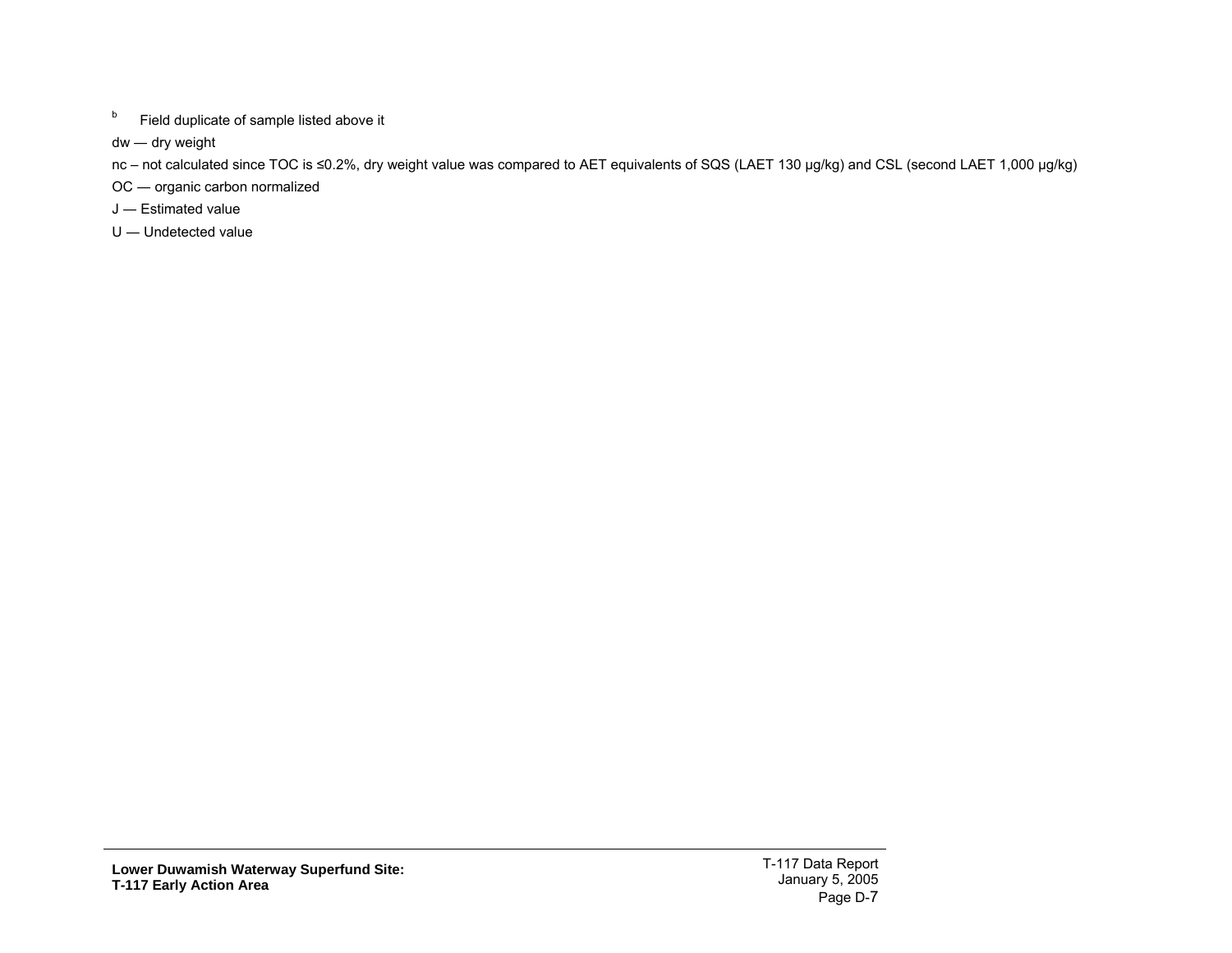| <b>PARAMETER</b>                         | <b>SE08-SG</b><br>$T-117-$ | <b>SE21-SG</b><br>$T-117-$ | T-117-SE15-SG | <b>SE25-SG</b><br>$T-117-$ | T-117-SE27-SG | <b>SE33-SG</b><br>$T-117-$ | <b>SE50-SG<sup>a</sup></b><br>$T-117-$ | T-117-SE36-SG | T-117-SE37-SG | <b>SE39-SG</b><br>$T-117-$ | <b>SE40-SG</b><br>$T-117-$ | T-117-SE43-SG   | T-117-SE44-SG | <b>SE45-SG</b><br>$T-117-$ | <b>SE53-SG</b> <sup>b</sup><br>$T-117-$ | T-117-SE46-SG |
|------------------------------------------|----------------------------|----------------------------|---------------|----------------------------|---------------|----------------------------|----------------------------------------|---------------|---------------|----------------------------|----------------------------|-----------------|---------------|----------------------------|-----------------------------------------|---------------|
| <b>LPAHs</b>                             |                            |                            |               |                            |               |                            |                                        |               |               |                            |                            |                 |               |                            |                                         |               |
| 2-Methylnaphthalene                      | 90                         | 40 U                       | 20 U          | 38                         | 20 U          | 19 U                       | 19 U                                   | 20 U          | 1,400         | 17J                        | 20 U                       | 20 U            | 19 U          | 20 U                       | 20 U                                    | 20 U          |
| Acenaphthene                             | 20 U                       | 40 U                       | 20 U          | 250 J                      | 20 U          | 10 <sub>J</sub>            | 9.8J                                   | 20 U          | 3,900         | 29                         | 20 U                       | 20 U            | 19 U          | 20 U                       | 20 U                                    | 25            |
| Acenaphthylene                           | 20 U                       | 40 U                       | 20 U          | 20 U                       | 20 U          | 19 U                       | 19 U                                   | 20 U          | 48            | 12J                        | 20 U                       | 20 U            | 19 U          | 20 U                       | 20 U                                    | 20 U          |
| Anthracene                               | 20 U                       | 44                         | 20U           | 620                        | 20 U          | 27                         | 28                                     | 34            | 4,300         | 66                         | 25                         | 20 U            | 28            | 20 U                       | 20 U                                    | 30            |
| Fluorene                                 | 28                         | 40 U                       | 20 U          | 280                        | 20 U          | 12J                        | 12J                                    | 20 U          | 5,500         | 27                         | 20 U                       | 20 U            | 19 U          | 20 U                       | 20 U                                    | 21            |
| Naphthalene                              | 72                         | 40 U                       | 20 U          | 51                         | 20 U          | 19 U                       | 19 U                                   | 20 U          | 1,300         | 20                         | 20 U                       | 20 U            | 19 U          | 20 U                       | 20 U                                    | 20            |
| Phenanthrene                             | 70                         | 430                        | 59            | 1,900                      | 99            | 120                        | 100                                    | 110           | 28,000        | 340                        | 120                        | 84              | 140           | 71                         | 140                                     | 310           |
| Total LPAH <sup>c</sup>                  | 170                        | 470                        | 59            | 3,100                      | 99            | 170 J                      | 150                                    | 144           | 43,000        | 490 J                      | 145                        | 84              | 168           | 71                         | 140                                     | 386           |
| <b>HPAHs</b>                             |                            |                            |               |                            |               |                            |                                        |               |               |                            |                            |                 |               |                            |                                         |               |
| Benzo(a)anthracene                       | 38                         | 170 J                      | 63            | 940                        | 75            | 90                         | 60                                     | 110           | 8,400         | 130                        | 69                         | 51              | 67            | 50                         | 70                                      | 160           |
| Benzo(b)fluoranthene                     | 87                         | 390                        | 91            | 840                        | 110           | 110                        | 64                                     | 190           | 8,200         | 170                        | 130                        | 83              | 82            | 92                         | 100                                     | 190           |
| Benzo(k)fluoranthene                     | 50J                        | 250                        | 56            | 830                        | 79            | 130                        | 61                                     | 100           | 8,800         | 130                        | 66                         | 88              | 83            | 66                         | 120                                     | 240           |
| Total<br>benzofluoranthenes <sup>d</sup> | 137 J                      | 640                        | 147           | 1,670                      | 189           | 240                        | 125                                    | 290           | 17,000        | 300                        | 196                        | 171             | 165           | 158                        | 220                                     | 430           |
| Benzo(a)pyrene                           | 44 J                       | 180 J                      | 55            | 820                        | 71            | 81                         | 58                                     | 130           | 7,900         | 140                        | 87                         | 65              | 70            | 56 J                       | 82                                      | 190           |
| Benzo(g,h,i)perylene                     | 20 UJ                      | 120 J                      | 25            | 370 J                      | 28            | 27                         | 19 J                                   | 41            | 1,200         | 65                         | 53                         | 18 <sub>J</sub> | 22            | 18 <sub>J</sub>            | 18 J                                    | 61            |
| Chrysene                                 | 71                         | 320                        | 93            | 830                        | 140           | 160                        | 63                                     | 210           | 7,700         | 180                        | 87                         | 72              | 100           | 73                         | 92                                      | 230           |
| Dibenzo(a,h)anthracene                   | 22J                        | 56J                        | 20 U          | 170                        | 20 U          | 9.6J                       | 19 U                                   | 20 U          | 640           | 13J                        | 23                         | 24              | 19 U          | 23J                        | 22                                      | 20 U          |
| Fluoranthene                             | 92                         | 1,000                      | 210           | 2,100                      | 280           | 360                        | 170                                    | 240           | 24,000        | 420                        | 150                        | 160             | 240           | 150                        | 220                                     | 540           |
| Indeno(1,2,3-cd)pyrene                   | 66                         | 210                        | 23            | 520                        | 26            | 25                         | 22                                     | 43            | 1,900         | 47                         | 67                         | 38              | 20            | 71                         | 40                                      | 50            |
| Pyrene                                   | 87                         | 550                        | 140           | $1,400$ J                  | 180           | 230                        | 120                                    | 190           | 16,000        | 420                        | 190                        | 120             | 180           | 160                        | 170                                     | 410           |
| Total HPAH <sup>e</sup>                  | 557 J                      | 3246 J                     | 708           | 8,820 J                    | 935           | 1220 J                     | 640 J                                  | 1,170         | 85,000        | 1720 J                     | 920                        | 720 J           | 822           | 760 J                      | 930 J                                   | 1,960         |

**Table D-2. Surface sediment PAH results (µg/kg dw)** 

a Field duplicate of T-117-SE33-SG

b Field duplicate of T-117-SE45-SG

<span id="page-8-0"></span><sup>c</sup> Total LPAHs is the sum of detected concentrations for naphthalene, acenaphthylene, acenaphthene, fluorene, phenanthrene, and anthracene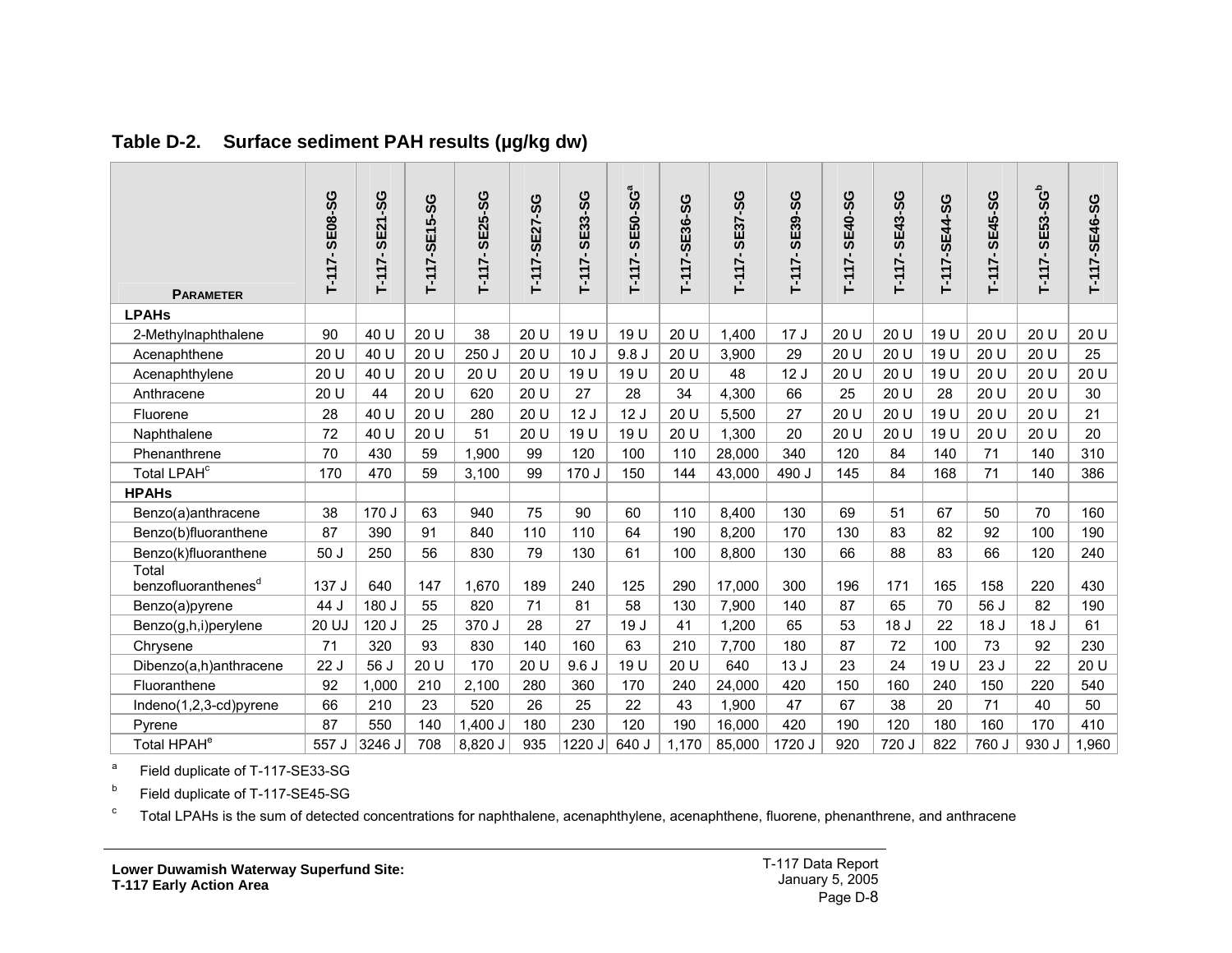- $d$  Total benzofluoranthenes is the sum of detected concentrations of benzo(b)fluoranthene and benzo(k)fluoranthene
- e Total HPAHs is the sum of detected concentrations for fluoranthene, pyrene, benzo(a)anthracene, chrysene, total benzofluoranthenes, benzo(a)pyrene, indeno(1,2,3,-c,d)pyrene, dibenzo(a,h)anthracene, and benzo(g,h,i)perylene
- J ― Estimated value
- U ― Undetected value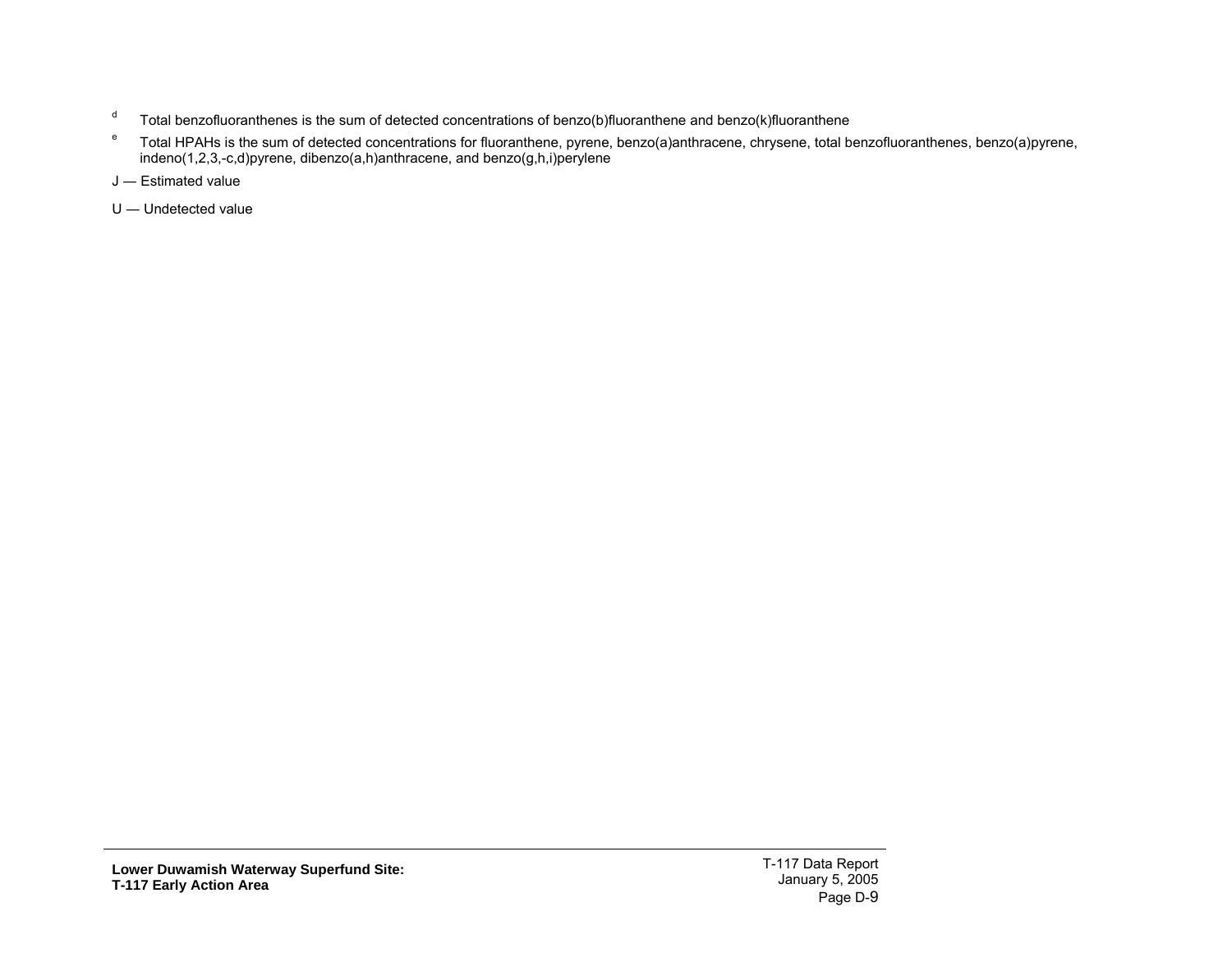| <b>PARAMETER</b>                      | SQS   | <b>CSL</b> | <b>SE08-SG</b><br>17<br>Ť | <b>SG</b><br>$-117 - SE15$ | <b>SE21-SG</b><br>$T-117-$ | SG<br><b>SE25-</b><br>$-117-$ | 17-SE27-SG<br>۲ſ | <b>SE33-SG</b><br>$T-117-$ | <b>SE50-SG</b> ª<br>$T-117-$ | T-117-SE36-SG | <b>SE37-SG</b><br>$T-117$ | <b>SE39-SG</b><br>$T-117$ | <b>SE40-SG</b><br>$T-117-$ | <b>SE43-SG</b><br>$T-117-$            | T-117-SE44-SG     | <b>SE45-SG</b><br>$T-117-$ | $SE53-S6b$<br>$T-117-$ | T-117-SE46-SG   |
|---------------------------------------|-------|------------|---------------------------|----------------------------|----------------------------|-------------------------------|------------------|----------------------------|------------------------------|---------------|---------------------------|---------------------------|----------------------------|---------------------------------------|-------------------|----------------------------|------------------------|-----------------|
| <b>LPAHs</b>                          |       |            |                           |                            |                            |                               |                  |                            |                              |               |                           |                           |                            |                                       |                   |                            |                        |                 |
| 2-Methylnaphthalene                   | 38    | 64         | 4.1                       | $0.87$ U 2.4 U             |                            | 2.7                           | 1.1 U            | $0.64$ U                   | 1.9 U                        | 0.91 U        | 74                        | $0.65$ J                  |                            | 1.3 U $ 2.0 U $                       |                   |                            | 1.3 U 1.7 U 1.8 U      | 1.3 U           |
| Acenaphthene                          | 16    | 57         | 0.91U                     | $0.87$ U 2.4 U             |                            | 18 <sub>J</sub>               | 1.1 U            | 0.34J                      | 0.98J                        | 0.91U         | 210                       | 1.1                       |                            | 1.3 U   2.0 U   1.3 U   1.7 U   1.8 U |                   |                            |                        | 1.6             |
| Acenaphthylene                        | 66    | 66         | 0.91U                     | $0.87 \text{ U}$ 2.4 U     |                            | 1.4 U                         | 1.1 U            | $0.64$ U                   | 1.9 U                        | 0.91U         | 2.5                       | 0.46J                     |                            | 1.3 U 2.0 U 1.3 U 1.7 U 1.8 U         |                   |                            |                        | 1.3 U           |
| Anthracene                            | 220   | 1,200      | 0.91U                     | 0.87U                      | 2.6                        | 44                            | 1.1 U            | 0.91                       | 2.8                          | 1.5           | 230                       | 2.5                       | 1.6                        | 2.0 U                                 | 1.9               | 1.7 U  1.8 U               |                        | 1.9             |
| Fluorene                              | 23    | 79         | 1.3                       | 0.87U                      | 2.4 U                      | 20                            | 1.1 U            | 0.40J                      | 1.2J                         | $0.91$ U      | 290                       | 1.0                       | 1.3U                       | 2.0 U                                 |                   | 1.3 U 1.7 U 1.8 U          |                        | 1.3             |
| Naphthalene                           | 99    | 170        | 3.3                       | $0.87$ U $2.4$ U           |                            | 3.6                           | 1.1 U            | $0.64$ U                   | 1.9 U                        | $0.91$ U      | 68                        | 0.77                      |                            | 1.3 U $ 2.0 U $                       | 1.3 U 1.7 U 1.8 U |                            |                        | 1.3 U           |
| Phenanthrene                          | 100   | 480        | 3.2                       | 2.6                        | 25                         | 140                           | 5.5              | 4.0                        | 10                           | 5.0           | 1.500                     | 13                        | 7.5                        | 8.6                                   | 9.3               | 5.9                        | 13                     | 19              |
| Total LPAH <sup>c</sup>               | 370   | 780        | 7.7                       | 2.6                        | 28                         | 220 J                         | 5.5              | 5.7J                       | 15 <sub>J</sub>              | 6.5           | 2270                      | 19 J                      | 9.1                        | 8.6                                   | 11                | 5.9                        | 13U                    | 24              |
| <b>HPAHs</b>                          |       |            |                           |                            |                            |                               |                  |                            |                              |               |                           |                           |                            |                                       |                   |                            |                        |                 |
| Benzo(a)anthracene                    | 110   | 270        | 1.7                       | 2.7                        | 10 <sub>J</sub>            | 67                            | 4.2              | 3.0                        | 6.0                          | 5.0           | 440                       | 5.0                       | 4.3                        | 5.2                                   | 4.5               | 4.2                        | 6.4                    | 10              |
| Total benzofluoranthenes <sup>d</sup> | 230   | 450        | 6.2J                      | 6.4                        | 38                         | 120                           | 11               | 8.1                        | 12.5                         | 13            | 890                       | 12                        | 12                         | 17                                    | 11                | 13                         | 20                     | 27              |
| Benzo(a)pyrene                        | 99    | 210        | 2.0J                      | 2.4                        | 11J                        | 59                            | 3.9              | 2.7                        | 5.8                          | 5.9           | 420                       | 5.4                       | 5.4                        | 6.6                                   | 4.7               | 4.7J                       | 7.5                    | 12 <sub>2</sub> |
| Benzo(g,h,i)perylene                  | 31    | 78         | 0.91 UJ                   | 1.0                        | 7.1J                       | 26 J                          | 1.4              | 0.91                       | 1.9J                         | 2.0           | 63                        | 2.5                       | 3.3                        | 1.8 <sub>J</sub>                      | 1.3               | 1.5J                       | 1.6J                   | 3.1             |
| Chrysene                              | 100   | 460        | 3.2                       | 4.0                        | 19                         | 59                            | 7.8              | 5.4                        | 6.3                          | 9.5           | 410                       | 6.9                       | 5.4                        | 7.3                                   | 6.7               | 6.1                        | 8.4                    | 14              |
| Dibenzo(a,h)anthracene                | 12    | 33         | 1.0 <sub>J</sub>          | 0.87U                      | 3.3J                       | 12                            | 1.1 U            | $0.32$ J                   | 1.9U                         | 0.91U         | 34                        | 0.50J                     | 1.4                        | 2.4                                   | .3U               | 1.9J                       | 2.0                    | 1.3U            |
| Fluoranthene                          | 160   | 1,200      | 4.2                       | 9.1                        | 59                         | 150                           | 16               | 12                         | 17                           | 11            | 1,300                     | 16                        | 9.4                        | 16                                    | 16                | 13                         | 20                     | 34              |
| Indeno(1,2,3-cd)pyrene                | 34    | 88         | 3.0                       | 1.1                        | 12                         | 37                            | 1.6              | 0.84                       | 2.2                          | 1.9           | 100                       | 1.8                       | 4.2                        | 3.9                                   | 1.5               | 5.9                        | 3.6                    | 3.8             |
| Pyrene                                | 1.000 | 1.400      | 4.0                       | 6.1                        | 32                         | 100J                          | 10               | 7.8                        | 12                           | 8.6           | 840                       | 16                        | 12                         | 12                                    | 12                | 13                         | 15                     | 26              |
| Total HPAH <sup>e</sup>               | 960   | 5,300      | 25J                       | 31                         | 190 J 630 J                |                               | 52               | 41 J                       | 64 J                         | 53            | 4,500                     | 66 J                      | 58                         | 73 J                                  | 55                | 63 J                       | 85 J                   | 120             |

#### **Table D-3. Surface sediment PAH results (mg/kg-OC)**

<sup>a</sup> Field duplicate of T-117-SE33-SG  $J -$  Estimated value

 $b$  Field duplicate of T-117-SE45-SG U — Undetected value

<sup>c</sup> Total LPAHs is the sum of detected concentrations for naphthalene, acenaphthylene, acenaphthene, fluorene, phenanthrene, and anthracene

 $d$  Total benzofluoranthenes is the sum of detected concentrations of benzo(b)fluoranthene and benzo(k)fluoranthene

<span id="page-10-0"></span><sup>e</sup> Total HPAHs is the sum of detected concentrations for fluoranthene, pyrene, benzo(a)anthracene, chrysene, total benzofluoranthenes, benzo(a)pyrene, indeno(1,2,3,-c,d)pyrene, dibenzo(a,h)anthracene, and benzo(g,h,i)perylene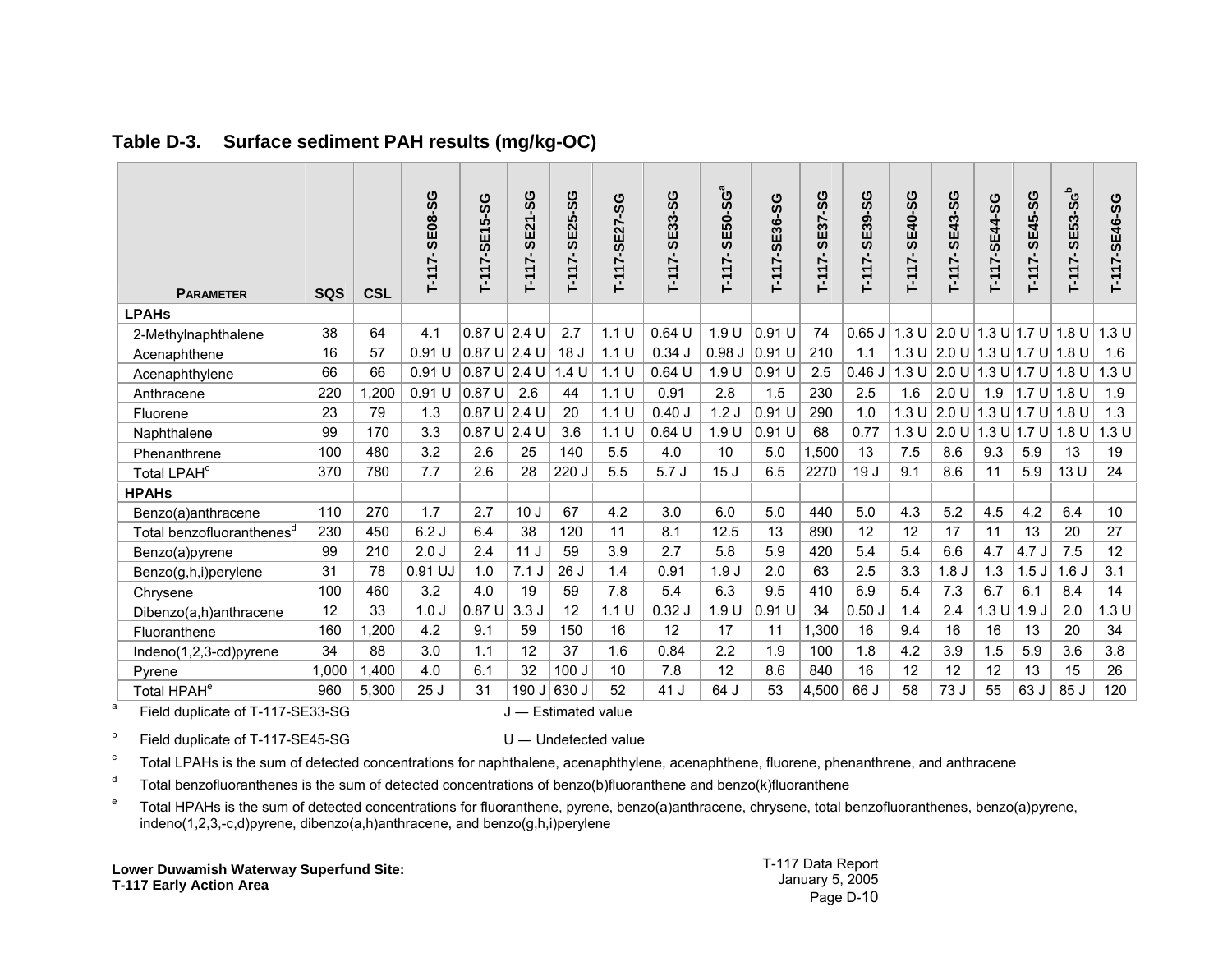| <b>PARAMETER</b>                      | <b>SQS</b> | <b>CSL</b> | T-117-SE17-SC-24 | T-117-SE17-SC-46 | T-117-SE21-SC-24 | T-117-SE25-SC-24 | T-117-SE31-SC-12 | T-117-SE37-SC-12 |
|---------------------------------------|------------|------------|------------------|------------------|------------------|------------------|------------------|------------------|
| <b>LPAHs</b>                          |            |            |                  |                  |                  |                  |                  |                  |
| Acenaphthene                          | na         | na         | 20 U             | 20 U             | 20 U             | 610              | 20 U             | 20 U             |
| Acenaphthylene                        | na         | na         | 20 U             | 20 U             | 20 U             | 20 U             | 20 U             | 20 U             |
| Anthracene                            | na         | na         | 20 U             | 20 U             | 20 U             | 59               | 20 U             | 20 U             |
| Fluorene                              | na         | na         | 20 U             | 20 U             | 20 U             | 20 U             | 20 U             | 20 U             |
| Naphthalene                           | na         | na         | 20 U             | 20 U             | 20 U             | 20 U             | 20 U             | 20 U             |
| Phenanthrene                          | na         | na         | 20 U             | 20 U             | 20 U             | 100              | 20 U             | 20 U             |
| Total LPAH <sup>a</sup>               | na         | na         | 20 U             | 20 U             | 20 U             | 769              | 20 U             | 20 U             |
| <b>HPAHs</b>                          |            |            |                  |                  |                  |                  |                  |                  |
| Benzo(a)anthracene                    | na         | na         | 20 U             | 39               | 20 U             | 120              | 20 U             | 20 U             |
| Benzo(a)pyrene                        | na         | na         | 20 U             | 36               | 20 U             | 65               | 20 U             | 20 U             |
| Benzo(g,h,i)perylene                  | na         | na         | 20 U             | 20 U             | 20 U             | 23               | 20 U             | 20 U             |
| Total benzofluoranthenes <sup>b</sup> | na         | na         | 20 U             | 95               | 20 U             | 149              | 20 U             | 20 U             |
| Chrysene                              | na         | na         | 20 U             | 66               | 20 U             | 160              | 20 U             | 20 U             |
| Dibenzo(a,h)anthracene                | na         | na         | 20 U             | 20 U             | 20 U             | 20 U             | 20 U             | 20 U             |
| Fluoranthene                          | na         | na         | 38               | 83               | 20 U             | 450              | 23               | 20 U             |
| Indeno(1,2,3-cd)pyrene                | na         | na         | 20 U             | 20 U             | 20 U             | 20 U             | 20 U             | 20 U             |
| Pyrene                                | na         | na         | 31               | 74               | 20 U             | 420              | 21               | 20 U             |
| Total HPAH <sup>c</sup>               | na         | na         | 69               | 393              | 20 U             | 1364             | 44               | 20 U             |

#### <span id="page-11-0"></span>**Table D-4. Subsurface sediment PAH results (**µ**g/kg dw)**

a Total LPAHs is the sum of detected concentrations for naphthalene, acenaphthylene, acenaphthene, fluorene, phenanthrene, and anthracene

b Total benzofluoranthenes is the sum of detected concentrations of benzo(b)fluoranthene and benzo(k)fluoranthene

 $\mathbf c$  Total HPAHs is the sum of detected concentrations for fluoranthene, pyrene, benzo(a)anthracene, chrysene, total benzofluoranthenes, benzo(a)pyrene, indeno(1,2,3,-c,d)pyrene, dibenzo(a,h)anthracene, and benzo(g,h,i)perylene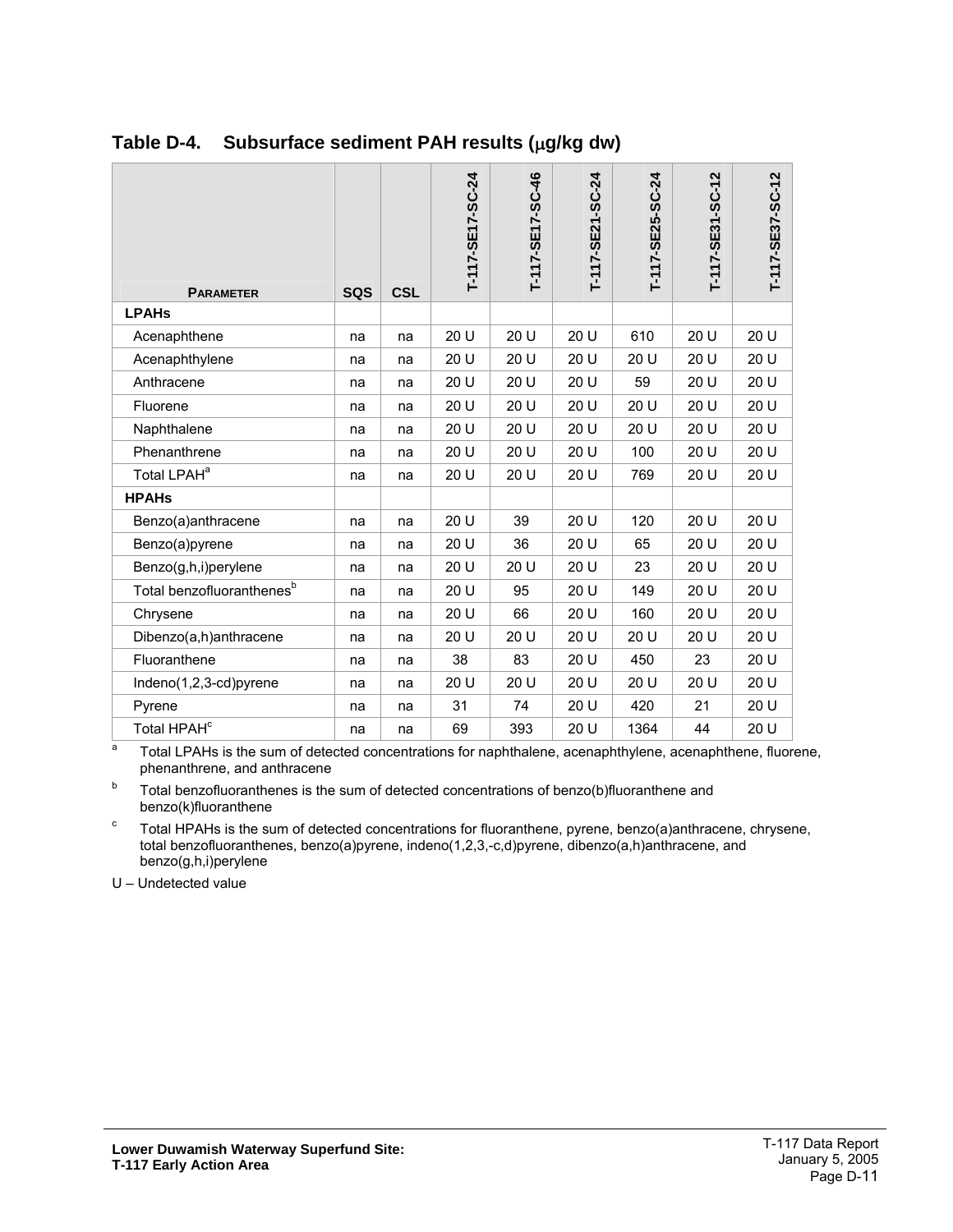| <b>PARAMETER</b>                      | <b>SQS</b> | <b>CSL</b> | T-117-SE17-SC-24 | T-117-SE17-SC-46 | T-117-SE21-SC-24 | T-117-SE25-SC-24 | T-117-SE31-SC-12 | T-117-SE37-SC-12 |
|---------------------------------------|------------|------------|------------------|------------------|------------------|------------------|------------------|------------------|
| <b>LPAHs</b>                          |            |            |                  |                  |                  |                  |                  |                  |
| 2-Methylnaphthalene                   | 38         | 64         | 0.91U            | 2.4U             | 2.0 U            | 0.95U            | 1.3U             | 4.4 U            |
| Acenaphthene                          | 16         | 57         | 0.91 U           | 2.4U             | 2.0 U            | 29               | 1.3U             | 4.4 U            |
| Acenaphthylene                        | 66         | 66         | 0.91U            | 2.4U             | 2.0 U            | 0.95U            | 1.3U             | 4.4 U            |
| Anthracene                            | 220        | 1200       | 0.91 U           | 2.4 U            | 2.0 U            | 2.8              | 1.3 U            | 4.4 U            |
| Fluorene                              | 23         | 79         | 0.91 U           | 2.4U             | 2.0 U            | 0.95U            | 1.3U             | 4.4 U            |
| Naphthalene                           | 99         | 170        | 0.91 U           | 2.4U             | 2.0 U            | 0.95U            | 1.3 U            | 4.4 U            |
| Phenanthrene                          | 100        | 480        | 0.91 U           | 2.4U             | 2.0 U            | 4.8              | 1.3 U            | 4.4 U            |
| Total LPAH <sup>a</sup>               | 370        | 780        | 0.91 U           | 2.4U             | 2.0U             | 37               | 1.3U             | 4.4 U            |
| <b>HPAHs</b>                          |            |            |                  |                  |                  |                  |                  |                  |
| Benzo(a)anthracene                    | 110        | 270        | 0.91 U           | 4.7              | 2.0 U            | 5.7              | 1.3U             | 4.4 U            |
| Benzo(a)pyrene                        | 99         | 210        | 0.91 U           | 4.3              | 2.0 U            | 3.1              | 1.3U             | 4.4 U            |
| Benzo(g,h,i)perylene                  | 31         | 78         | 0.91 U           | 2.4U             | 2.0 U            | 1.1              | 1.3U             | 4.4 U            |
| Total benzofluoranthenes <sup>b</sup> | 230        | 450        | 0.91 U           | 11               | 2.0 U            | 7.1              | 1.3 U            | 4.4 U            |
| Chrysene                              | 100        | 460        | 0.91 U           | 8.0              | 2.0 U            | 7.6              | 1.3U             | 4.4 U            |
| Dibenzo(a,h)anthracene                | 12         | 33         | 0.91 U           | 2.4U             | 2.0 U            | 0.95U            | 1.3 U            | 4.4 U            |
| Fluoranthene                          | 160        | 1200       | 1.7              | 10               | 2.0 U            | 21               | 1.5              | 4.4 U            |
| Indeno(1,2,3-cd)pyrene                | 34         | 88         | 0.91 U           | 2.4U             | 2.0 U            | 0.95U            | 1.3U             | 4.4 U            |
| Pyrene                                | 1000       | 1400       | 1.4              | 8.9              | 2.0 U            | 20               | 1.4              | 4.4 U            |
| Total HPAH <sup>c</sup>               | 960        | 5300       | 3.1              | 47               | 2.0 U            | 65               | 2.9              | 4.4 U            |

#### <span id="page-12-0"></span>**Table D-5. Subsurface sediment PAH results (mg/kg-OC)**

**bold** indicates Sediment Quality Standards (12 mg/kg-OC) exceedance

- <sup>a</sup> Total LPAHs is the sum of detected concentrations for naphthalene, acenaphthylene, acenaphthene, fluorene, phenanthrene, and anthracene
- b Total benzofluoranthenes is the sum of detected concentrations of benzo(b)fluoranthene and benzo(k)fluoranthene
- $\degree$  Total HPAHs is the sum of detected concentrations for fluoranthene, pyrene, benzo(a)anthracene, chrysene, benzo(b)fluoranthene, benzo(k)fluoranthene, benzo(a)pyrene, indeno(1,2,3,-c,d)pyrene, dibenzo(a,h)anthracene, and benzo(g,h,i)perylene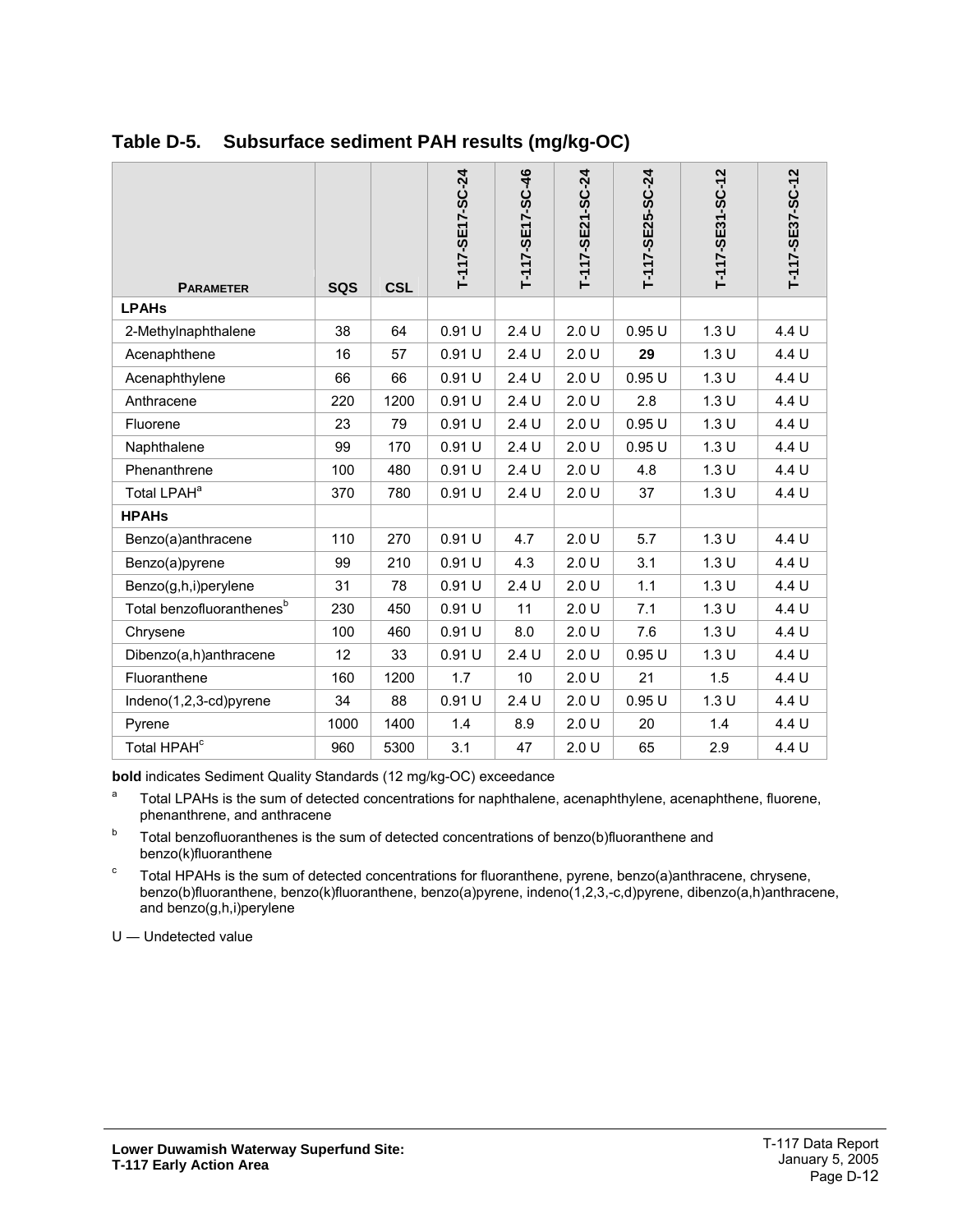| <b>PARAMETER</b>                      | <b>SQS</b> | <b>CSL</b> | <b>SE08-SG</b><br>$T-117-$ | T-117-SE15-SG | <b>SE21-SG</b><br>$T-117-$ | <b>SE25-SG</b><br>$T-117-$         | T-117-SE27-SG | <b>SE33-SG</b><br>$T-117-$ | a<br><b>SE50-SG</b><br>$T-117-$ | T-117-SE36-SG | <b>9S-</b><br><b>SE37</b><br>$T-117-$ | <b>SE39-SG</b><br>$T-117-$ | <b>SE40-SG</b><br>$-111$ -                        | <b>SE43-SG</b><br>$T-117-$       | T-117-SE44-SG | <b>SE45-SG</b><br>$T-117-$ | ء<br><b>SE53-SG</b><br>$T-117-$ | T-117-SE46-SG |
|---------------------------------------|------------|------------|----------------------------|---------------|----------------------------|------------------------------------|---------------|----------------------------|---------------------------------|---------------|---------------------------------------|----------------------------|---------------------------------------------------|----------------------------------|---------------|----------------------------|---------------------------------|---------------|
| <b>SVOCs</b>                          |            |            |                            |               |                            |                                    |               |                            |                                 |               |                                       |                            |                                                   |                                  |               |                            |                                 |               |
| 1,3-Dichlorobenzene                   | na         | na         | 1.1 U                      | 20 U          | 1.0 U                      | 1.1U                               | 20 U          | n <sub>r</sub>             | n <sub>r</sub>                  | 20 U          | 0.90 U                                | n <sub>r</sub>             | n <sub>r</sub>                                    | nr                               | 19 U          | 0.9U                       | 1.0 U                           | 20 U          |
| 2,4-Dimethylphenol                    | 29         | 29         | 20 U                       | 20 U          | 40 U                       | 20 U                               | 20 U          | 19 U                       | 19 U                            | 20 U          | 39 U                                  | 20 U                       | 20 U                                              | 20 U                             | 19 U          | 20 U                       | 20U                             | 20 U          |
| 2-Methylphenol                        | 63         | 63         | 20 U                       | 20 U          | 40 U                       | 20 U                               | 20 U          | 19 U                       | 19 U                            | 20U           | 39 U                                  | 20 U                       | 20 U                                              | 20 U                             | 19 U          | 20U                        | 20U                             | 20 U          |
| 4-Methylphenol                        | 670        | 670        | 20U                        | 30J           | 40 U                       | 20 U                               | 44 J          | 19 U                       | 19 U                            | 28 J          | 39 U                                  | 20 U                       | 20 U                                              | 20U                              | 87 J          | 20U                        | 41                              | 110J          |
| Benzoic acid                          | 650        | 650        | 200 U                      | 200 U         | 400 U                      | 200 U                              | 200 U         | 190 U                      | 190 U                           | 200 U         | 390 U                                 | 200 U                      | 200 U                                             | 200 U                            | 190 U         | 200 U                      | 200 U                           | 200 U         |
| Benzyl alcohol                        | 57         | 73         | 72                         | 20 U          | 40 U                       | 20U                                | 20 U          | 19 U                       | 19 U                            | 20 U          | 39 U                                  | 20 U                       | 20 U                                              | 20 U                             | 19 U          | 20 U                       | 20 U                            | 20 U          |
| Bis(2-ethylhexyl)<br>phthalate        | na         | na         | 140                        | 140           | 96 J                       | 140                                | 110           | 120                        | 36                              | 150           | 220 J                                 | 120                        | 80                                                | 84                               | 340           | 170 J                      | 50J                             | 76            |
| Butyl benzyl phthalate                | na         | na         | 37                         | 20 U          | 20 UJ                      | 10 UJ                              | 28 J          | 9.6 UJ                     | 9.6 UJ                          | 33            |                                       | $20 \text{ UJ}$ 9.8 UJ     | 10J                                               | 10 UJ                            | 62            | 10 UJ                      | 10 UJ                           | 20 U          |
| Dibenzofuran                          | na         | na         | 20 U                       | 20 U          | 40 U                       | 160                                | 20 U          | 19 U                       | 19 U                            | 20 U          | 4200                                  | 12J                        | 20 U                                              | 20 U                             | 19 U          | 20 U                       | 20U                             | 20 U          |
| Diethyl phthalate                     | na         | na         | 20 U                       | 20 U          | 40 U                       | 20 U                               | 20 U          | 19 U                       | 19 U                            | 20 U          | 39 U                                  | 12J                        | 20 U                                              | 20U                              | 19 U          | 20 U                       | 20U                             | 20 U          |
| Dimethyl phthalate                    | na         | na         | 20U                        | 20 U          | 40 U                       | 20U                                | 20 U          | 14J                        | 19 U                            | 20U           | 39 U                                  | 17J                        | 20 U                                              | 20U                              | 19 U          | 20U                        | 20U                             | 20U           |
| Di-n-butyl phthalate                  | na         | na         | 670                        | 20 U          | 40 U                       | 18 <sub>J</sub>                    | 20 U          | 19 U                       | 19 U                            | 20 U          | 39 U                                  | 20                         | 20 U                                              | 20 U                             | 19 U          | 20 U                       | 20U                             | 20 U          |
| Di-n-octyl phthalate                  | na         | na         | 20 U                       | 20 U          | 40 UJ                      | 20U                                | 20 U          | 19 U                       | 19 U                            | 20 U          | 39 UJ                                 | 20 U                       | 35                                                | 20 U                             | 19 U          | 20 U                       | 20U                             | 20 U          |
| Hexachlorobenzene                     | na         | na         | 0.97 U                     | 20 U          | 7.5U                       | 3.4U                               | 20 U          | 2.9U                       | 2.5U                            | 20 U          | 6.9U                                  |                            | 2.9 U $0.97$ U 0.98 U                             |                                  | 19 U          | 1.8 U                      | $ 0.98$ U                       | 20 U          |
| Hexachlorobutadiene                   | na         | na         | 0.97 U                     | 20 U          | 7.5U                       | 3.4U                               | 20 U          | 2.9U                       | 2.5U                            | 20 U          | 6.9 U                                 |                            | 2.9 U $ 0.97 \text{ U} 0.98 \text{ U}$            |                                  | 19 U          | 1.8 U                      | $ 0.98$ U                       | 20 U          |
| N-Nitrosodiphenylamine                | na         | na         | 20 U                       | 20U           | 40 U                       | 20 U                               | 20 U          | 19 U                       | 19 U                            | 20 U          | 39 U                                  | 20 U                       | 20 U                                              | 20U                              | 19 U          | 20 U                       | 20U                             | 20 U          |
| Pentachlorophenol                     | 360        | 690        | 99 U                       | 98 U          | 200 U                      | 99 U                               | 98 U          | 120                        | 96 U                            | 98 U          | 200 U                                 | 93 J                       | 99 U                                              | 98 U                             | 97 U          | 99 U                       | 99 U                            | 98 U          |
| Phenol                                | 420        | 1,200      | 23 BU                      | 95            | 40 U                       | 32 BU                              | 20 U          | 19 U                       | 19 U                            | 72            | 39 U                                  | 20 U                       | 48 BU                                             | 20 U                             | 19 U          | 44 BU                      | 38 BU                           | 20 U          |
| <b>VOCs</b>                           |            |            |                            |               |                            |                                    |               |                            |                                 |               |                                       |                            |                                                   |                                  |               |                            |                                 |               |
| 1,2,4-Trichlorobenzene                | na         | na         | 5.4 UJ                     |               |                            | 20 U $\vert$ 5.2 UJ $\vert$ 5.6 UJ | 20 U          | 5.1 UJ                     | nt                              |               |                                       |                            |                                                   | 20 U 4.7 UJ 5.2 UJ 4.6 UJ 5.2 UJ | 19 U          |                            | 4.6 UJ 5.2 UJ                   | 20 U          |
| 1.2-Dichlorobenzene                   | na         | na         | 1.1 U                      | 20 U          | 1.0 U                      | 1.1 U                              | 20 U          | 1.0 UJ                     | nt                              | 20U           |                                       |                            | $ 0.90 \text{ U}  1.0 \text{ U}  0.90 \text{ U} $ | 1.0 U                            | 19 U          | 0.9 U                      | 1.0 U                           | 20 U          |
| 1,4-Dichlorobenzene                   | na         | na         | 1.1 U                      | 20 U          | 1.0 U                      | 1.1 U                              | 20 U          | 1.0 UJ                     | nt                              | 20 U          | 0.90 U                                |                            | 1.0 U $ 0.90$ U                                   | 1.0 U                            | 19 U          | 0.9 U                      | 1.0 U                           | 20 U          |
| <b>TBT</b>                            | na         | na         | 5.0 U                      | nt            | nt                         | nt                                 | nt            | nt                         | nt                              | nt            | nt                                    | nt                         | nt                                                | nt                               | nt            | nt                         | nt                              | nt            |
| a<br>Field duplicate of T-117-SE33-SG |            |            |                            |               |                            | $na$ — not applicable              |               |                            |                                 |               | $nt$ $-$ not tested                   |                            |                                                   |                                  |               |                            | J - Estimated value             |               |

#### **Table D-6. Surface sediment SVOC, VOC and TBT results (µg/kg dw)**

<span id="page-13-0"></span> $b$  Field duplicate of T-117-SE45-SG nr — no results from laboratory example to the U — Undetected value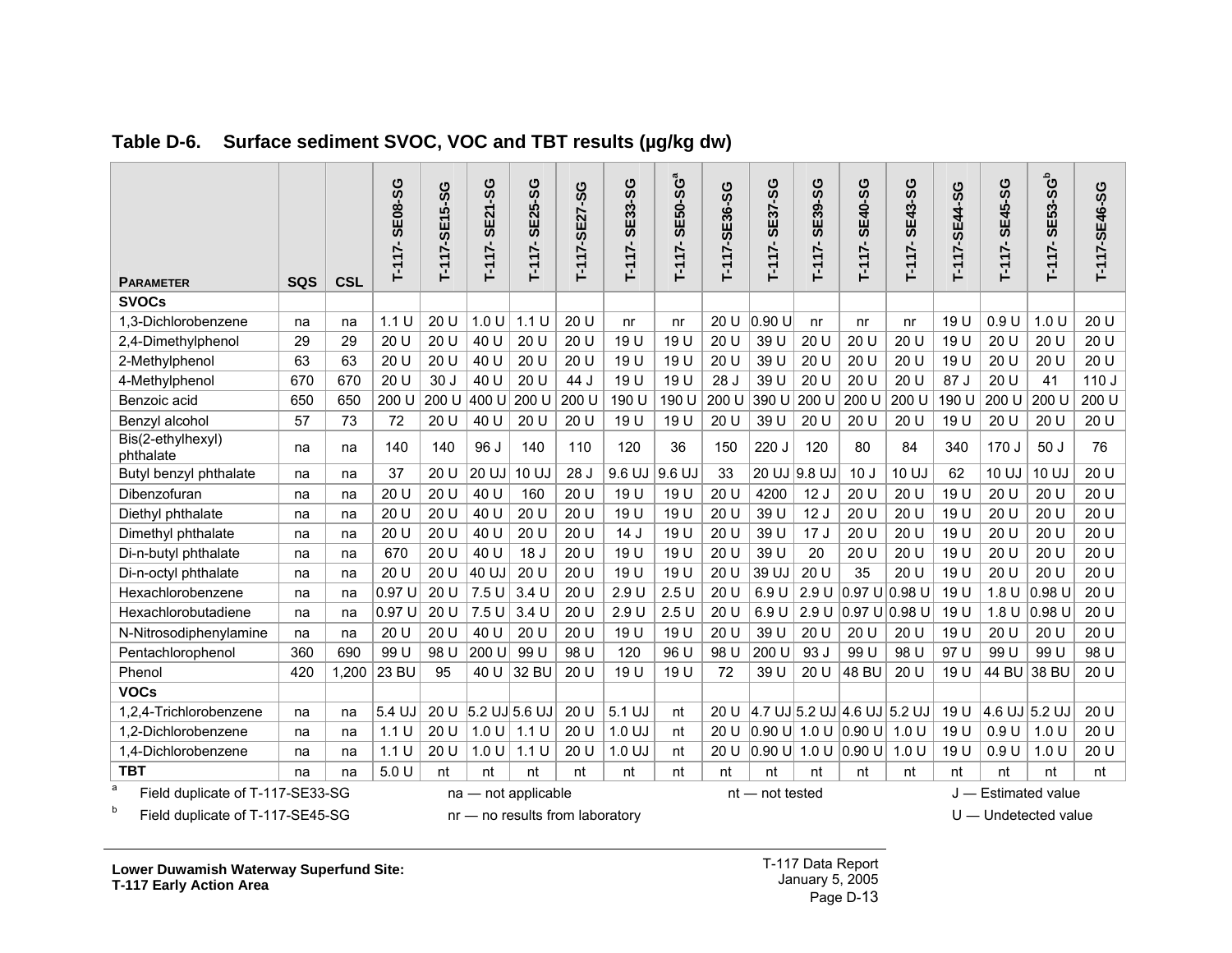| <b>PARAMETER</b>           | <b>SQS</b> | <b>CSL</b> | <b>SE08-SG</b><br>۳        | T-117-SE15-SG   | -SC<br>T-117-SE21 | ပိုင<br>7-SE25<br>.<br>۲                         | ပ္တ<br><b>SE27</b><br>Ñ<br>$\frac{1}{2}$ | T-117-SE33-SG                                                                                         | T-117-SE50-SGª | -SG<br>T-117-SE36 | ပ္တ<br><b>SE37</b>                                          | ပိုင<br>T-117-SE39 | -117-SE40-SG<br>⊢                                                                                  | ပိုင<br>7-SE43<br>$T-11$ | SE44-SG<br>$\frac{1}{2}$ | T-117-SE45-SG    | T-117-SE53-SG <sup>b</sup> | T-117-SE46-SG |
|----------------------------|------------|------------|----------------------------|-----------------|-------------------|--------------------------------------------------|------------------------------------------|-------------------------------------------------------------------------------------------------------|----------------|-------------------|-------------------------------------------------------------|--------------------|----------------------------------------------------------------------------------------------------|--------------------------|--------------------------|------------------|----------------------------|---------------|
| <b>SVOCs</b>               |            |            |                            |                 |                   |                                                  |                                          |                                                                                                       |                |                   |                                                             |                    |                                                                                                    |                          |                          |                  |                            |               |
| Bis(2-ethylhexyl)phthalate | 47         | 78         | 6.4                        | 6.1             | 5.6J              | 10                                               | 6.1                                      | 4.0                                                                                                   | 3.6            | 6.8               | 12J                                                         | 4.6                | 5.0                                                                                                | 8.6                      | 23                       | 14J              | 4.5J                       | 4.8           |
| Butyl benzyl phthalate     | 4.9        | 64         | 1.7                        | 0.87U           |                   | 1.2 UJ 0.71 UJ 1.6 J                             |                                          | $0.32$ UJ $ 0.96$ UJ                                                                                  |                | 1.5               |                                                             |                    | 1.1 UJ $ 0.38$ UJ $ 0.63$ J                                                                        | 1.0 UJ                   | 4.1                      |                  | $0.83$ UJ $ 0.91$ UJ $ $   | 1.3 U         |
| Dibenzofuran               | 15         | 58         | 0.91 U   0.87 U            |                 | 2.4 U             | 11                                               | 1.1 U                                    | $0.64$ U                                                                                              | 1.9 U          | $ 0.91$ U         | 220                                                         | 0.46J              | 1.3U                                                                                               | 2.0 U                    | 1.3U                     | 1.7 <sub>U</sub> | 1.8 U                      | 1.3 U         |
| Diethyl phthalate          | 61         | 110        | 0.91 U   0.87 U            |                 | 2.4 U             | 1.4 U                                            | 1.1 U                                    | $0.64$ U                                                                                              | 1.9 U          | $ 0.91$ U         | 2.1 U                                                       | 0.46J              | 1.3 U                                                                                              | 2.0 U                    | 1.3U                     | 1.7 <sub>U</sub> | 1.8 <sub>U</sub>           | 1.3 U         |
| Dimethyl phthalate         | 53         | 53         | 0.91 U                     | $0.87$ U        | 2.4 U             | 1.4 U                                            | 1.1 U                                    | 0.47J                                                                                                 | 1.9 U          | $ 0.91$ U         | 2.1 U                                                       | $0.65$ J           | 1.3 U                                                                                              | 2.0 U                    | 1.3 U                    | 1.7U             | 1.8 U                      | 1.3 U         |
| Di-n-butyl phthalate       | 220        | 1,700      | 30                         | 0.87U           | 2.4 U             | 1.3J                                             | 1.1 U                                    | $0.64$ U                                                                                              | 1.9 U          | $ 0.91$ U         | 2.1 U                                                       | 0.77               | 1.3U                                                                                               | 2.0 U                    | 1.3 U                    | 1.7 <sub>U</sub> | 1.8 <sub>U</sub>           | 1.3 U         |
| Di-n-octyl phthalate       | 58         |            | 4,500 0.91 U 0.87 U 2.4 UJ |                 |                   | 1.4 U                                            | 1.1 U                                    | 0.64U                                                                                                 |                |                   | 1.9 U $\vert 0.91 \,$ U $\vert 2.1 \,$ UJ $\vert 0.77 \,$ U |                    | 2.2                                                                                                | 2.0 U                    | 1.3 U                    | 1.7 <sub>U</sub> | 1.8 <sub>U</sub>           | 1.3U          |
| Hexachlorobenzene          | 0.38       | 2.3        | $ 0.044 \cup  0.87 \cup  $ |                 |                   | 0.44 U   0.24 U                                  | 1.1 U                                    | 0.098 U                                                                                               |                |                   |                                                             |                    | $\vert$ 0.25 U $\vert$ 0.91 U $\vert$ 0.36 U $\vert$ 0.11 U $\vert$ 0.061 U $\vert$ 0.10 U $\vert$ |                          | 1.3 U                    |                  | 0.15 U   0.089 U   1.3 U   |               |
| Hexachlorobutadiene        | 3.9        | 6.2        |                            |                 |                   | $ 0.044 \cup  0.87 \cup  0.44 \cup  0.24 \cup  $ | 1.1 U                                    | 0.098 U                                                                                               |                |                   |                                                             |                    | 0.25 U $ 0.91$ U $ 0.36$ U $ 0.11$ U $ 0.061$ U $ 0.10$ U                                          |                          | 1.3U                     |                  | 0.15 U   0.089 U   1.3 U   |               |
| N-Nitrosodiphenylamine     | 11         | 11         |                            | 0.91 U   0.87 U | 2.4 U             | 1.4 U                                            | 1.1 U                                    | $0.64$ U                                                                                              |                | 1.9 U $ 0.91$ U   | 2.1 U                                                       | $\vert$ 0.77 U     | 1.3 U                                                                                              | 2.0 U                    | 1.3 U                    | 1.7 <sub>U</sub> | 1.8 U                      | 1.3 U         |
| <b>VOCs</b>                |            |            |                            |                 |                   |                                                  |                                          |                                                                                                       |                |                   |                                                             |                    |                                                                                                    |                          |                          |                  |                            |               |
| 1,2,4-Trichlorobenzene     | 0.81       | 1.8        |                            |                 |                   | $0.25$ UJ 0.87 U 0.31 UJ 0.40 UJ 1.1 U           |                                          | $0.17$ UJ                                                                                             | nt             |                   |                                                             |                    | 0.91 U 0.25 UJ 0.20 UJ 0.38 UJ 0.47 UJ  1.3 U  0.54 UJ                                             |                          |                          |                  | nt                         | 1.3U          |
| 1,2-Dichlorobenzene        | 2.3        | 2.3        |                            |                 |                   |                                                  |                                          | $ 0.050 \text{ U}  0.87 \text{ U}  0.059 \text{ U}  0.079 \text{ U}   1.1 \text{ U}  0.034 \text{ U}$ | nt             |                   |                                                             |                    |                                                                                                    |                          |                          |                  | nt                         | 1.3U          |
| 1,4-Dichlorobenzene        | 3.1        | 9          |                            |                 |                   |                                                  |                                          | $ 0.050 \text{ U}  0.87 \text{ U}  0.059 \text{ U}  0.079 \text{ U}   1.1 \text{ U}  0.034 \text{ U}$ | nt             |                   |                                                             |                    |                                                                                                    |                          |                          |                  | nt                         | 1.3U          |

#### **Table D-7. Surface sediment SVOC and VOC results (mg/kg-OC)**

**bold** indicates Sediment Quality Standards (12 mg/kg-OC) exceedance

<sup>a</sup> Field duplicate of T-117-SE33-SG

b Field duplicate of T-117-SE45-SG

nt ― not tested

<span id="page-14-0"></span>J ― Estimated value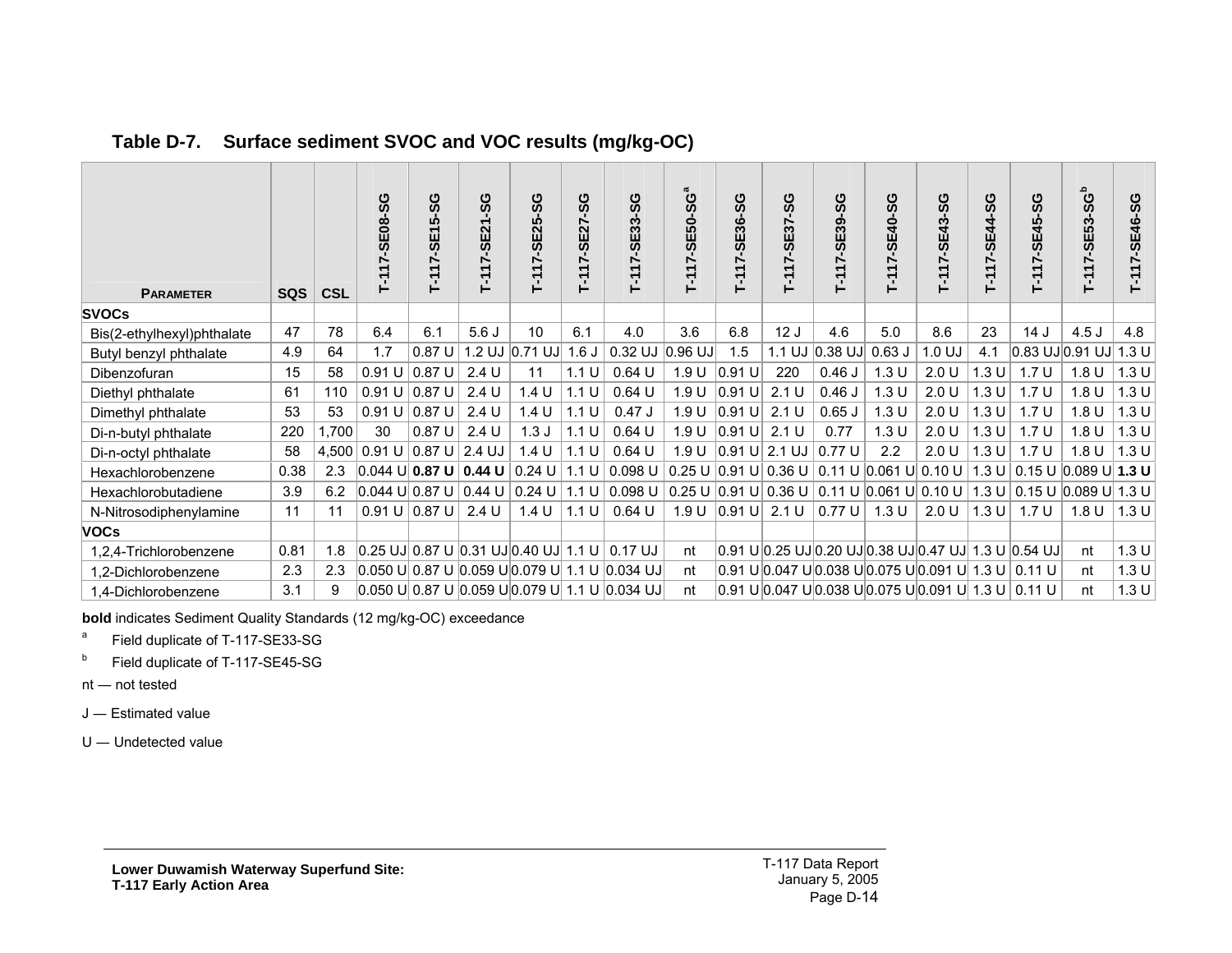| <b>PARAMETER</b>           | <b>SQS</b> | <b>CSL</b> | T-117-SE17-SC-24 | T-117-SE17-SC-46 | T-117-SE21-SC-24 | T-117-SE25-SC-24 | T-117-SE31-SC-12 | T-117-SE37-SC-12 |
|----------------------------|------------|------------|------------------|------------------|------------------|------------------|------------------|------------------|
| <b>SVOCs</b>               |            |            |                  |                  |                  |                  |                  |                  |
| 1,4-Dichlorobenzene        | na         | na         | 20 U             | 20 U             | 20 U             | 20 U             | 20 U             | 20 U             |
| 2,4-Dimethylphenol         | 29         | 29         | 20 U             | 20 U             | 20 U             | 20 U             | 20 U             | 20 U             |
| 2-Methylnaphthalene        | 38         | 64         | 20 U             | 20 U             | 20 U             | 20 U             | 20 U             | 20 U             |
| 2-Methylphenol             | 63         | 63         | 20 U             | 20 U             | 20 U             | 20 U             | 20 U             | 20 U             |
| 4-Methylphenol             | 670        | 670        | 20 U             | 20 U             | 20 U             | 20 U             | 20 U             | 20 U             |
| Benzoic acid               | 650        | 650        | 200 U            | 200 U            | 200 U            | 200 U            | 200 U            | 200 U            |
| Benzyl alcohol             | 57         | 73         | 20 U             | 20 U             | 20 U             | 20 U             | 20 U             | 20 U             |
| Bis(2-ethylhexyl)phthalate | na         | na         | 37               | 20 U             | 20 U             | 20 U             | 20 U             | 20 U             |
| Butyl benzyl phthalate     | na         | na         | 20 U             | 20 U             | 20 U             | 20 U             | 20 U             | 20 U             |
| Dibenzofuran               | na         | na         | 20 U             | 20 U             | 20 U             | 20 U             | 20 U             | 20 U             |
| Diethyl phthalate          | na         | na         | 20 U             | 20 U             | 20 U             | 20 U             | 20 U             | 20 U             |
| Dimethyl phthalate         | na         | na         | 20 U             | 20 U             | 20 U             | 20 U             | 20 U             | 20 U             |
| Di-n-butyl phthalate       | na         | na         | 20 U             | 20 U             | 20 U             | 20 U             | 20 U             | 20 U             |
| Di-n-octyl phthalate       | na         | na         | 20 U             | 20 U             | 20 U             | 20 U             | 20 U             | 20 U             |
| Hexachlorobenzene          | na         | na         | 20 U             | 20 U             | 20 U             | 20 U             | 20 U             | 20 U             |
| Hexachlorobutadiene        | na         | na         | 20 U             | 20 U             | 20 U             | 20 U             | 20 U             | 20 U             |
| N-Nitrosodiphenylamine     | na         | na         | 20 U             | 20 U             | 20 U             | 20 U             | 20 U             | 20 U             |
| Pentachlorophenol          | 360        | 690        | 98 U             | 100 U            | 99 U             | 99 U             | 100 U            | 98 U             |
| Phenol                     | 420        | 1200       | 20 U             | 20 U             | 20 U             | 20 U             | 20 U             | 20 U             |
| <b>VOCs</b>                |            |            |                  |                  |                  |                  |                  |                  |
| 1,2,4-Trichlorobenzene     | na         | na         | 20 U             | 20 U             | 20 U             | 20 U             | 20 U             | 20 U             |
| 1,2-Dichlorobenzene        | na         | na         | 20 U             | 20 U             | 20 U             | 20 U             | 20 U             | 20 U             |
| 1,3-Dichlorobenzene        | 170        | na         | 20 U             | 20 U             | 20 U             | 20 U             | 20 U             | 20 U             |

### <span id="page-15-0"></span>**Table D-8. Subsurface sediment PAH, SVOC and VOC results (**µ**g/kg dw)**

na - not applicable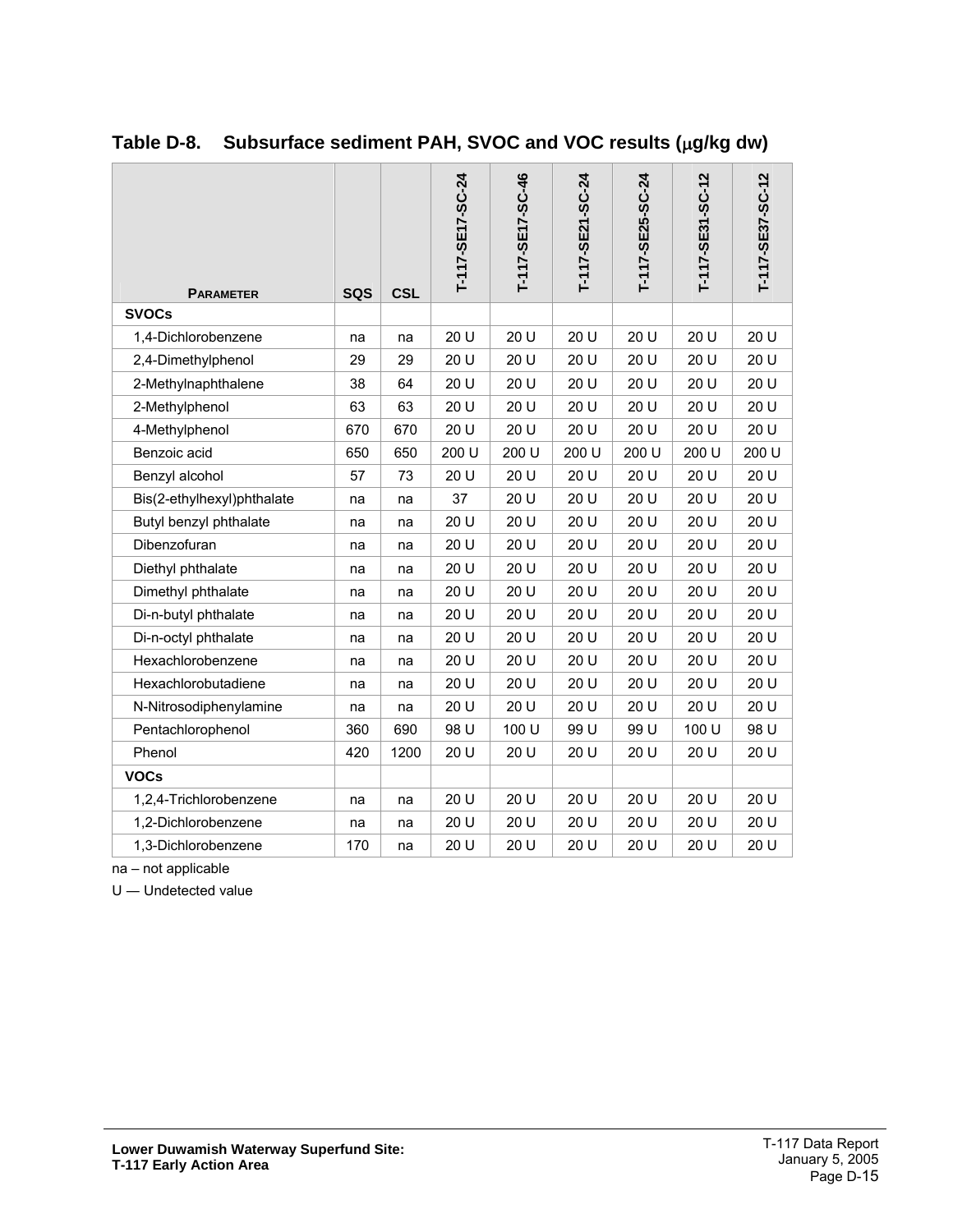| <b>PARAMETER</b>           | <b>SQS</b> | <b>CSL</b> | T-117-SE17-SC-24 | T-117-SE17-SC-46 | $-5C-24$<br>T-117-SE21 | T-117-SE25-SC-24 | $-5C-12$<br>T-117-SE31 | T-117-SE37-SC-12 |
|----------------------------|------------|------------|------------------|------------------|------------------------|------------------|------------------------|------------------|
| <b>SVOCs</b>               |            |            |                  |                  |                        |                  |                        |                  |
| Bis(2-ethylhexyl)phthalate | 47         | 78         | 1.7              | 2.4U             | 2.0 U                  | 0.95U            | 1.3U                   | 4.4 U            |
| Butyl benzyl phthalate     | 4.9        | 64         | 0.91U            | 2.4U             | 2.0 U                  | 0.95U            | 1.3U                   | 4.4 U            |
| Dibenzofuran               | 15         | 58         | 0.91 U           | 2.4U             | 2.0 U                  | 1.0              | 1.3U                   | 4.4 U            |
| Diethyl phthalate          | 61         | 110        | 0.91U            | 2.4U             | 2.0 U                  | 0.95U            | 1.3U                   | 4.4 U            |
| Dimethyl phthalate         | 53         | 53         | 0.91 U           | 2.4U             | 2.0U                   | 0.95U            | 1.3U                   | 4.4 U            |
| Di-n-butyl phthalate       | 220        | 1,700      | 0.91 U           | 2.4U             | 2.0 U                  | 0.95U            | 1.3U                   | 4.4 U            |
| Di-n-octyl phthalate       | 58         | 4,500      | 0.91 U           | 2.4 U            | 2.0 U                  | 0.95U            | 1.3U                   | 4.4 U            |
| Hexachlorobenzene          | 0.38       | 2.3        | 0.91U            | 2.4U             | 2.0 U                  | 0.95U            | 1.3U                   | 4.4 U            |
| Hexachlorobutadiene        | 3.9        | 6.2        | 0.91U            | 2.4U             | 2.0 U                  | 0.95U            | 1.3U                   | 4.4 U            |
| N-Nitrosodiphenylamine     | 11         | 11         | 0.91 U           | 2.4U             | 2.0 U                  | 0.95U            | 1.3U                   | 4.4 U            |
| <b>VOCs</b>                |            |            |                  |                  |                        |                  |                        |                  |
| 1,2,4-Trichlorobenzene     | 0.81       | 1.8        | 0.91U            | 2.4U             | 2.0 U                  | 0.95U            | 1.3U                   | 4.4 U            |
| 1,2-Dichlorobenzene        | 2.3        | 2.3        | 0.91 U           | 2.4 U            | 2.0 U                  | 0.95U            | 1.3 U                  | 4.4 U            |
| 1,4-Dichlorobenzene        | 3.1        | 9          | 0.91 U           | 2.4 U            | 2.0 U                  | 0.95U            | 1.3 U                  | 4.4 U            |

### <span id="page-16-0"></span>**Table D-9. Subsurface sediment SVOC and VOC results (mg/kg-OC)**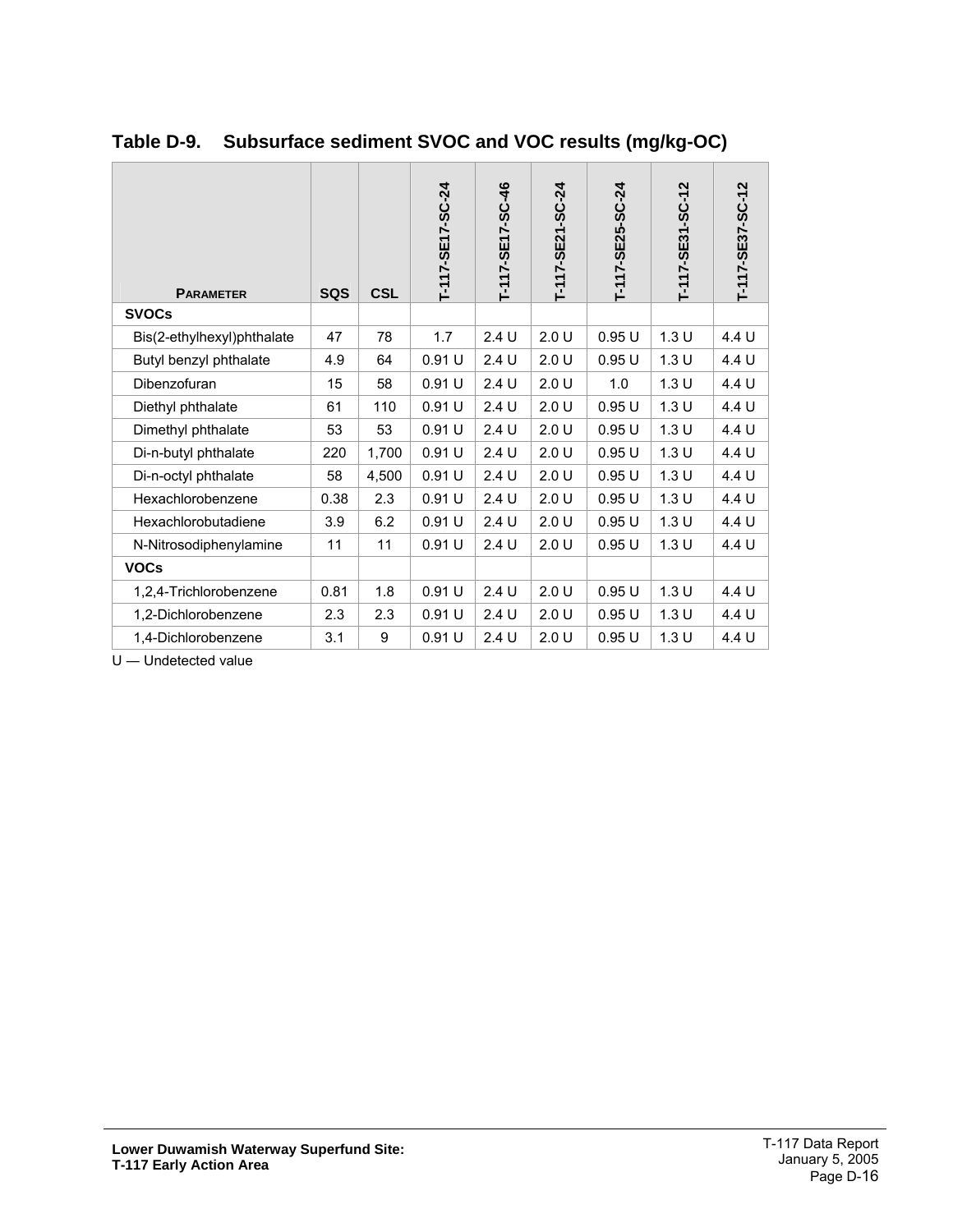| <b>PARAMETER</b>                   | <b>ARSENIC</b>  | <b>CADMIUM</b> | <b>CHROMIUM</b> | <b>COPPER</b> | LEAD | <b>MERCURY</b> | <b>SILVER</b> | <b>ZINC</b> |
|------------------------------------|-----------------|----------------|-----------------|---------------|------|----------------|---------------|-------------|
| <b>SQS</b>                         | 57              | 5.1            | 260             | 390           | 450  | 0.41           | 6.1           | 410         |
| <b>CSL</b>                         | 93              | 6.7            | 270             | 390           | 530  | 0.59           | 6.1           | 960         |
| <b>Surface sediment samples</b>    |                 |                |                 |               |      |                |               |             |
| T-117-SE08-SG                      | 7 U             | 0.3U           | 16.9            | 28.0          | 53   | 0.07           | 0.4 U         | 68.8        |
| T-117-SE15-SG                      | 10U             | 0.4 U          | 27.0            | 46.8          | 22   | 0.2            | 0.6U          | 103         |
| T-117-SE21-SG                      | 10 <sup>°</sup> | 0.3U           | 20.6            | 34.2          | 40   | 0.08U          | 0.5U          | 112         |
| T-117-SE25-SG                      | 9               | 0.3U           | 18.6            | 25.6          | 16   | 0.06U          | 0.4 U         | 104         |
| T-117-SE27-SG                      | 10 U            | 0.4 U          | 26.0            | 42.1          | 19   | 0.09           | 0.6U          | 88.0        |
| T-117-SE33-SG <sup>a</sup>         | 8 U             | 0.3U           | 22.7            | 28.6          | 36   | 0.07           | 0.5U          | 73.9        |
| T-117-SE60-SG <sup>b</sup>         | 22              | 0.3U           | 20.2            | 26.8          | 23   | 0.05U          | 0.4 U         | 98.1        |
| T-117-SE36-SG                      | 9 U             | 0.4 U          | 28.6            | 46.6          | 24   | 0.38           | 0.5U          | 105         |
| T-117-SE37-SG                      | 10 <sup>1</sup> | 0.4            | 24.7            | 54.9          | 38   | 0.07           | 0.4 U         | 115         |
| T-117-SE39-SG                      | 9               | 0.3U           | 21.1            | 29.7          | 38   | 0.07           | 0.5U          | 82.0        |
| T-117-SE44-SG                      | 8 U             | 0.3U           | 23.6            | 30.4          | 23   | 0.07U          | 0.5U          | 92.4        |
| T-117-SE45-SG                      | 7 U             | 0.3U           | 19.0            | 27.2          | 20   | 0.06U          | 0.4 U         | 68.0        |
| $T-117$ -SE53-SG $\textdegree$     | $\overline{7}$  | 0.3U           | 19.8            | 28.0          | 23   | 0.05           | 0.4 U         | 77.3        |
| T-117-SE46-SG                      | 7 U             | 0.3U           | 26.7            | 32.5          | 26   | 0.08           | 0.4 U         | 87.6        |
| <b>Subsurface sediment samples</b> |                 |                |                 |               |      |                |               |             |
| T-117-SE17-SC-24                   | 8 U             | 0.5            | 31.8            | 44.3          | 26   | 0.16           | 0.5U          | 87.7        |
| T-117-SE17-SC-46                   | 7 U             | 0.7            | 23.7            | 29.7          | 18   | 0.11           | 0.4 U         | 69.0        |
| T-117-SE21-SC-24                   | 8               | 0.7            | 33.5            | 41.3          | 27   | 0.19           | 0.5U          | 92.3        |
| T-117-SE25-SC-24                   | 7 U             | 0.3            | 25.6            | 37.6          | 19   | 0.11           | 0.4 U         | 77.8        |
| T-117-SE31-SC-12                   | 8 U             | 0.3U           | 22.9            | 39.5          | 18   | 0.11           | 0.5U          | 90.7        |
| T-117-SE37-SC-12                   | 7 U             | 0.3 U          | 21.3            | 31.8          | 5    | 0.06U          | 0.4 U         | 41.1        |

#### <span id="page-17-0"></span>**Table D-10. Surface and subsurface sediment metal results (mg/kg dw)**

 $\overline{a}$ Results averaged with laboratory duplicate

b Field duplicate of T-117-SE33-SG

c Field duplicate of T-117-SE45-SG

J ― Estimated value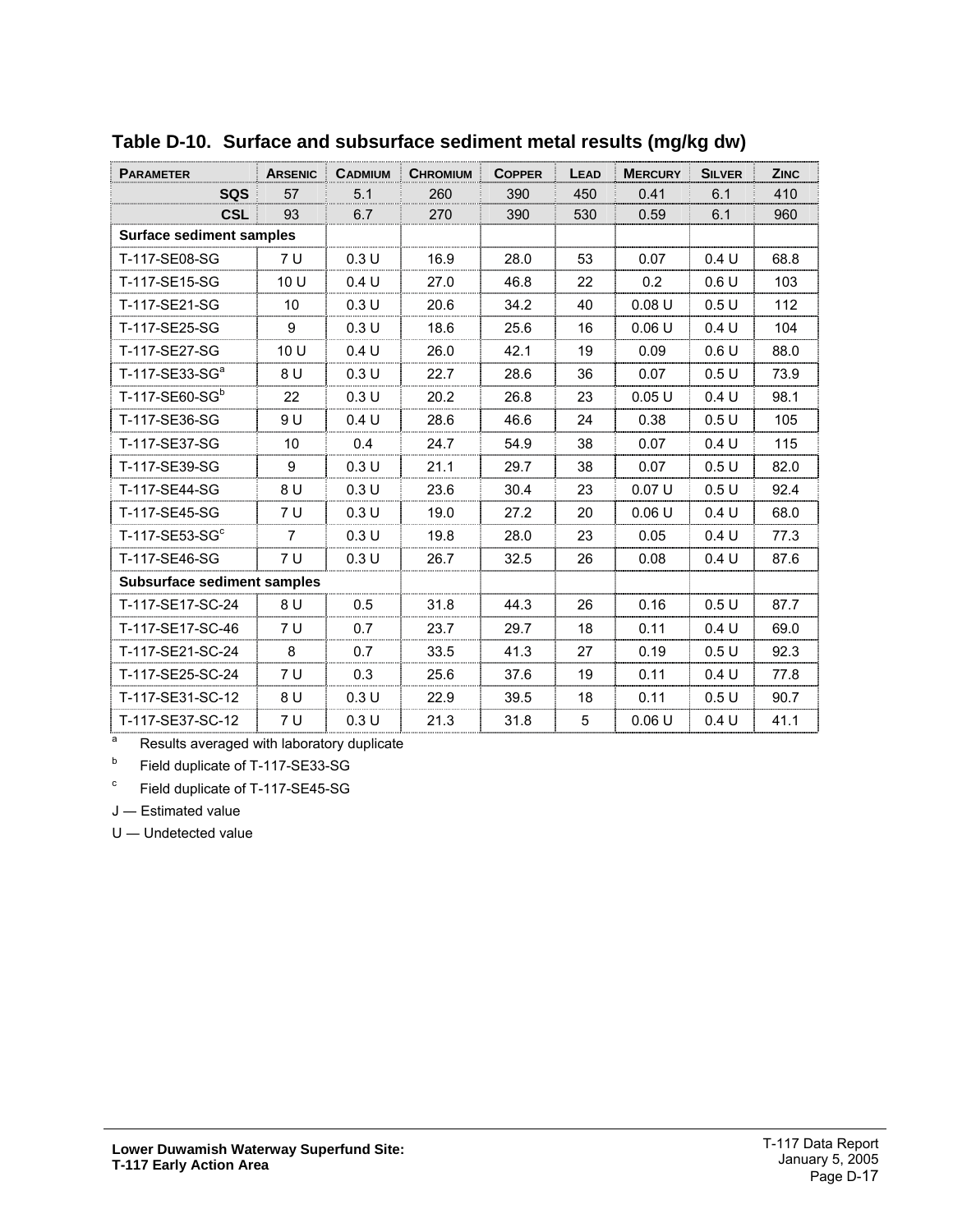| <b>Location ID</b>              | <b>SAMPLE ID</b> | <b>TOC (%)</b>   | <b>TOTAL SOLIDS (%)</b> |
|---------------------------------|------------------|------------------|-------------------------|
| <b>Surface sediment samples</b> |                  |                  |                         |
| T-117-SE-07-G                   | T-117-SE07-SG    | 3.2 <sup>b</sup> | $40.7^{b}$              |
| T-117-SE-08-G                   | T-117-SE08-SG    | 2.2              | 68.9                    |
| T-117-SE-10-G                   | T-117-SE10-SG    | 2.0              | 64.5                    |
| T-117-SE-13-G                   | T-117-SE13-SG    | 2.8              | 40.7                    |
| T-117-SE-15-G                   | T-117-SE15-SG    | 2.3 <sup>b</sup> | $47.6^{b}$              |
| T-117-SE-16-G                   | T-117-SE16-SG    | 1.8              | 52.0                    |
| T-117-SE-17-G                   | T-117-SE17-SG    | 2.2              | 68.7                    |
| T-117-SE-18-G                   | T-117-SE18-SG    | 1.7              | 63.0                    |
| T-117-SE-19-G                   | T-117-SE19-SG    | 1.2              | 61.7                    |
| T-117-SE-20-G                   | T-117-SE20-SG    | 1.3              | 55.3                    |
| T-117-SE-21-G                   | T-117-SE21-SG    | 1.7              | 65.5                    |
| T-117-SE-22-G                   | T-117-SE22-SG    | 1.8              | 54.5                    |
| T-117-SE-23-G                   | T-117-SE23-SG    | 1.7              | 56.2                    |
| T-117-SE-24-G                   | T-117-SE24-SG    | 1.5              | 58.6                    |
| T-117-SE-25-G                   | T-117-SE25-SG    | 1.4              | 70.9                    |
| T-117-SE-26-G                   | T-117-SE26-SG    | 1.7              | 69.5                    |
| T-117-SE-27-G                   | T-117-SE27-SG    | 1.8              | 52.5                    |
| T-117-SE-28-G                   | T-117-SE28-SG    | 1.2              | 60.4                    |
| T-117-SE-29-G                   | T-117-SE29-SG    | 2.6              | 43.4                    |
|                                 | T-117-SE52-SGa   | 2.3              | 44.8                    |
| T-117-SE-30-G                   | T-117-SE30-SG    | 1.7              | 52.2                    |
| T-117-SE-31-G                   | T-117-SE31-SG    | 2.3              | 62.0                    |
| T-117-SE-32-G                   | T-117-SE32-SG    | 2.2              | 44.2                    |
| T-117-SE-33-G                   | T-117-SE33-SG    | 3.0              | 66.4                    |
|                                 | T-117-SE60-SGa   | 1.0              | 75.7                    |
| T-117-SE-34-G                   | T-117-SE34-SG    | 1.5              | 61.1                    |
| T-117-SE-35-G                   | T-117-SE35-SG    | $2.2^{b}$        | $51.8^{b}$              |
| T-117-SE-36-G                   | T-117-SE36-SG    | 2.2              | 50.3                    |
| T-117-SE-37-G                   | T-117-SE37-SG    | 1.9              | 69.2                    |
| T-117-SE-38-G                   | T-117-SE38-SG    | 1.8              | 49.8                    |
| T-117-SE-39-G                   | T-117-SE39-SG    | 2.6              | 65.5                    |
| T-117-SE-40-G                   | T-117-SE40-SG    | 1.6              | 73.3                    |
| T-117-SE-41-G                   | T-117-SE41-SG    | 2.8              | 44.6                    |
| T-117-SE-42-G                   | T-117-SE42-SG    | 2.3              | 52.8                    |
| T-117-SE-43-G                   | T-117-SE43-SG    | 0.98             | 73.0                    |
| T-117-SE-44-G                   | T-117-SE44-SG    | 1.5              | 66.9                    |
| T-117-SE-45-G                   | T-117-SE45-SG    | 1.2              | 71.2                    |
|                                 | T-117-SE53-SGa   | 1.1              | 70.1                    |

#### <span id="page-18-0"></span>**Table D-11. Surface and subsurface sediment percent solids and total organic carbon results**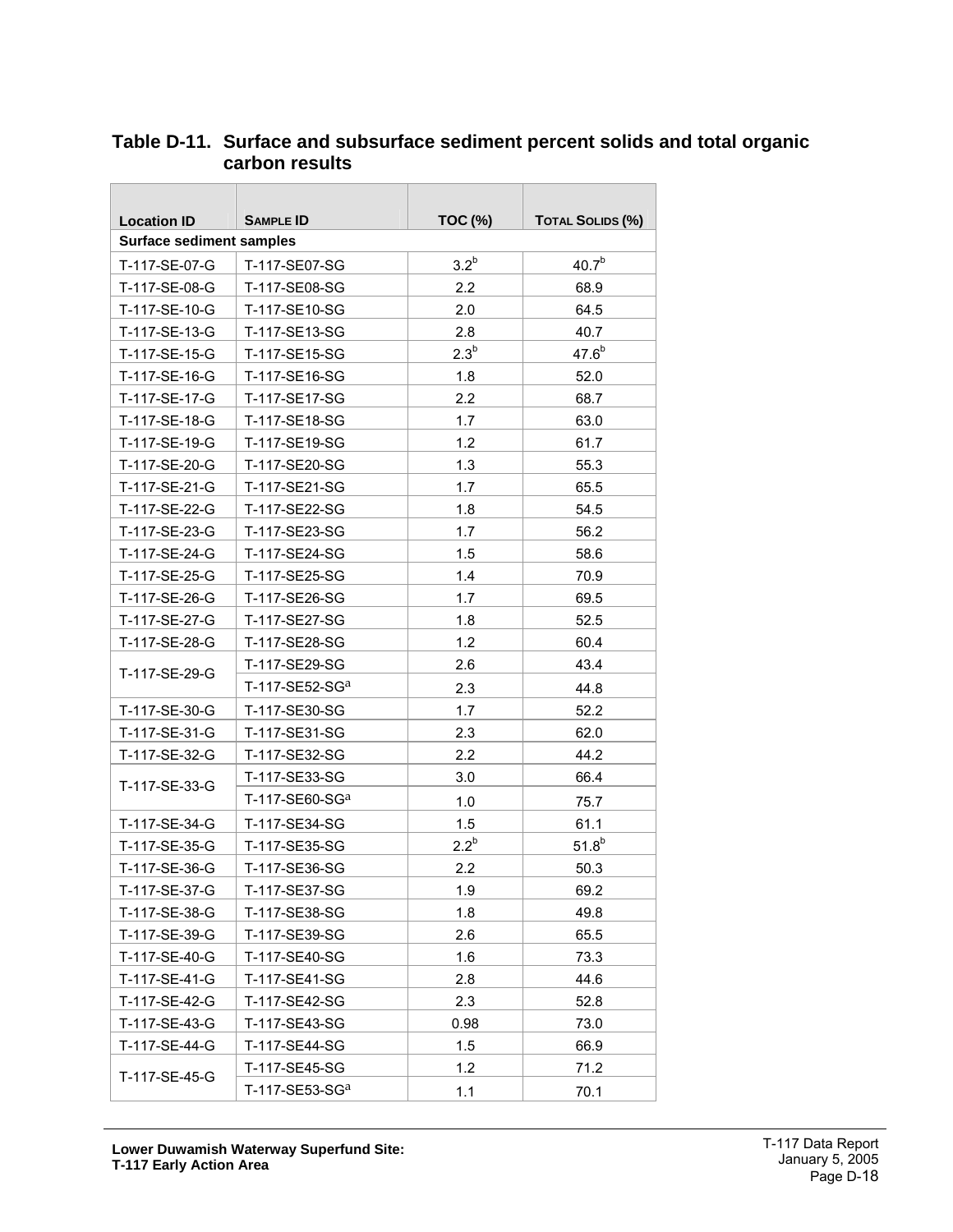| <b>Location ID</b>                 | <b>SAMPLE ID</b>              | <b>TOC (%)</b> | <b>TOTAL SOLIDS (%)</b> |  |
|------------------------------------|-------------------------------|----------------|-------------------------|--|
| T-117-SE-46-G                      | T-117-SE46-SG                 | 1.6            | 73.6                    |  |
| T-117-SE-47-G                      | T-117-SESGComp1               | 2.3            | 64.9                    |  |
| T-117-SE-73-G                      | T-117-SE73-SG                 | $3.3^b$        | $38.6^b$                |  |
| T-117-SE-74-G                      | T-117-SE74-SG                 | 2.7            | 47.3                    |  |
|                                    | T-117-SE75-SG <sup>a</sup>    | 3.2            | 38.6                    |  |
| T-117-SE-76-G                      | T-117-SE76-SG                 | $1.88^b$       | $71.13^{b}$             |  |
| T-117-SE-77-G                      | T-117-SE77-SG                 | 3.29           | 40.80                   |  |
| T-117-SE-78-G                      | T-117-SE78-SG                 | 1.29           | 100.8                   |  |
| T-117-SE-79-G                      | T-117-SE79-SG                 | 1.70           | 55.00                   |  |
| T-117-SE-80-G                      | T-117-SE80-SG                 | 2.18           | 67.70                   |  |
| T-117-SE-81-G                      | T-117-SE81-SG                 | 1.16           | 75.30                   |  |
| T-117-SE-82-G                      | T-117-SE82-SG                 | 2.47           | 64.70                   |  |
| T-117-SE-83-G                      | T-117-SE83-SG                 | 3.36           | 48.80                   |  |
| T-117-SE-84-G                      | T-117-SE84-SG                 | $1.26^{b}$     | 66.00 <sup>b</sup>      |  |
| T-117-SE-85-G                      | T-117-SE85-SG                 | 3.23           | 38.60                   |  |
| T-117-SE-86-G                      | T-117-SE86-SG                 | 3.08           | 38.00                   |  |
|                                    | T-117-SE89-SG                 | 0.762          | 72.70                   |  |
| T-117-SE-89-G                      | T-117-SE95-SG <sup>a</sup>    | 1.28           | 73.70                   |  |
| T-117-SE-91-G                      | T-117-SE91-SG                 | 3.04           | 39.80                   |  |
| T-117-SE-93-G                      | T-117-SE93-SG                 | 2.71           | 40.00                   |  |
| <b>Subsurface sediment samples</b> |                               |                |                         |  |
|                                    | T-117-SE15-SC-01              | 2.0            | 500                     |  |
|                                    | T-117-SE15-SC-12              | 1.9            | 56.7                    |  |
|                                    | T-117-SE15-SC-24              | 1.5            | 57.3                    |  |
| T-117-SE-15-SC                     | T-117-SE49-SC-24 <sup>a</sup> | 1.6            | 56.0                    |  |
|                                    | T-117-SE15-SC-46              | 1.0            | 67.7                    |  |
|                                    | T-117-SE15-SC-68              | 1.3            | 68.6                    |  |
|                                    | T-117-SE15-SC-810             | 1.8            | 61.8                    |  |
|                                    | T-117-SE16-SC-0.9-1.3         | 2.1            | 52.0                    |  |
|                                    | T-117-SE16-SC-0-0.9           | 1.7            | 55.4                    |  |
|                                    | T-117-SE16-SC-1.3-2           | $1.4^{b}$      | $58.5^b$                |  |
| T-117-SE-16-SC                     | T-117-SE16-SC-24              | 2.4            | 55.5                    |  |
|                                    | T-117-SE16-SC-46              | 1.5            | 65.0                    |  |
|                                    | T-117-SE16-SC-68              | 1.4            | 65.9                    |  |
|                                    | T-117-SE16-SC-810             | 1.6            | 64.9                    |  |
|                                    | T-117-SE17-SC-01              | 1.9            | 63.1                    |  |
|                                    | T-117-SE17-SC-12              | 2.2            | 58.8                    |  |
|                                    | T-117-SE17-SC-24              | 2.2            | 58.4                    |  |
| T-117-SE-17-SC                     | T-117-SE17-SC-46              | 0.83           | 70.6                    |  |
|                                    | T-117-SE17-SC-68              | 1.4            | 65.9                    |  |
|                                    | T-117-SE47-SC-68 <sup>a</sup> | 0.56           | 76.0                    |  |
|                                    | T-117-SE17-SC-810             | 0.27           | 77.6                    |  |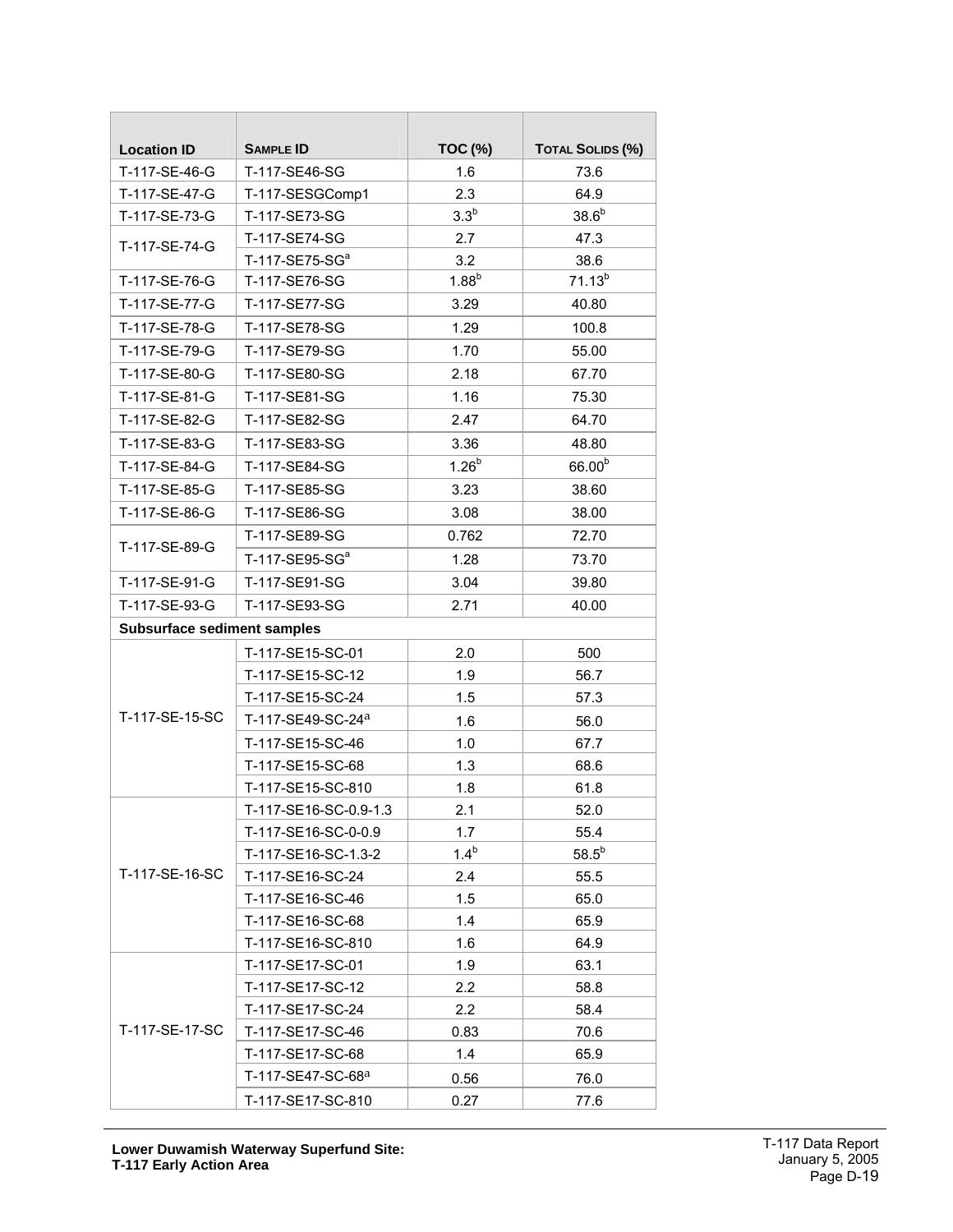| <b>Location ID</b> | <b>SAMPLE ID</b>               | <b>TOC (%)</b> | <b>TOTAL SOLIDS (%)</b> |
|--------------------|--------------------------------|----------------|-------------------------|
|                    | T-117-SE20-SC-01               | 1.1            | 61.4                    |
|                    | T-117-SE20-SC-12               | $1.5^b$        | $59.4^{b}$              |
| T-117-SE-20-SC     | T-117-SE20-SC-24               | 1.1            | 65.1                    |
|                    | T-117-SE20-SC-46               | 1.3            | 62.0                    |
|                    | T-117-SE20-SC-68               | 2.3            | 58.7                    |
|                    | T-117-SE20-SC-810              | 2.8            | 56.2                    |
|                    | T-117-SE21-SC-01               | 2.1            | 71.5                    |
|                    | T-117-SE21-SC-12               | 1.8            | 59.5                    |
| T-117-SE-21-SC     | T-117-SE21-SC-24               | 1.0            | 67.4                    |
|                    | T-117-SE21-SC-46               | 1.2            | 72.4                    |
|                    | T-117-SE21-SC-68               | 0.63           | 71.0                    |
|                    | T-117-SE21-SC-810              | 0.28           | 72.2                    |
|                    | T-117-SE23-SC-01               | 1.6            | 55.6                    |
|                    | T-117-SE23-SC-12               | 1.8            | 49.9                    |
| T-117-SE-23-SC     | T-117-SE23-SC-24               | 2.8            | 52.0                    |
|                    | T-117-SE23-SC-46               | 1.3            | 64.1                    |
|                    | T-117-SE23-SC-68               | 1.8            | 60.0                    |
|                    | T-117-SE23-SC-810              | 1.9            | 63.4                    |
| T-117-SE-24-SC     | T-117-SE24-SC-01               | 1.2            | 64.2                    |
|                    | T-117-SE24-SC-12               | 1.2            | 61.3                    |
|                    | T-117-SE24-SC-24               | 1.1            | 63.7                    |
|                    | T-117-SE24-SC-46               | 2.2            | 59.1                    |
|                    | T-117-SE24-SC-68               | 1.7            | 65.2                    |
|                    | T-117-SE24-SC-810              | 1.4            | 73.1                    |
|                    | T-117-SE25-SC-01               | 0.76           | 78.0                    |
|                    | T-117-SE25-SC-12               | 2.0            | 61.2                    |
| T-117-SE-25-SC     | T-117-SE25-SC-24               | 2.1            | 67.5                    |
|                    | T-117-SE25-SC-46               | 1.7            | 63.9                    |
|                    | T-117-SE25-SC-68               | 0.74           | 71.8                    |
|                    | T-117-SE25-SC-810              | 0.34           | 81.2                    |
|                    | T-117-SE30-SC-01               | $1.2^{b}$      | 62.0 <sup>b</sup>       |
|                    | T-117-SE30-SC-12               | 1.3            | 58.7                    |
| T-117-SE-30-SC     | T-117-SE30-SC-24               | 0.068          | 83.0                    |
|                    | T-117-SE30-SC-46               | 0.99           | 73.2                    |
|                    | T-117-SE30-SC-68               | 0.58           | 70.9                    |
|                    | T-117-SE30-SC-810              | 0.81           | 73.9                    |
|                    | T-117-SE31-SC-01               | 2.0            | 82.4                    |
|                    | T-117-SE31-SC-12               | 1.5            | 61.4                    |
|                    | T-117-SE31-SC-24               | 1.3            | 64.6                    |
| T-117-SE-31-SC     | T-117-SE31-SC-46               | $0.68^{b}$     | $69.6^{b}$              |
|                    | T-117-SE31-SC-68               | 0.74           | 69.3                    |
|                    | T-117-SE31-SC-810              | 0.50           | 72.7                    |
|                    | T-117-SE48-SC-810 <sup>a</sup> | 0.52           | 71.8                    |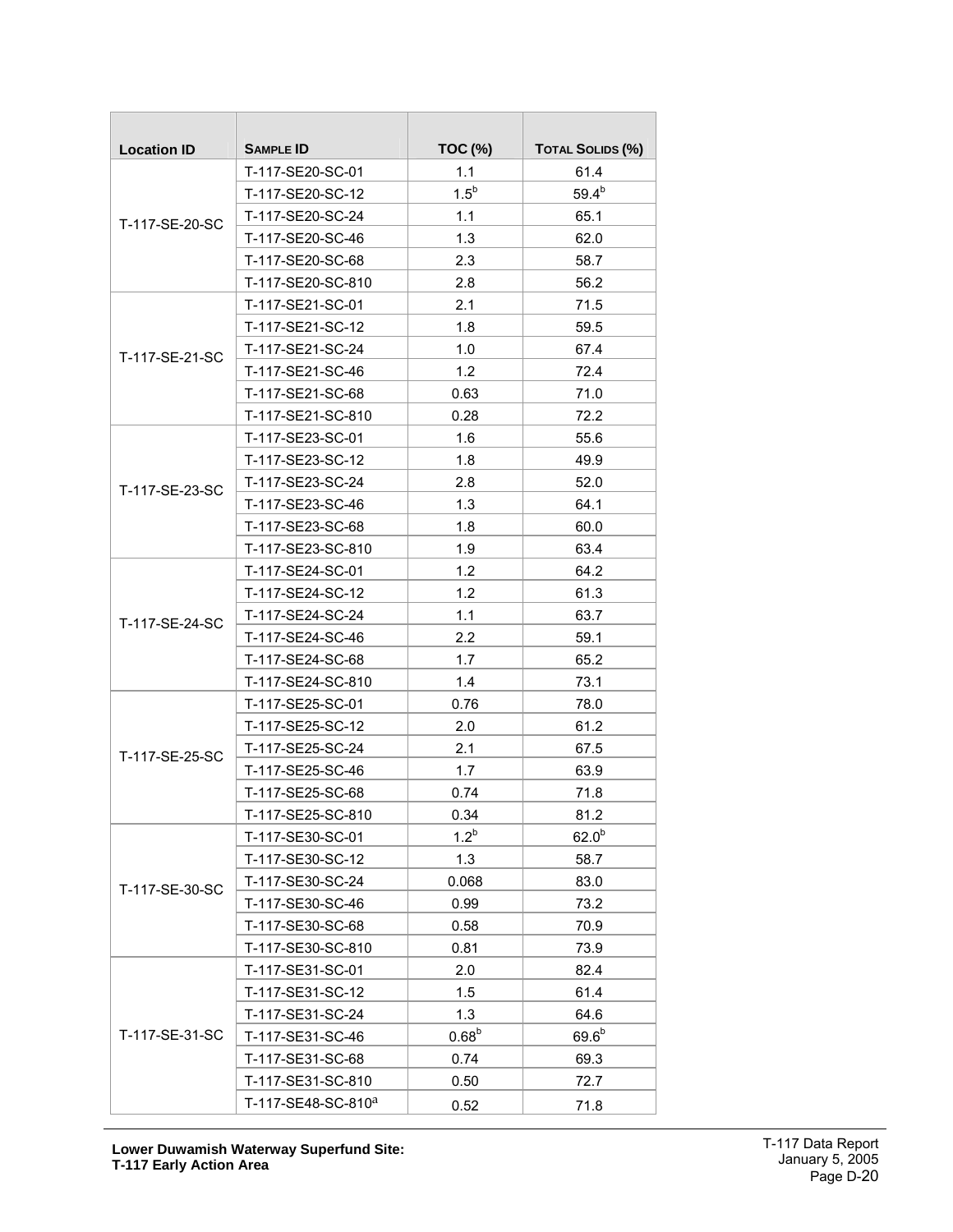| <b>Location ID</b> | <b>SAMPLE ID</b>              | <b>TOC (%)</b>    | <b>TOTAL SOLIDS (%)</b> |  |
|--------------------|-------------------------------|-------------------|-------------------------|--|
|                    | T-117-SE35-SC-01              | 2.1               | 46.7                    |  |
|                    | T-117-SE35-SC-12              | 1.9               | 57.1                    |  |
|                    | T-117-SE35-SC-24              | 2.0               | 58.5                    |  |
| T-117-SE-35-SC     | T-117-SE50-SC-24 <sup>a</sup> | 2.3               | 58.5                    |  |
|                    | T-117-SE35-SC-46              | 2.6               | 67.0                    |  |
|                    | T-117-SE35-SC-68              | 1.5               | 64.8                    |  |
|                    | T-117-SE35-SC-810             | 0.65              | 80.9                    |  |
|                    | T-117-SE36-SC-01              | 1.4               | 64.5                    |  |
|                    | T-117-SE36-SC-12              | 0.52              | 80.1                    |  |
| T-117-SE-36-SC     | T-117-SE36-SC-24              | 1.2               | 69.4                    |  |
|                    | T-117-SE36-SC-46              | 0.67              | 70.3                    |  |
|                    | T-117-SE36-SC-68              | 1.3               | 72.5                    |  |
|                    | T-117-SE36-SC-810             | 0.38              | 77.1                    |  |
|                    | T-117-SE37-SC-01              | 0.48              | 87.6                    |  |
|                    | T-117-SE37-SC-12              | 0.45              | 73.3                    |  |
| T-117-SE-37-SC     | T-117-SE37-SC-24              | 0.16              | 75.2                    |  |
|                    | T-117-SE37-SC-46              | 0.064             | 74.6                    |  |
|                    | T-117-SE37-SC-68              | 0.17              | 81.7                    |  |
|                    | T-117-SE37-SC-810             | 0.13              | 76.9                    |  |
|                    | T-117-SE42-SC-01              | 1.3 <sup>b</sup>  | $61.1^{b}$              |  |
|                    | T-117-SE42-SC-12              | 1.6               | 61.6                    |  |
|                    | T-117-SE42-SC-24              | 1.4               | 70.3                    |  |
| T-117-SE-42-SC     | T-117-SE42-SC-46              | 0.99              | 67.6                    |  |
|                    | T-117-SE42-SC-68              | 0.53              | 73.5                    |  |
|                    | T-117-SE51-SC-68              | 0.53              | 73.8                    |  |
|                    | T-117-SE42-SC-810             | 0.49              | 70.4                    |  |
|                    | T-117-SE43-SC-0-0.3           | $0.49^{b}$        | $72.9^{b}$              |  |
|                    | T-117-SE43-SC-0.3-1           | 0.49              | 70.6                    |  |
|                    | T-117-SE43-SC-12              | 0.25              | 73.7                    |  |
| T-117-SE-43-SC     | T-117-SE43-SC-24              | 0.48              | 70.5                    |  |
|                    | T-117-SE43-SC-46              | 0.56              | 69.2                    |  |
|                    | T-117-SE43-SC-68              | 0.65              | 69.1                    |  |
|                    | T-117-SE43-SC-810             | 0.50              | 70.6                    |  |
|                    | T-117-SE70-SC-0-0.5           | 2.4               | 55.2                    |  |
| T-117-SE-70-SC     | T-117-SE70-SC-0.5-1           | 2.0               | 71.1                    |  |
|                    | T-117-SE70-SC-12              | 1.9               | 62.8                    |  |
|                    | T-117-SE71-SC-01              | 1.3               | 74.5                    |  |
| T-117-SE-71-SC     | T-117-SE71-SC-12              | 0.14              | 78.3                    |  |
|                    | T-117-SE71-SC-2-2.7           | 0.079             | 78.7                    |  |
|                    | T-117-SE72-SC-01              | $2.2^b$           | $68.9^{b}$              |  |
| T-117-SE-72-SC     | T-117-SE72-SC-12              | 1.9               | 73.6                    |  |
|                    | T-117-SE72-SC-2-2.4           | 2.0               | 71.4                    |  |
| T-117-SE-89-SC     | T-117-SE89-SC-02              | 2.06 <sup>b</sup> | $53.43^{b}$             |  |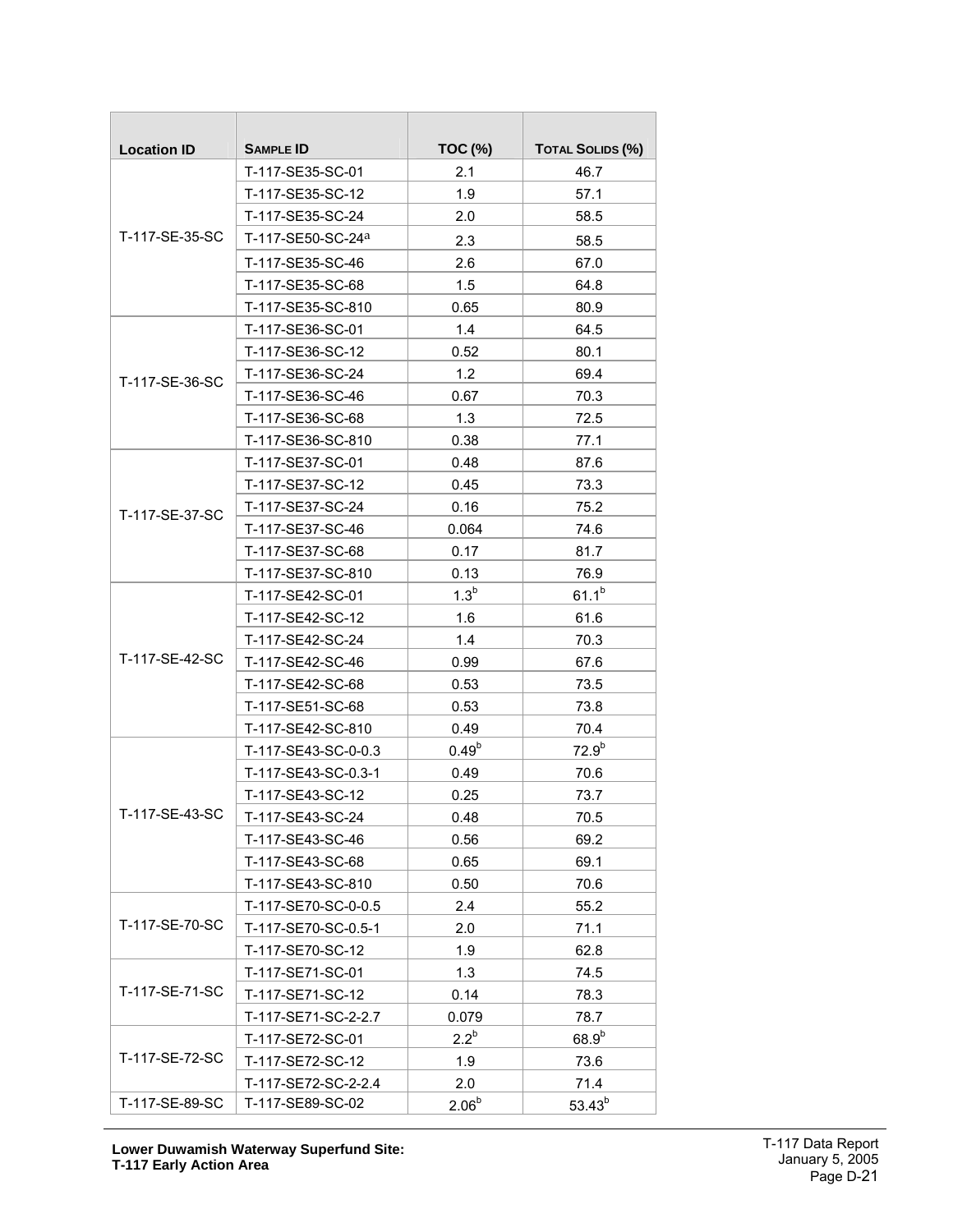| <b>Location ID</b> | <b>SAMPLE ID</b> | $TOC$ (%) | <b>TOTAL SOLIDS (%)</b> |
|--------------------|------------------|-----------|-------------------------|
| T-117-SE-91-SC     | T-117-SE91-SC-02 | 2.51      | 46.70                   |
| T-117-SE-93-SC     | T-117-SE93-SC-02 | 2.41      | 46.40                   |

 $T_a$  Field duplicate

Results averaged with lab duplicate and triplicate

TOC ― total organic carbon

J ― Estimated value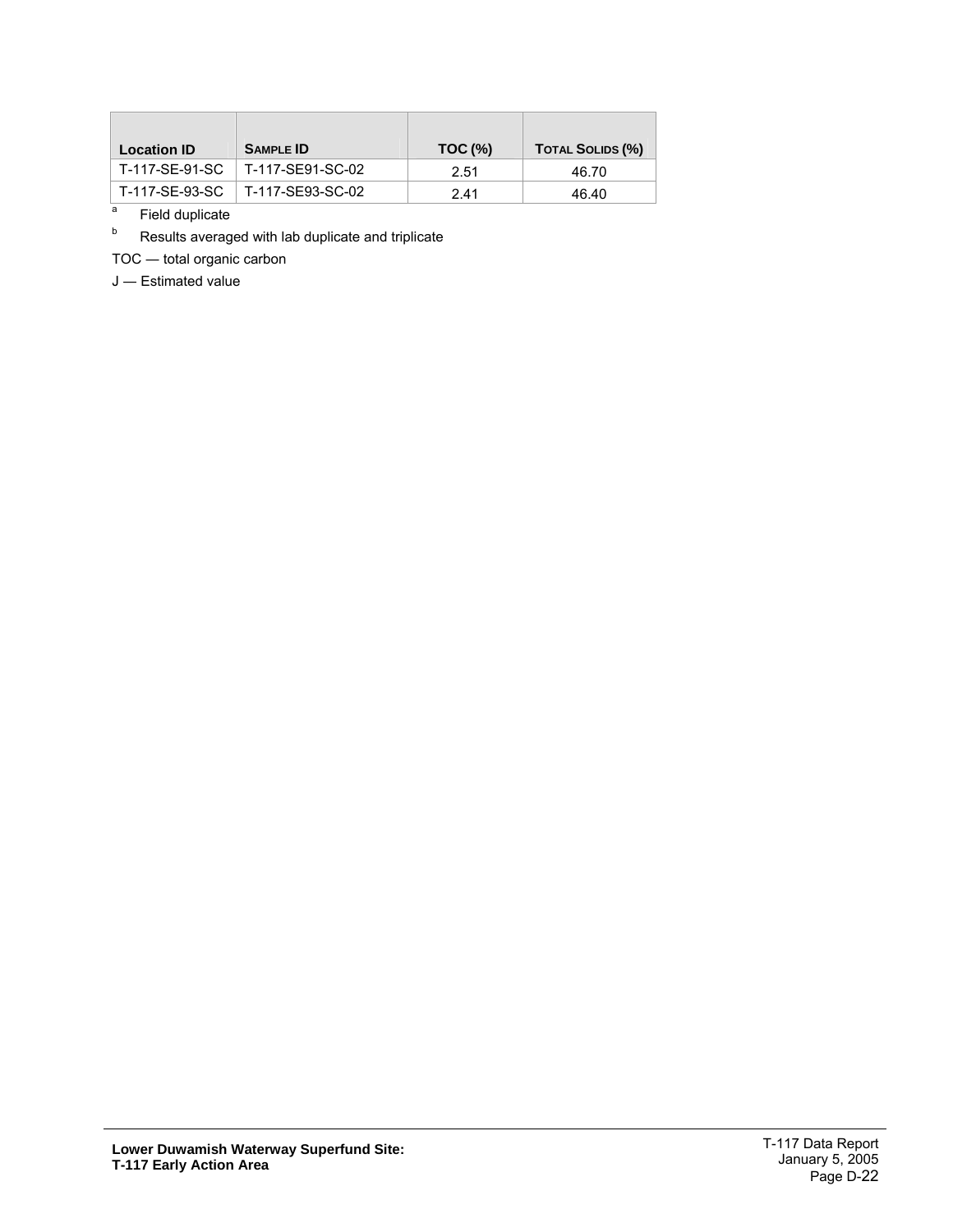| <b>PARAMETER</b>         | <b>UNIT</b> | T-117-SB1-01 | T-117-SB1-02 | T-117-SB1-03 | T-117-SB1-04 | T-117-SB1-05 | T-117-SB1-06    |
|--------------------------|-------------|--------------|--------------|--------------|--------------|--------------|-----------------|
| <b>PCBs</b>              |             |              |              |              |              |              |                 |
| Aroclor-1016             | µg/kg dw    | 880 U        | 110 U        | 19 U         | 56 U         | 20 U         | 20 U            |
| Aroclor-1221             | µg/kg dw    | 880 U        | 110 U        | 19 U         | 56 U         | 20 U         | 20 U            |
| Aroclor-1232             | µg/kg dw    | 880 U        | 110 U        | 19 U         | 56 U         | 20 U         | 20 U            |
| Aroclor-1242             | µg/kg dw    | 880 U        | 110 U        | 19 U         | 56 U         | 20 U         | 20 U            |
| Aroclor-1248             | µg/kg dw    | 880 U        | 110 U        | 19 U         | 56 U         | 20 U         | 20 U            |
| Aroclor-1254             | µg/kg dw    | 880 U        | 110 U        | 19 U         | 56 U         | 20 U         | 20 U            |
| Aroclor-1260             | µg/kg dw    | 85,000       | 33,000       | 56           | 2,700        | 130          | 20 U            |
| Total PCBs <sup>a</sup>  | µg/kg dw    | 85,000       | 33,000       | 56           | 2,700        | 130          | 20 U            |
| <b>Total PCBs</b>        | mg/kg-OC    | 7,100        | 2,100        | 1.4          | 290          | 3.7          | nc <sup>b</sup> |
| <b>PAHs</b>              |             |              |              |              |              |              |                 |
| <b>LPAHs</b>             |             |              |              |              |              |              |                 |
| 2-Methylnaphthalene      | µg/kg dw    | 19 U         | 19 U         | 38 U         | 19 U         | 39 U         | 19 U            |
| Acenaphthene             | µg/kg dw    | 19 U         | 19 U         | 38 U         | 19 U         | 39 U         | 19 U            |
| Acenaphthylene           | µg/kg dw    | 19 U         | 19 U         | 38 U         | 19 U         | 39 U         | 19 U            |
| Anthracene               | µg/kg dw    | 19 U         | 19 U         | 38 U         | 19 U         | 39 U         | 19 U            |
| Fluorene                 | µg/kg dw    | 19 U         | 19 U         | 38 U         | 19 U         | 39 U         | 19 U            |
| Naphthalene              | µg/kg dw    | 19 U         | 19 U         | 38 U         | 19 U         | 39 U         | 19 U            |
| Phenanthrene             | µg/kg dw    | 37           | 19 U         | 38 U         | 19 U         | 170          | 19 U            |
| Total LPAHs <sup>c</sup> | µg/kg dw    | 37           | 19 U         | 38 U         | 19 U         | 170          | 19 U            |
| <b>HPAHs</b>             |             |              |              |              |              |              |                 |
| Benzo(a)anthracene       | µg/kg dw    | 25J          | 19 U         | 38 U         | 19 U         | 180          | 19 U            |
| Benzo(a)pyrene           | µg/kg dw    | 34           | 24           | 52           | 19 U         | 390          | 19 U            |
| Benzo(b)fluoranthene     | µg/kg dw    | 36           | 33           | 56           | 19 U         | 110          | 19 U            |
| Benzo(g,h,i)perylene     | µg/kg dw    | 21           | 51           | 110          | 27           | 110          | 19 U            |
| Benzo(k)fluoranthene     | µg/kg dw    | 58 U         | 19 U         | 56           | 19 U         | 130          | 19 U            |
| Chrysene                 | µg/kg dw    | 35 J         | 31           | 100          | 26           | 720          | 39              |
| Dibenzo(a,h)anthracene   | µg/kg dw    | 19 U         | 19 U         | 38 U         | 19 U         | 39 U         | 19 U            |
| Fluoranthene             | µg/kg dw    | 56           | 25           | 47           | 22           | 41           | 19 U            |
| Indeno(1,2,3-cd)pyrene   | µg/kg dw    | 19 U         | 26           | 73           | 19 U         | 50 J         | 19 U            |
| Pyrene                   | µg/kg dw    | 33           | 30           | 96           | 25           | 170          | 19 U            |
| Total HPAHs <sup>d</sup> | µg/kg dw    | 240 J        | 220          | 590          | 100          | 1,900 J      | 39              |
| <b>Other PAHs</b>        |             |              |              |              |              |              |                 |
| Dibenzofuran             | µg/kg dw    | 19 U         | 19 U         | 38 U         | 19 U         | 39 U         | 19 U            |

### <span id="page-23-0"></span>**Table D-12. Soil boring 1 results**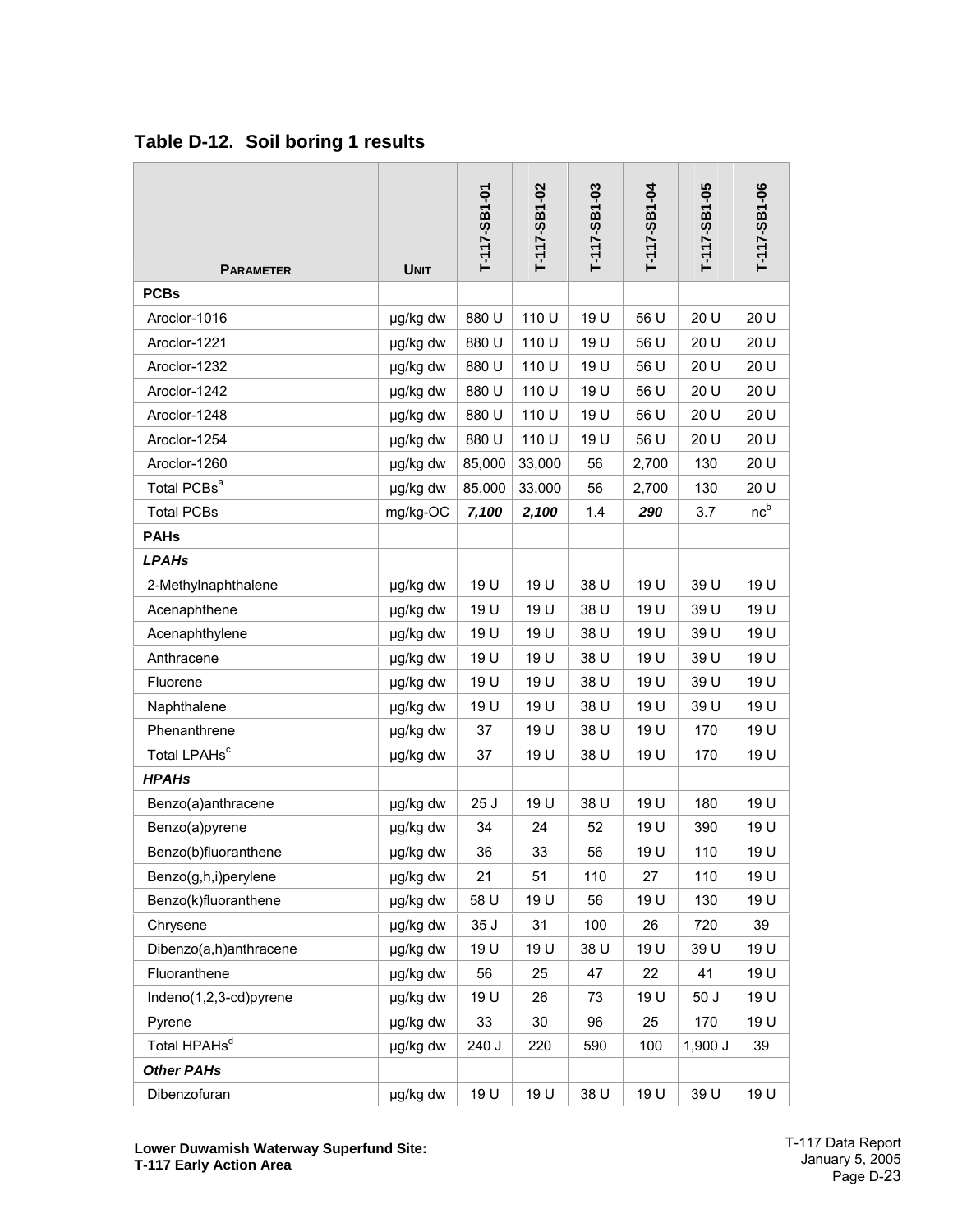| <b>PARAMETER</b>                | <b>UNIT</b> | T-117-SB1-01 | T-117-SB1-02 | ဒို<br>T-1117-SB1 | Þp-<br>$T-117-SB1$ | T-117-SB1-05 | T-117-SB1-06 |
|---------------------------------|-------------|--------------|--------------|-------------------|--------------------|--------------|--------------|
| <b>Conventionals</b>            |             |              |              |                   |                    |              |              |
| Clay (<3 microns)               | $%$ dw      | 0.0          | nt           | 0.0               | nt                 | nt           | nt           |
| Silt (75-3 microns)             | $%$ dw      | 0.0          | nt           | 0.0               | nt                 | nt           | nt           |
| Fine Sand (425-75 microns)      | $%$ dw      | 52.0         | nt           | 30.8              | nt                 | nt           | nt           |
| Medium Sand (2000-425 microns)  | % dw        | 12.9         | nt           | 14.1              | nt                 | nt           | nt           |
| Coarse Sand (4750-2000 microns) | $%$ dw      | 10.7         | nt           | 23.5              | nt                 | nt           | nt           |
| Gravel (>4750 microns)          | $%$ dw      | 17.3         | nt           | 25.8              | nt                 | nt           | nt           |
| Moisture                        | $\%$        | 13.3         | nt           | 10.1              | nt                 | nt           | nt           |
| <b>TOC</b>                      | $%$ dw      | 1.2          | 1.6          | 3.9               | 0.94               | 3.5          | 0.12         |
| Total solids                    | $%$ ww      | 91.6         | 93.1         | 94.9              | 92.0               | 87.2         | 76.5         |

*bold and italicized* indicates Cleanup Screening Level (65 mg/kg-OC) exceedance

- a Total PCBs is the sum of detected Aroclors 1016, 1221, 1232, 1242, 1248, 1254 and 1260
- $b$  Carbon normalized value not calculated since %TOC was <0.2%
- c Total LPAHs is the sum of detected concentrations for naphthalene, acenaphthylene, acenaphthene, fluorene, phenanthrene, and anthracene
- <sup>d</sup> Total HPAHs is the sum of detected concentrations for fluoranthene, pyrene, benzo(a)anthracene, chrysene, benzo(b)fluoranthene, benzo(k)fluoranthene, benzo(a)pyrene, indeno(1,2,3,-c,d)pyrene, dibenzo(a,h)anthracene, and benzo(g,h,i)perylene
- dw ― dry weight
- nc ― not calculated
- nt ― not tested
- OC ― organic carbon normalized
- TOC ― total organic carbon
- ww ― wet weight
- J ― Estimated value
- U ― Undetected value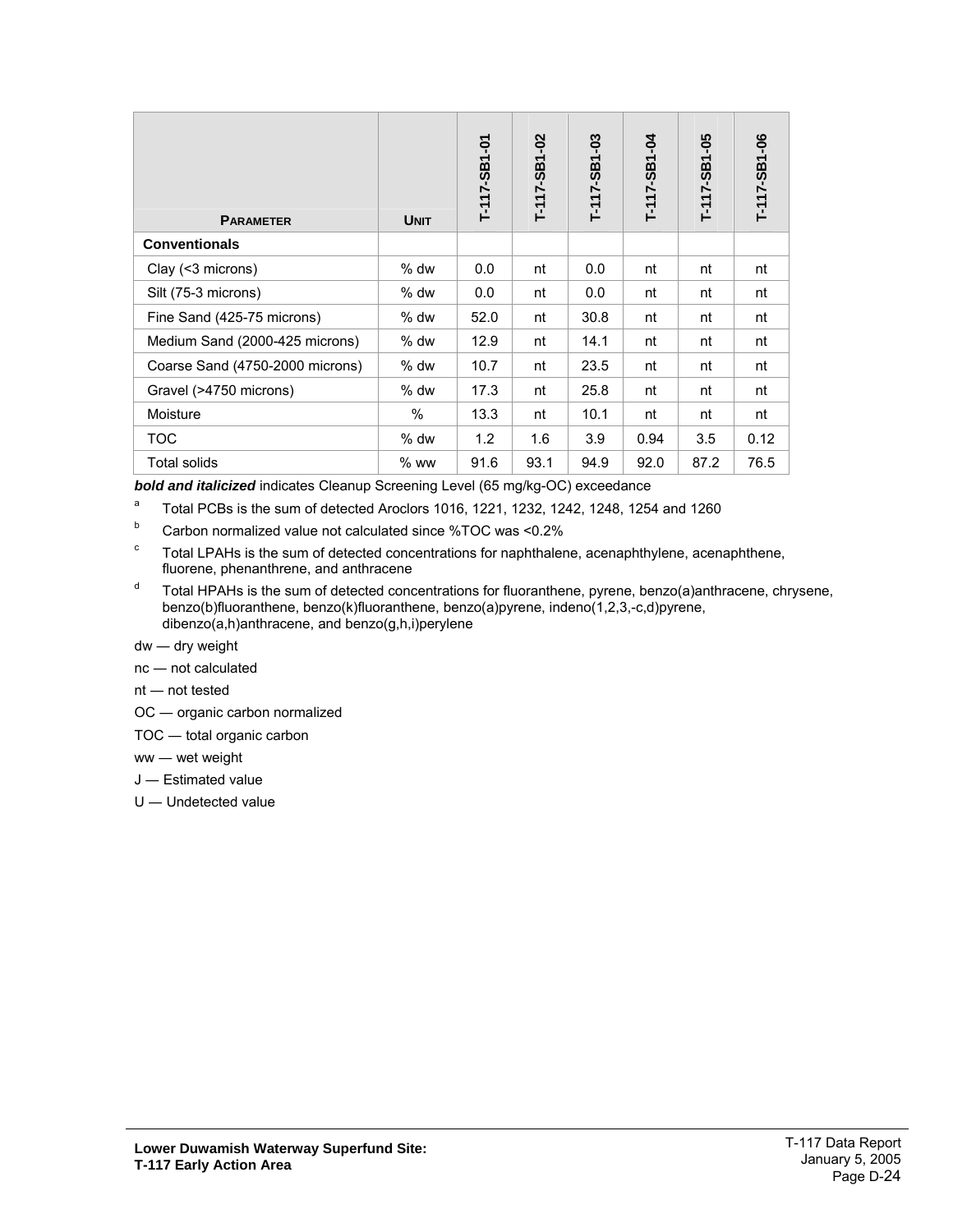| <b>PARAMETER</b>         | <b>UNIT</b> | T-117-SB2-01 | T-117-SB2-02 | T-117-SB2-03 | T-117-SB2-06 |
|--------------------------|-------------|--------------|--------------|--------------|--------------|
| <b>PCBs</b>              |             |              |              |              |              |
| Aroclor-1016             | µg/kg dw    | 930 U        | 940 U        | 110 U        | 20 U         |
| Aroclor-1221             | µg/kg dw    | 930 U        | 940 U        | 110 U        | 20 U         |
| Aroclor-1232             | µg/kg dw    | 930 U        | 940 U        | 110 U        | 20 U         |
| Aroclor-1242             | µg/kg dw    | 930 U        | 940 U        | 110 U        | 20 U         |
| Aroclor-1248             | µg/kg dw    | 930 U        | 940 U        | 110 U        | 20 U         |
| Aroclor-1254             | µg/kg dw    | 930 U        | 940 U        | 110 U        | 20 U         |
| Aroclor-1260             | µg/kg dw    | 150,000      | 120,000      | 5,600        | 33           |
| Total PCBs <sup>a</sup>  | µg/kg dw    | 150,000      | 120,000      | 5,600        | 33           |
| <b>Total PCBs</b>        | mg/kg-OC    | 6,300        | 4,800        | 920          | 8.5          |
| <b>PAHs</b>              |             |              |              |              |              |
| <b>LPAHs</b>             |             |              |              |              |              |
| 2-Methylnaphthalene      | µg/kg dw    | 110          | 200 U        | 20 U         | 19 U         |
| Acenaphthene             | µg/kg dw    | 280          | 200          | 20 U         | 19 U         |
| Acenaphthylene           | µg/kg dw    | 25           | 200 U        | 20 U         | 19 U         |
| Anthracene               | µg/kg dw    | 450          | 380          | 20 U         | 19 U         |
| Fluorene                 | µg/kg dw    | 240          | 200 U        | 20 U         | 19 U         |
| Naphthalene              | µg/kg dw    | 390          | 200 U        | 20 U         | 19 U         |
| Phenanthrene             | µg/kg dw    | 1,600        | 1,900        | 31           | 19 U         |
| Total LPAHs <sup>b</sup> | µg/kg dw    | 3,000        | 2,500        | 31           | 19 U         |
| <b>HPAHs</b>             |             |              |              |              |              |
| Benzo(a)anthracene       | µg/kg dw    | 880          | 670          | 20 U         | 19 U         |
| Benzo(a)pyrene           | µg/kg dw    | 920          | 590          | 20 U         | 19 U         |
| Benzo(b)fluoranthene     | µg/kg dw    | 990          | 560          | 20 U         | 19 U         |
| Benzo(g,h,i)perylene     | µg/kg dw    | 600          | 410          | 20 U         | 19 U         |
| Benzo(k)fluoranthene     | µg/kg dw    | 770          | 500          | 20 U         | 19 U         |
| Chrysene                 | µg/kg dw    | 940          | 810          | 20 U         | 19 U         |
| Dibenzo(a,h)anthracene   | µg/kg dw    | 180          | 200 U        | 20 U         | 19 U         |
| Fluoranthene             | µg/kg dw    | 2,000        | 1,700        | 39           | 19 U         |
| Indeno(1,2,3-cd)pyrene   | µg/kg dw    | 550          | 360          | 20 U         | 19 U         |
| Pyrene                   | µg/kg dw    | 1,500        | 1,400        | 20 U         | 19 U         |
| Total HPAHs <sup>c</sup> | µg/kg dw    | 9,300        | 7,000        | 39           | 19 U         |
| <b>Other PAHs</b>        |             |              |              |              |              |
| Dibenzofuran             | µg/kg dw    | 150          | 200 U        | 20 U         | 19 U         |

<span id="page-25-0"></span>**Table D-13. Soil boring 2 results**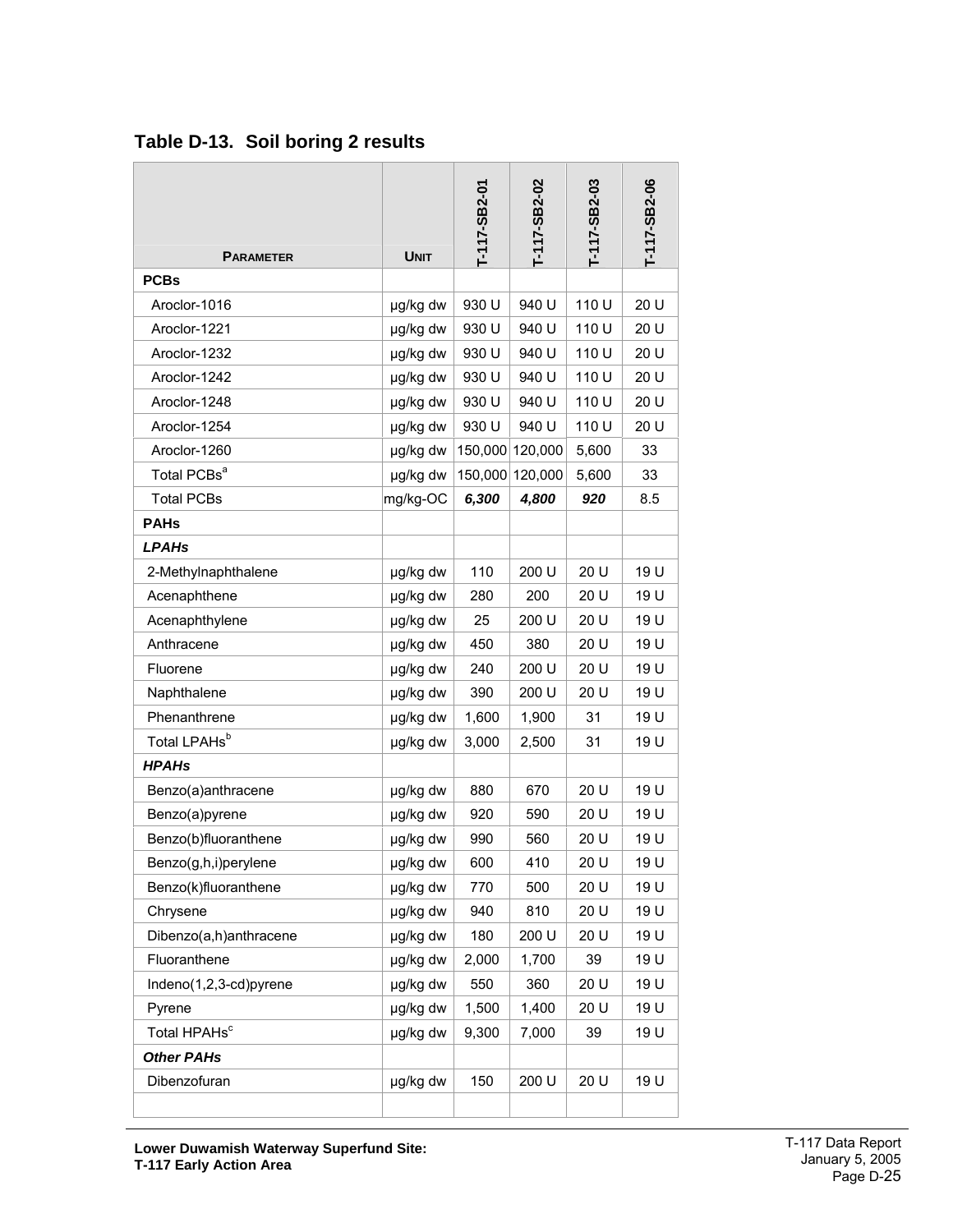| <b>PARAMETER</b>     | <b>UNIT</b> | -SB2-01<br>-117- | $-117 - SB2 - 02$ | ဒို<br>$\overline{B}2$<br>ဖာ | ဧ<br>$17 - SB2 -$ |
|----------------------|-------------|------------------|-------------------|------------------------------|-------------------|
| <b>Conventionals</b> |             |                  |                   |                              |                   |
| <b>TOC</b>           | % dw        | 2.4              | 2.5               | 0.61                         | 0.39              |
| <b>Total solids</b>  | $%$ ww      | 87.6             | 85.2              | 91.5                         | 75.5              |

*bold and italicized* indicates Cleanup Screening Level (65 mg/kg-OC) exceedance

- a Total PCBs is the sum of detected Aroclors 1016, 1221, 1232, 1242, 1248, 1254 and 1260
- <sup>b</sup> Total LPAHs is the sum of detected concentrations for naphthalene, acenaphthylene, acenaphthene, fluorene, phenanthrene, and anthracene
- c Total HPAHs is the sum of detected concentrations for fluoranthene, pyrene, benzo(a)anthracene, chrysene, benzo(b)fluoranthene, benzo(k)fluoranthene, benzo(a)pyrene, indeno(1,2,3,-c,d)pyrene, dibenzo(a,h)anthracene, and benzo(g,h,i)perylene
- dw ― dry weight
- OC ― organic carbon normalized
- TOC ― total organic carbon
- ww ― wet weight
- U ― Undetected value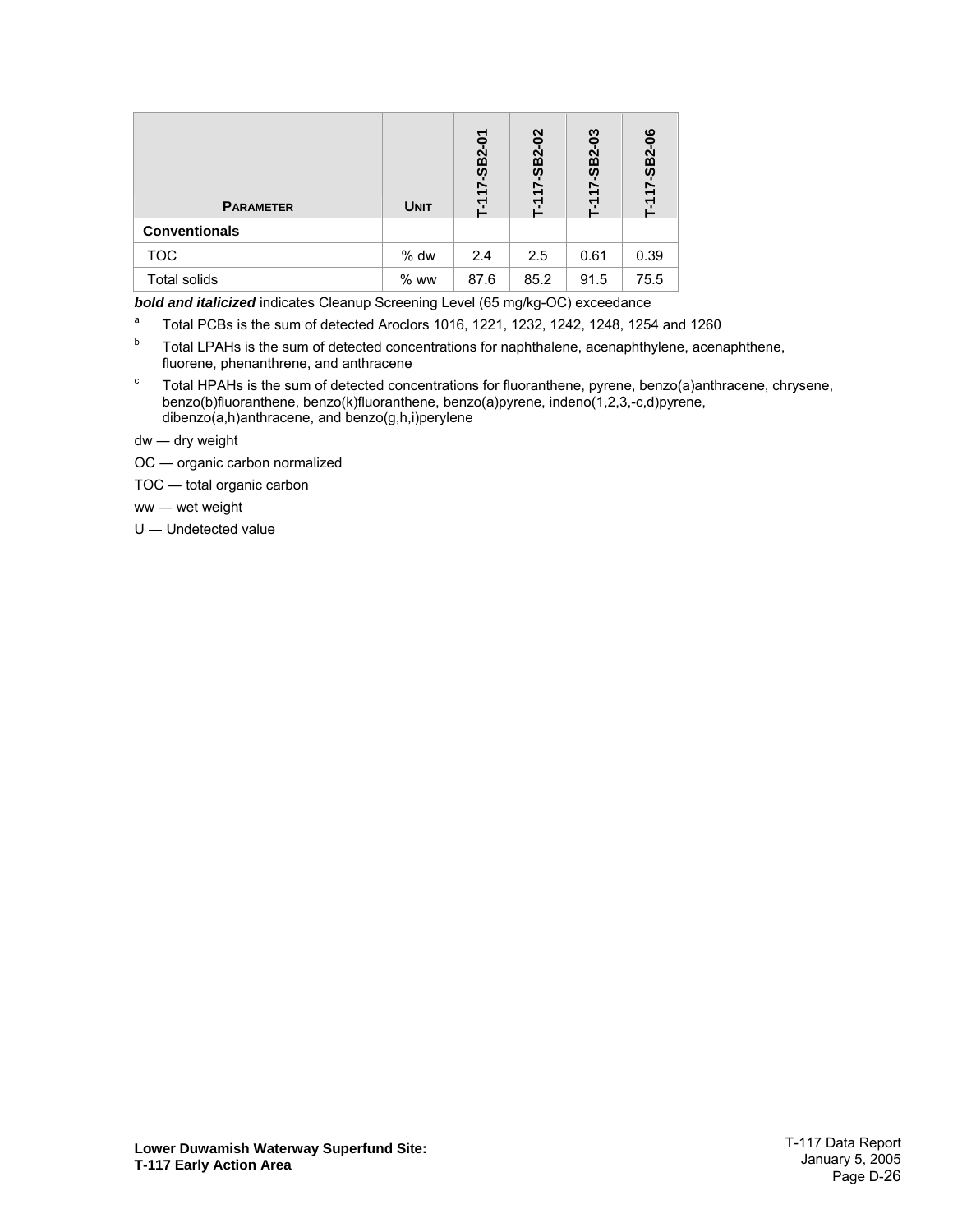|                          |             | T-117-SB3-01 | T-117-SB3-02 | T-117-SB3-03 | T-117-SB3-04 | T-117-SB3-05 | T-117-SB3-06 |
|--------------------------|-------------|--------------|--------------|--------------|--------------|--------------|--------------|
| <b>PARAMETER</b>         | <b>UNIT</b> |              |              |              |              |              |              |
| <b>PCBs</b>              |             |              |              |              |              |              |              |
| Aroclor-1016             | µg/kg dw    | 1,800 U      | 1,800 U      | 540 U        | 530 U        | 19 U         | 20 U         |
| Aroclor-1221             | µg/kg dw    | 1,800 U      | 1,800 U      | 540 U        | 530 U        | 19 U         | 20 U         |
| Aroclor-1232             | µg/kg dw    | 1,800 U      | 1,800 U      | 540 U        | 530 U        | 19 U         | 20 U         |
| Aroclor-1242             | µg/kg dw    | 1,800 U      | 1,800 U      | 540 U        | 530 U        | 19 U         | 20 U         |
| Aroclor-1248             | µg/kg dw    | 1,800 U      | 1,800 U      | 540 U        | 530 U        | 19 U         | 20 U         |
| Aroclor-1254             | µg/kg dw    | 1,800 U      | 1,800 U      | 540 U        | 530 U        | 19 U         | 20 U         |
| Aroclor-1260             | µg/kg dw    | 29,000       | 28,000       | 6,700        | 5,600        | 19 U         | 20 U         |
| Total PCBs <sup>a</sup>  | µg/kg dw    | 29,000       | 28,000       | 6,700        | 5,600        | 19 U         | 20 U         |
| <b>Total PCBs</b>        | mg/kg-OC    | 3,500        | 3,200        | 670          | 680          | 5.6U         | 3.6U         |
| <b>PAHs</b>              |             |              |              |              |              |              |              |
| <b>LPAHs</b>             |             |              |              |              |              |              |              |
| 2-Methylnaphthalene      | µg/kg dw    | 19 U         | 41           | 19 U         | 19 U         | 19 U         | 20 U         |
| Acenaphthene             | µg/kg dw    | 120          | 220          | 19 U         | 25           | 19 U         | 20 U         |
| Acenaphthylene           | µg/kg dw    | 19 U         | 26           | 19 U         | 19 U         | 19 U         | 20 U         |
| Anthracene               | µg/kg dw    | 280          | 760          | 21           | 55           | 19 U         | 20 U         |
| Fluorene                 | µg/kg dw    | 120          | 200          | 19 U         | 23           | 19 U         | 20 U         |
| Naphthalene              | µg/kg dw    | 19 U         | 82           | 19 U         | 20           | 19 U         | 20 U         |
| Phenanthrene             | µg/kg dw    | 980          | 2,500        | 87           | 160          | 19 U         | 20 U         |
| Total LPAHs <sup>b</sup> | µg/kg dw    | 1,500        | 3,800        | 110          | 280          | 19 U         | 20 U         |
| <b>HPAHs</b>             |             |              |              |              |              |              |              |
| Benzo(a)anthracene       | µg/kg dw    | 380          | 1,600        | 42           | 84           | 19 U         | 20 U         |
| Benzo(a)pyrene           | µg/kg dw    | 370          | 1,600        | 53           | 85           | 19 U         | 20 U         |
| Benzo(b)fluoranthene     | µg/kg dw    | 490          | 1,600        | 74           | 74           | 19 U         | 20 U         |
| Benzo(g,h,i)perylene     | µg/kg dw    | 110          | 730          | 30           | 23           | 19 U         | 20 U         |
| Benzo(k)fluoranthene     | µg/kg dw    | 300          | 1,500        | 51           | 120          | 19 U         | 20 U         |
| Chrysene                 | µg/kg dw    | 440          | 1,900        | 63           | 96           | 19 U         | 20 U         |
| Dibenzo(a,h)anthracene   | µg/kg dw    | 48           | 280          | 19 U         | 19 U         | 19 U         | 20 U         |
| Fluoranthene             | µg/kg dw    | 1,100        | 3,900        | 100          | 200          | 19 U         | 20 U         |
| Indeno(1,2,3-cd)pyrene   | µg/kg dw    | 100          | 770          | 19 U         | 24           | 19 U         | 20 U         |
| Pyrene                   | µg/kg dw    | 800          | 3,300        | 100          | 180          | 19 U         | 20 U         |
| Total HPAHs <sup>c</sup> | µg/kg dw    | 4,100        | 17,000       | 510          | 890          | 19 U         | 20 U         |
| <b>Other PAHs</b>        |             |              |              |              |              |              |              |
| Dibenzofuran             | µg/kg dw    | 60           | 110          | 19 U         | 19 U         | 19 U         | 20 U         |

## <span id="page-27-0"></span>**Table D-14. Soil boring 3 results**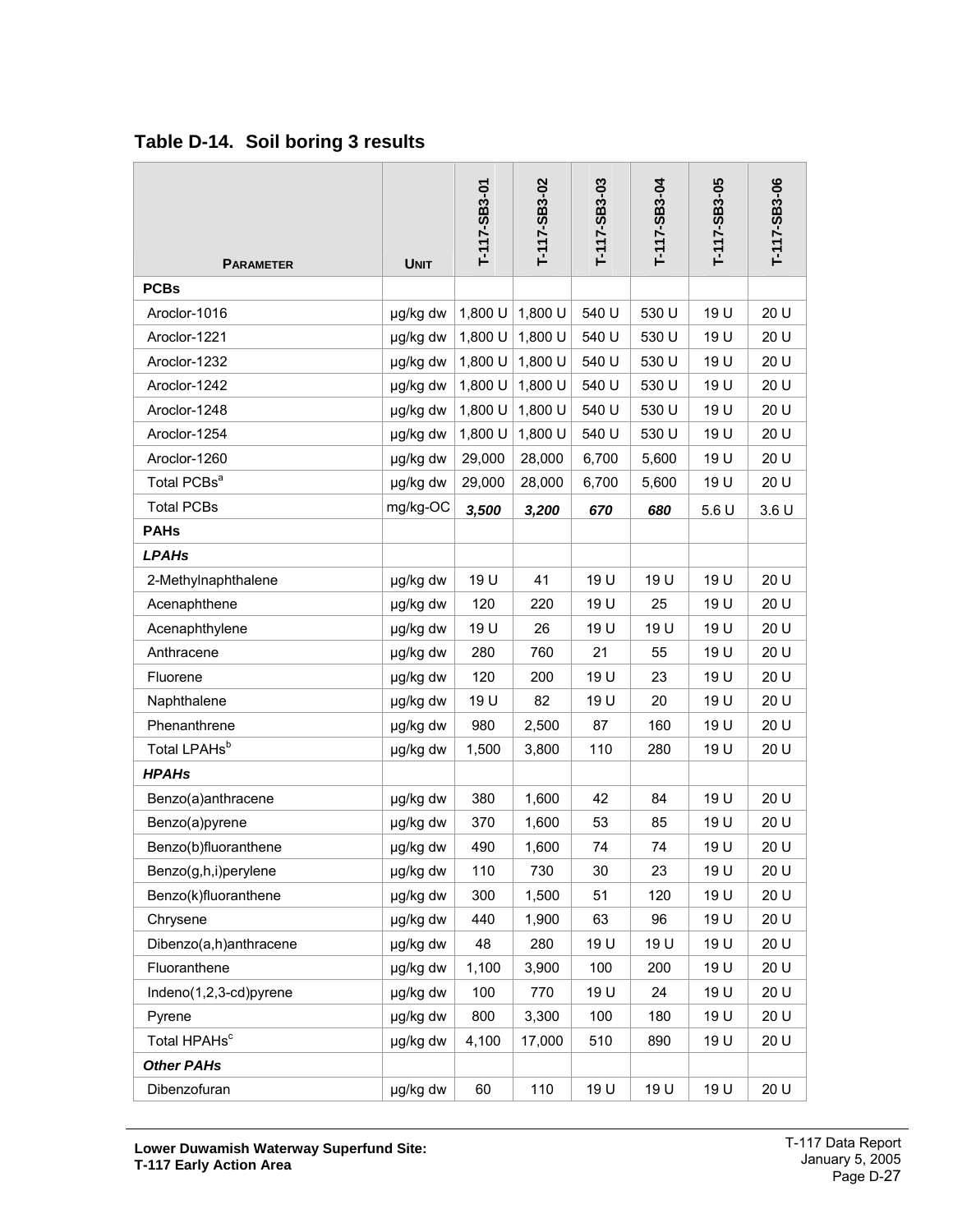| <b>PARAMETER</b>                | <b>UNIT</b> | T-117-SB3-01 | T-117-SB3-02 | T-117-SB3-03 | T-117-SB3-04 | T-117-SB3-05      | T-117-SB3-06 |
|---------------------------------|-------------|--------------|--------------|--------------|--------------|-------------------|--------------|
| <b>Conventionals</b>            |             |              |              |              |              |                   |              |
| Clay (<3 microns)               | $%$ dw      | 0.0          | nt           | nt           | nt           | nt                | nt           |
| Silt (75-3 microns)             | $%$ dw      | 0.0          | nt           | nt           | nt           | nt                | nt           |
| Fine Sand (425-75 microns)      | $%$ dw      | 25.8         | nt           | nt           | nt           | nt                | nt           |
| Medium Sand (2000-425 microns)  | $%$ dw      | 24.3         | nt           | nt           | nt           | nt                | nt           |
| Coarse Sand (4750-2000 microns) | $%$ dw      | 24.7         | nt           | nt           | nt           | nt                | nt           |
| Gravel (>4750 microns)          | $%$ dw      | 18.6         | nt           | nt           | nt           | nt                | nt           |
| Moisture                        | $\%$        | 9.6          | nt           | nt           | nt           | nt                | nt           |
| TOC                             | $%$ dw      | 0.84         | 0.88         | 1.0          | 0.82         | 0.34 <sup>d</sup> | 0.55         |
| Total solids                    | $%$ ww      | 91.4         | 94.2         | 87.8         | 86.7         | 73.0 <sup>d</sup> | 70.3         |

*bold and italicized* indicates Cleanup Screening Level (65 mg/kg-OC) exceedance

a Total PCBs is the sum of detected Aroclors 1016, 1221, 1232, 1242, 1248, 1254 and 1260

- $b$  Total LPAHs is the sum of detected concentrations for naphthalene, acenaphthylene, acenaphthene, fluorene, phenanthrene, and anthracene
- c Total HPAHs is the sum of detected concentrations for fluoranthene, pyrene, benzo(a)anthracene, chrysene, benzo(b)fluoranthene, benzo(k)fluoranthene, benzo(a)pyrene, indeno(1,2,3,-c,d)pyrene, dibenzo(a,h)anthracene, and benzo(g,h,i)perylene
- d Result averaged with laboratory duplicate and triplicate

dw ― dry weight

- nt ― not tested
- OC ― organic carbon normalized
- TOC ― total organic carbon
- ww ― wet weight
- U ― Undetected value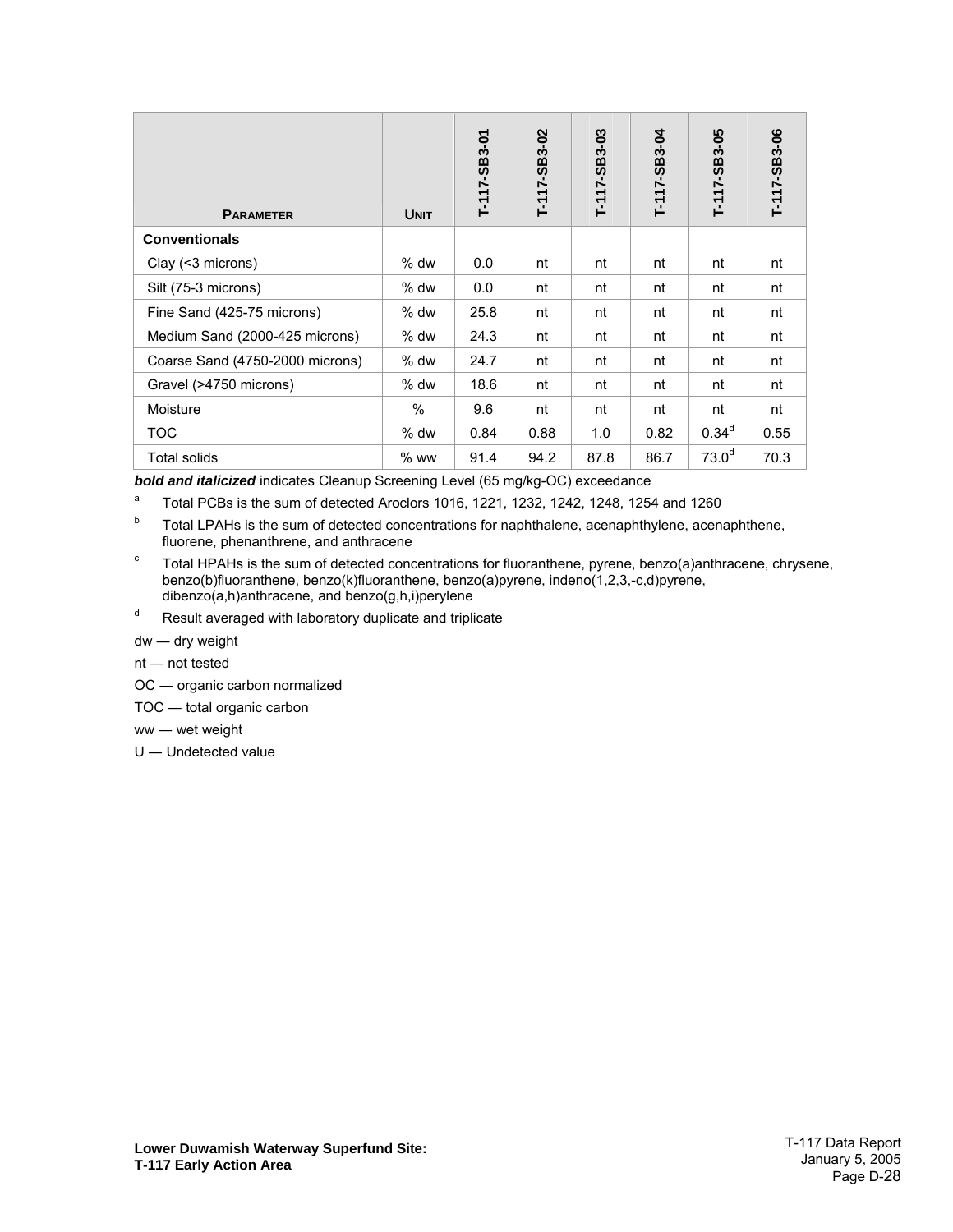| <b>PARAMETER</b>         | <b>UNIT</b> | T-117-SB4-01 | T-117-SB4-02 | T-117-SB4-03 | T-117-SB4-04 | T-117-SB4-05    | T-117-SB4-06    |
|--------------------------|-------------|--------------|--------------|--------------|--------------|-----------------|-----------------|
| <b>PCBs</b>              |             |              |              |              |              |                 |                 |
| Aroclor-1016             | µg/kg dw    | 20 U         | 20 U         | 460 U        | 20 U         | 20 U            | 20 U            |
| Aroclor-1221             | µg/kg dw    | 20 U         | 20 U         | 460 U        | 20 U         | 20 U            | 20 U            |
| Aroclor-1232             | µg/kg dw    | 20 U         | 20 U         | 460 U        | 20 U         | 20 U            | 20 U            |
| Aroclor-1242             | µg/kg dw    | 20 U         | 20 U         | 460 U        | 20 U         | 20 U            | 20 U            |
| Aroclor-1248             | µg/kg dw    | 20 U         | 20 U         | 460 U        | 20 U         | 20 U            | 20 U            |
| Aroclor-1254             | µg/kg dw    | 20 U         | 20 U         | 460 U        | 20 U         | 20 U            | 20 U            |
| Aroclor-1260             | µg/kg dw    | 20 U         | 20 U         | 4,000        | 20 U         | 16J             | 20 U            |
| Total PCBs <sup>a</sup>  | µg/kg dw    | 20 U         | 20 U         | 4,000        | 20 U         | 16 J            | 20 U            |
| <b>Total PCBs</b>        | mg/kg-OC    | 2.4U         | 7.1 U        | 330          | 1.8 U        | nc <sup>b</sup> | nc <sup>b</sup> |
| <b>PAHs</b>              |             |              |              |              |              |                 |                 |
| <b>LPAHs</b>             |             |              |              |              |              |                 |                 |
| 2-Methylnaphthalene      | µg/kg dw    | 65           | 19 U         | 260          | 19U          | 19U             | 19 U            |
| Acenaphthene             | µg/kg dw    | 58 U         | 19 U         | 190          | 39           | 19 U            | 19 U            |
| Acenaphthylene           | µg/kg dw    | 58 U         | 19 U         | 1,200        | 19 U         | 19 U            | 19 U            |
| Anthracene               | µg/kg dw    | 58 U         | 19 U         | 950          | 26           | 19 U            | 19 U            |
| Fluorene                 | µg/kg dw    | 58 U         | 19 U         | 770          | 35           | 19 U            | 19U             |
| Naphthalene              | µg/kg dw    | 58 U         | 19 U         | 360          | 19U          | 19U             | 19 U            |
| Phenanthrene             | µg/kg dw    | 75           | 22           | 9,000        | 19 U         | 19 U            | 19 U            |
| Total LPAHs <sup>c</sup> | µg/kg dw    | 75           | 22           | 13,000       | 100          | 19 U            | 19 U            |
| <b>HPAHs</b>             |             |              |              |              |              |                 |                 |
| Benzo(a)anthracene       | µg/kg dw    | 58 U         | 19 U         | 2,200        | 19 U         | 19 U            | 19 U            |
| Benzo(a)pyrene           | µg/kg dw    | 58 U         | 19 U         | 3,800        | 19 U         | 19 U            | 19 U            |
| Benzo(b)fluoranthene     | µg/kg dw    | 58 U         | 19 U         | 4,900        | 19 U         | 19 U            | 19 U            |
| Benzo(g,h,i)perylene     | µg/kg dw    | 58 U         | 19 U         | 1,100        | 19 U         | 19 U            | 19 U            |
| Benzo(k)fluoranthene     | µg/kg dw    | 58 U         | 19 U         | 4,200        | 19 U         | 19 U            | 19 U            |
| Chrysene                 | µg/kg dw    | 63           | 19 U         | 4,000        | 28           | 19 U            | 19 U            |
| Dibenzo(a,h)anthracene   | µg/kg dw    | 58 U         | 19 U         | 400          | 19 U         | 19 U            | 19 U            |
| Fluoranthene             | µg/kg dw    | 58 U         | 19 U         | 9,300        | 19 U         | 19 U            | 19 U            |
| Indeno(1,2,3-cd)pyrene   | µg/kg dw    | 58 U         | 19 U         | 1,200        | 19 U         | 19 U            | 19 U            |
| Pyrene                   | µg/kg dw    | 58 U         | 25           | 8,500        | 46           | 19 U            | 19 U            |
| Total HPAHs <sup>d</sup> | µg/kg dw    | 63           | 25           | 40,000       | 74           | 19 U            | 19 U            |
| <b>Other PAHs</b>        |             |              |              |              |              |                 |                 |
| Dibenzofuran             | µg/kg dw    | 58 U         | 19 U         | 470          | 81           | 19 U            | 19 U            |

### <span id="page-29-0"></span>**Table D-15. Soil boring 4 results**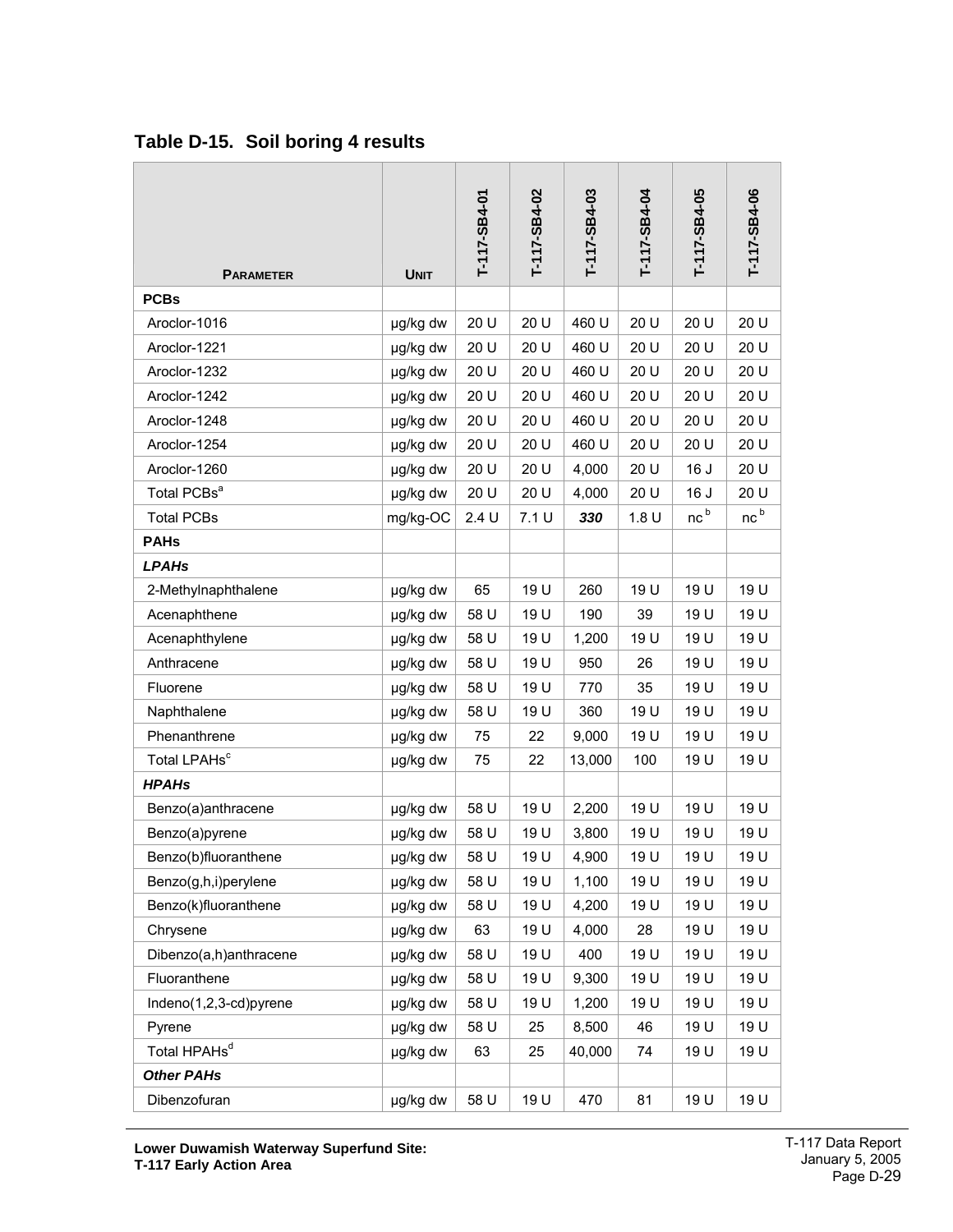| <b>PARAMETER</b>                | <b>UNIT</b> | T-117-SB4-01 | T-117-SB4-02 | T-117-SB4-03 | T-117-SB4-04 | T-117-SB4-05 | T-117-SB4-06 |
|---------------------------------|-------------|--------------|--------------|--------------|--------------|--------------|--------------|
| <b>Conventionals</b>            |             |              |              |              |              |              |              |
| Clay (<3 microns)               | $%$ dw      | nt           | nt           | nt           | 34.4         | nt           | nt           |
| Silt (75-3 microns)             | % dw        | nt           | nt           | nt           | 64.5         | nt           | nt           |
| Fine Sand (425-75 microns)      | $%$ dw      | nt           | nt           | nt           | 0.7          | nt           | nt           |
| Medium Sand (2000-425 microns)  | $%$ dw      | nt           | nt           | nt           | 0.5          | nt           | nt           |
| Coarse Sand (4750-2000 microns) | $%$ dw      | nt           | nt           | nt           | 0.0          | nt           | nt           |
| Gravel (>4750 microns)          | $%$ dw      | nt           | nt           | nt           | 0.0          | nt           | nt           |
| Moisture                        | $\%$        | nt           | nt           | nt           | 39.3         | nt           | nt           |
| <b>TOC</b>                      | $%$ dw      | 0.84         | 0.28         | 1.2          | 1.1          | 0.17         | 0.14         |
| <b>Total solids</b>             | $%$ ww      | 90.2         | 94.4         | 83.2         | 67.8         | 72.3         | 76.0         |

*bold and italicized* indicates Cleanup Screening Level (65 mg/kg-OC) exceedance

- a Total PCBs is the sum of detected Aroclors 1016, 1221, 1232, 1242, 1248, 1254 and 1260
- b Carbon normalized value not calculated since %TOC was <0.2%
- c Total LPAHs is the sum of detected concentrations for naphthalene, acenaphthylene, acenaphthene, fluorene, phenanthrene, and anthracene
- d Total HPAHs is the sum of detected concentrations for fluoranthene, pyrene, benzo(a)anthracene, chrysene, benzo(b)fluoranthene, benzo(k)fluoranthene, benzo(a)pyrene, indeno(1,2,3,-c,d)pyrene, dibenzo(a,h)anthracene, and benzo(g,h,i)perylene
- dw ― dry weight
- nc ― not calculated
- nt ― not tested
- OC ― organic carbon normalized
- TOC ― total organic carbon
- ww ― wet weight
- J ― Estimated value
- U ― Undetected value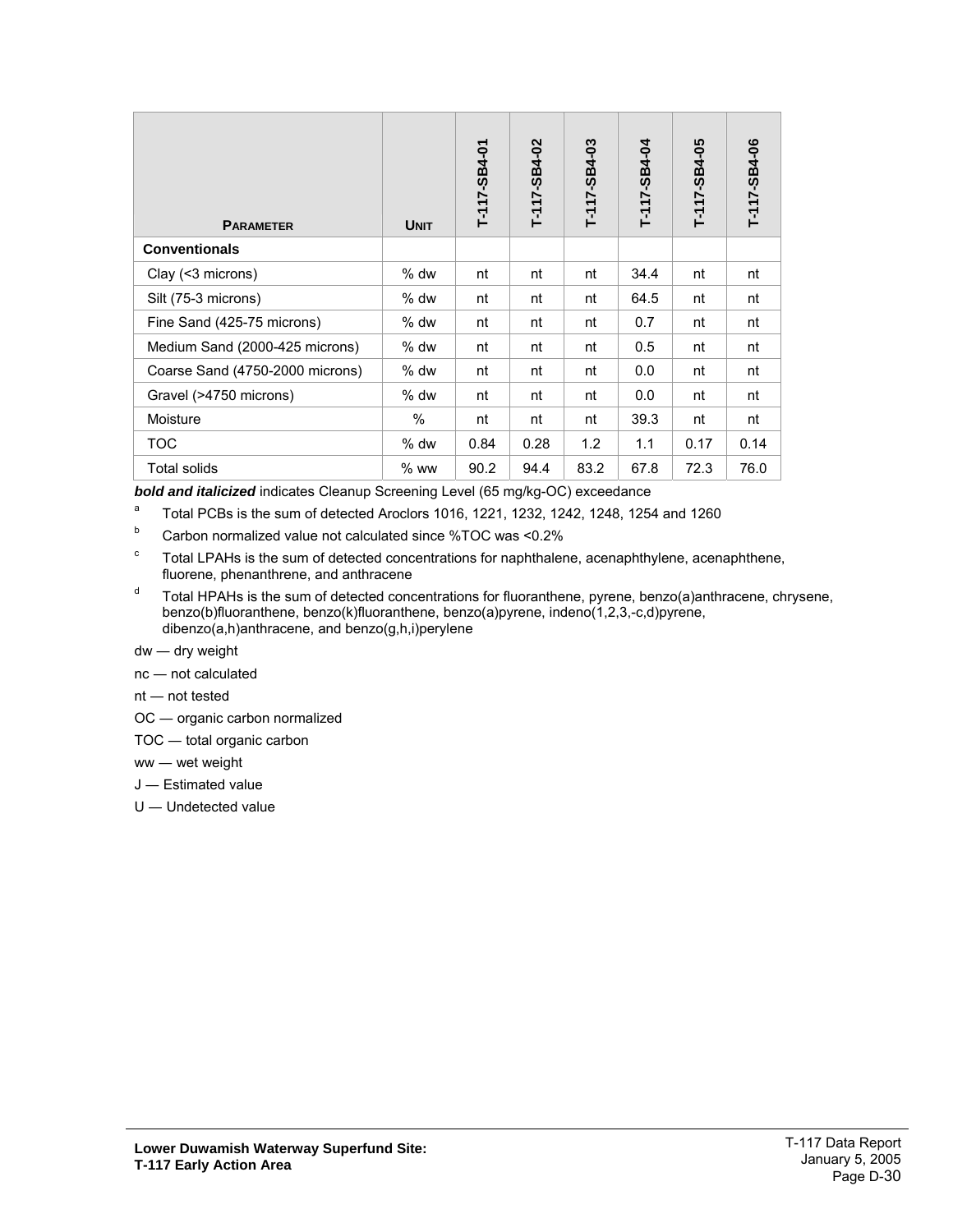| <b>PARAMETER</b>         | <b>UNIT</b> | T-117-SB5-01 | T-117-SB5-02 | T-117-SB5-03 | T-117-SB5-04 | T-117-SB5-05 | T-117-SB5-06 |
|--------------------------|-------------|--------------|--------------|--------------|--------------|--------------|--------------|
| <b>PCBs</b>              |             |              |              |              |              |              |              |
| Aroclor-1016             | µg/kg dw    | 140 U        | 120 U        | 20 U         | 20 U         | 20 U         | 20 U         |
| Aroclor-1221             | µg/kg dw    | 140 U        | 120 U        | 20 U         | 20 U         | 20 U         | 20 U         |
| Aroclor-1232             | µg/kg dw    | 140 U        | 120 U        | 20 U         | 20 U         | 20 U         | 20 U         |
| Aroclor-1242             | µg/kg dw    | 140 U        | 120 U        | 20 U         | 20 U         | 20 U         | 20 U         |
| Aroclor-1248             | µg/kg dw    | 140 U        | 120 U        | 20 U         | 20 U         | 20 U         | 20 U         |
| Aroclor-1254             | µg/kg dw    | 140 U        | 120 U        | 20 U         | 20 U         | 20 U         | 20 U         |
| Aroclor-1260             | µg/kg dw    | 15,000       | 6,800        | 18 J         | 20 U         | 140          | 180          |
| Total PCBs <sup>a</sup>  | µg/kg dw    | 15,000       | 6,800        | 18 J         | 20 U         | 140          | 180          |
| <b>Total PCBs</b>        | mg/kg-OC    | 500          | 1000         | 6.0J         | 2.2U         | 26           | 53           |
| <b>PAHs</b>              |             |              |              |              |              |              |              |
| <b>LPAHs</b>             |             |              |              |              |              |              |              |
| 2-Methylnaphthalene      | µg/kg dw    | 39 U         | 19 U         | 20 U         | 19 U         | 19 U         | 19 U         |
| Acenaphthene             | µg/kg dw    | 39 U         | 19 U         | 20 U         | 19 U         | 19 U         | 19 U         |
| Acenaphthylene           | µg/kg dw    | 39 U         | 19 U         | 20 U         | 19 U         | 19 U         | 19 U         |
| Anthracene               | µg/kg dw    | 39 U         | 19 U         | 20 U         | 19 U         | 19 U         | 19 U         |
| Fluorene                 | µg/kg dw    | 39 U         | 19 U         | 20 U         | 19 U         | 19 U         | 19 U         |
| Naphthalene              | µg/kg dw    | 39 U         | 19 U         | 20 U         | 19 U         | 19 U         | 19 U         |
| Phenanthrene             | µg/kg dw    | 86           | 19 U         | 20 U         | 19 U         | 19 U         | 26           |
| Total LPAHs <sup>b</sup> | µg/kg dw    | 86           | 19 U         | 20 U         | 19 U         | 19 U         | 26           |
| <b>HPAHs</b>             |             |              |              |              |              |              |              |
| Benzo(a)anthracene       | µg/kg dw    | 59           | 19 U         | 20 U         | 19 U         | 19 U         | 19 U         |
| Benzo(a)pyrene           | µg/kg dw    | 89           | 19 U         | 20 U         | 19 U         | 19 U         | 19 U         |
| Benzo(b)fluoranthene     | µg/kg dw    | 66           | 19 U         | 20 U         | 19 U         | 19 U         | 19 U         |
| Benzo(g,h,i)perylene     | µg/kg dw    | 140          | 19 U         | 20 U         | 19 U         | 19 U         | 19 U         |
| Benzo(k)fluoranthene     | µg/kg dw    | 120          | 19 U         | 20 U         | 19 U         | 19 U         | 19 U         |
| Chrysene                 | µg/kg dw    | 130          | 19 U         | 20 U         | 19 U         | 19 U         | 19 U         |
| Dibenzo(a,h)anthracene   | µg/kg dw    | 41           | 19 U         | 20 U         | 19 U         | 19 U         | 19 U         |
| Fluoranthene             | µg/kg dw    | 120          | 19 U         | 20 U         | 19 U         | 19 U         | 24           |
| Indeno(1,2,3-cd)pyrene   | µg/kg dw    | 62           | 19 U         | 20 U         | 19 U         | 19 U         | 19 U         |
| Pyrene                   | µg/kg dw    | 110          | 19 U         | 20 U         | 19 U         | 19 U         | 19 U         |
| Total HPAHs <sup>c</sup> | µg/kg dw    | 940          | 19 U         | 20 U         | 19 U         | 19 U         | 24           |
| <b>Other PAHs</b>        |             |              |              |              |              |              |              |
| Dibenzofuran             | µg/kg dw    | 39 U         | 19 U         | 20 U         | 19 U         | 19 U         | 19 U         |

### <span id="page-31-0"></span>**Table D-16. Soil boring 5 results**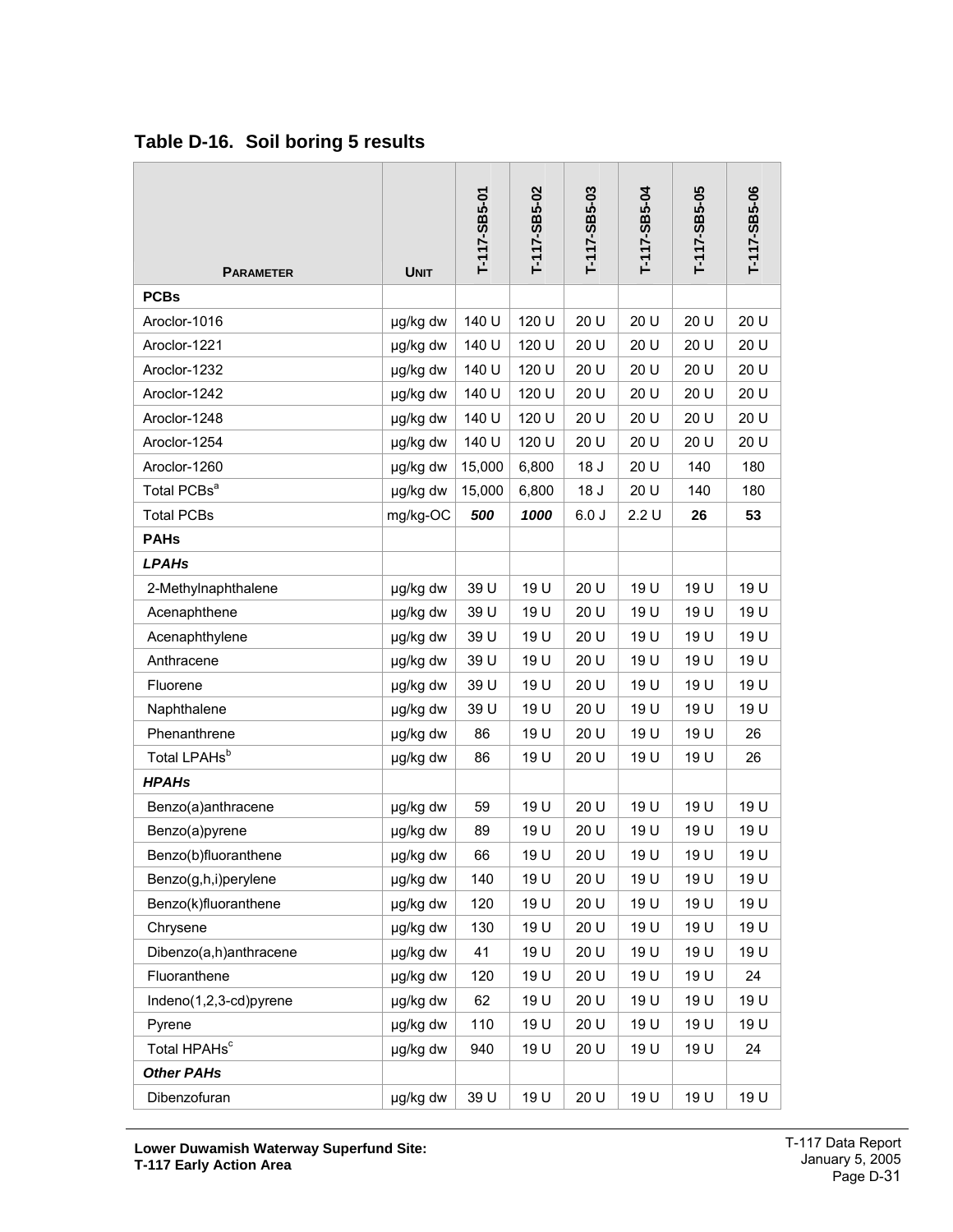| <b>PARAMETER</b>     | <b>UNIT</b> | 0<br>SB5-<br>Ļ. | $\overline{5}$<br>$17 - SBS$<br>F1 | ဠ<br><b>SB5-0</b><br>17. | ທ<br>m<br>ທ | ပ္မွာ<br>က်<br><b>SC</b><br>47<br>고 | T-117-SB5-06 |
|----------------------|-------------|-----------------|------------------------------------|--------------------------|-------------|-------------------------------------|--------------|
| <b>Conventionals</b> |             |                 |                                    |                          |             |                                     |              |
| <b>TOC</b>           | % dw        | 3.0             | 0.66                               | 0.30 <sup>d</sup>        | 0.93        | 0.54                                | 0.34         |
| <b>Total solids</b>  | $%$ ww      | 84.1            | 85.2                               | $71.6^{d}$               | 68.2        | 71.8                                | 73.8         |

**bold** indicates Sediment Quality Standards (12 mg/kg-OC) exceedance

*bold and italicized* indicates Cleanup Screening Level (65 mg/kg-OC) exceedance

- a Total PCBs is the sum of detected Aroclors 1016, 1221, 1232, 1242, 1248, 1254 and 1260
- b Total LPAHs is the sum of detected concentrations for naphthalene, acenaphthylene, acenaphthene, fluorene, phenanthrene, and anthracene
- c Total HPAHs is the sum of detected concentrations for fluoranthene, pyrene, benzo(a)anthracene, chrysene, benzo(b)fluoranthene, benzo(k)fluoranthene, benzo(a)pyrene, indeno(1,2,3,-c,d)pyrene, dibenzo(a,h)anthracene, and benzo(g,h,i)perylene
- d Result averaged with laboratory duplicate and triplicate

dw ― dry weight

- OC ― organic carbon normalized
- TOC ― total organic carbon

ww ― wet weight

- J ― Estimated value
- U ― Undetected value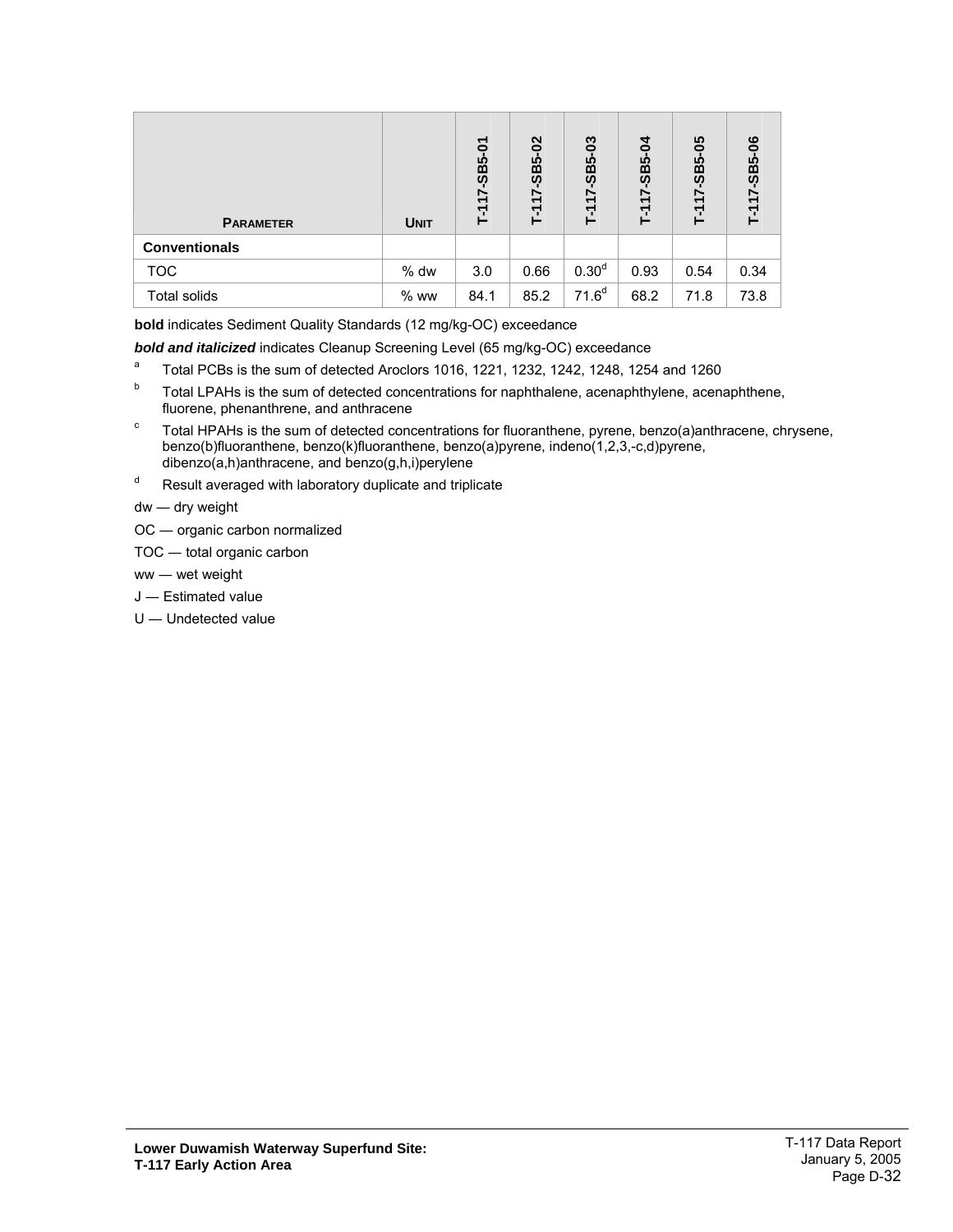| <b>PARAMETER</b>         | <b>UNIT</b> | T-117-SB6-01 | T-117-SB6-02 | T-117-SB6-03 | T-117-SB6-05 | T-117-SB6-06 |
|--------------------------|-------------|--------------|--------------|--------------|--------------|--------------|
| <b>PCBs</b>              |             |              |              |              |              |              |
| Aroclor-1016             | µg/kg dw    | 170 U        | 20 U         | 20 U         | 20 U         | 20 U         |
| Aroclor-1221             | µg/kg dw    | 170 U        | 20 U         | 20 U         | 20 U         | 20 U         |
| Aroclor-1232             | µg/kg dw    | 170 U        | 20 U         | 20 U         | 20 U         | 20 U         |
| Aroclor-1242             | µg/kg dw    | 170 U        | 20 U         | 20 U         | 20 U         | 20 U         |
| Aroclor-1248             | µg/kg dw    | 170 U        | 20 U         | 20 U         | 20 U         | 20 U         |
| Aroclor-1254             | µg/kg dw    | 170 U        | 20 U         | 20 U         | 20 U         | 20 U         |
| Aroclor-1260             | µg/kg dw    | 5,100        | 99           | 20 U         | 20 U         | 20 U         |
| Total PCBs <sup>a</sup>  | µg/kg dw    | 5,100        | 99           | 20 U         | 20 U         | 20 U         |
| <b>Total PCBs</b>        | mg/kg-OC    | 980          | 7.6          | 2.9U         | 3.6U         | 3.6U         |
| <b>PAHs</b>              |             |              |              |              |              |              |
| <b>LPAHs</b>             |             |              |              |              |              |              |
| 2-Methylnaphthalene      | µg/kg dw    | 19 U         | 19 U         | 19 UJ        | 19 U         | 20 U         |
| Acenaphthene             | µg/kg dw    | 19 U         | 19 U         | 19 UJ        | 19 U         | 20 U         |
| Acenaphthylene           | µg/kg dw    | 40           | 19 U         | 19 UJ        | 19 U         | 20 U         |
| Anthracene               | µg/kg dw    | 61           | 19 U         | 36 J         | 19 U         | 20 U         |
| Fluorene                 | µg/kg dw    | 19 U         | 19 U         | 19 UJ        | 19 U         | 20 U         |
| Naphthalene              | µg/kg dw    | 19 U         | 19 U         | 19 UJ        | 19 U         | 20 U         |
| Phenanthrene             | µg/kg dw    | 170          | 43           | 230 J        | 19 U         | 20 U         |
| Total LPAHs <sup>b</sup> | µg/kg dw    | 270          | 43           | 270 J        | 19 U         | 20 U         |
| <b>HPAHs</b>             |             |              |              |              |              |              |
| Benzo(a)anthracene       | µg/kg dw    | 200          | 61           | 210 J        | 19 U         | 20 U         |
| Benzo(a)pyrene           | µg/kg dw    | 180          | 60           | 130 J        | 19 U         | 20 U         |
| Benzo(b)fluoranthene     | µg/kg dw    | 140          | 67           | 100 J        | 19 U         | 20 U         |
| Benzo(g,h,i)perylene     | µg/kg dw    | 37           | 19 U         | 54 J         | 19 U         | 20 U         |
| Benzo(k)fluoranthene     | µg/kg dw    | 210          | 75           | 140 J        | 19 U         | 20 U         |
| Chrysene                 | µg/kg dw    | 270          | 81           | 240 J        | 19 U         | 20 U         |
| Dibenzo(a,h)anthracene   | µg/kg dw    | 19 U         | 19 U         | 29 J         | 19 U         | 20 U         |
| Fluoranthene             | µg/kg dw    | 310          | 92           | 410 J        | 19 U         | 20 U         |
| Indeno(1,2,3-cd)pyrene   | µg/kg dw    | 39           | 19 U         | 54 J         | 19 U         | 20 U         |
| Pyrene                   | µg/kg dw    | 450          | 160          | 320 J        | 19 U         | 20 U         |
| Total HPAHs <sup>c</sup> | µg/kg dw    | 1,800        | 600          | 1,700 J      | 19 U         | 20 U         |
| <b>Other PAHs</b>        |             |              |              |              |              |              |
| Dibenzofuran             | µg/kg dw    | 19 U         | 19 U         | 19 UJ        | 19 U         | 20 U         |

### <span id="page-33-0"></span>**Table D-17. Soil boring 6 results**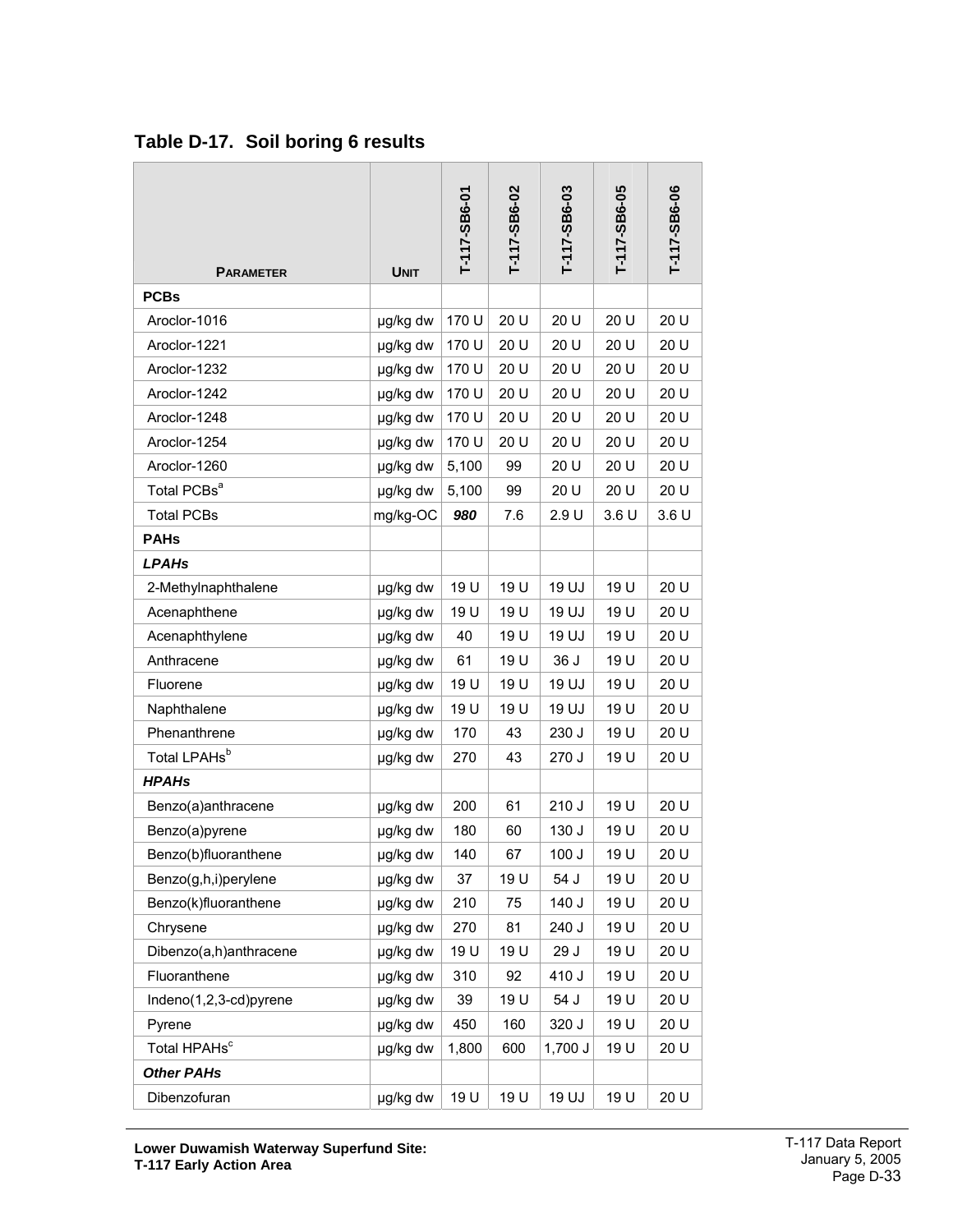| <b>PARAMETER</b>                | <b>UNIT</b> | T-117-SB6-01 | T-117-SB6-02 | T-117-SB6-03 | T-117-SB6-05 | T-117-SB6-06 |
|---------------------------------|-------------|--------------|--------------|--------------|--------------|--------------|
| <b>Conventionals</b>            |             |              |              |              |              |              |
| Clay $($ < 3 microns $)$        | $%$ dw      | nt           | nt           | 0.0          | 42.9         | nt           |
| Silt (75-3 microns)             | $%$ dw      | nt           | nt           | 0.0          | 54.5         | nt           |
| Fine Sand (425-75 microns)      | $%$ dw      | nt           | nt           | 31.4         | 2.1          | nt           |
| Medium Sand (2000-425 microns)  | $%$ dw      | nt           | nt           | 12.2         | 0.5          | nt           |
| Coarse Sand (4750-2000 microns) | $%$ dw      | nt           | nt           | 13.3         | 0.0          | nt           |
| Gravel (>4750 microns)          | $%$ dw      | nt           | nt           | 14.4         | 0.0          | nt           |
| Moisture                        | $\%$        | nt           | nt           | 13.3         | 52.3         | nt           |
| TOC                             | % dw        | 0.52         | 1.3          | 0.70         | 0.56         | 0.55         |
| Total solids                    | $%$ ww      | 87.3         | 86.6         | 88.2         | 71.0         | 71.3         |

*bold and italicized* indicates Cleanup Screening Level (65 mg/kg-OC) exceedance

a Total PCBs is the sum of detected Aroclors 1016, 1221, 1232, 1242, 1248, 1254 and 1260

<sup>b</sup> Total LPAHs is the sum of detected concentrations for naphthalene, acenaphthylene, acenaphthene, fluorene, phenanthrene, and anthracene

c Total HPAHs is the sum of detected concentrations for fluoranthene, pyrene, benzo(a)anthracene, chrysene, benzo(b)fluoranthene, benzo(k)fluoranthene, benzo(a)pyrene, indeno(1,2,3,-c,d)pyrene, dibenzo(a,h)anthracene, and benzo(g,h,i)perylene

dw ― dry weight

nt ― not tested

OC ― organic carbon normalized

TOC ― total organic carbon

ww ― wet weight

J ― Estimated value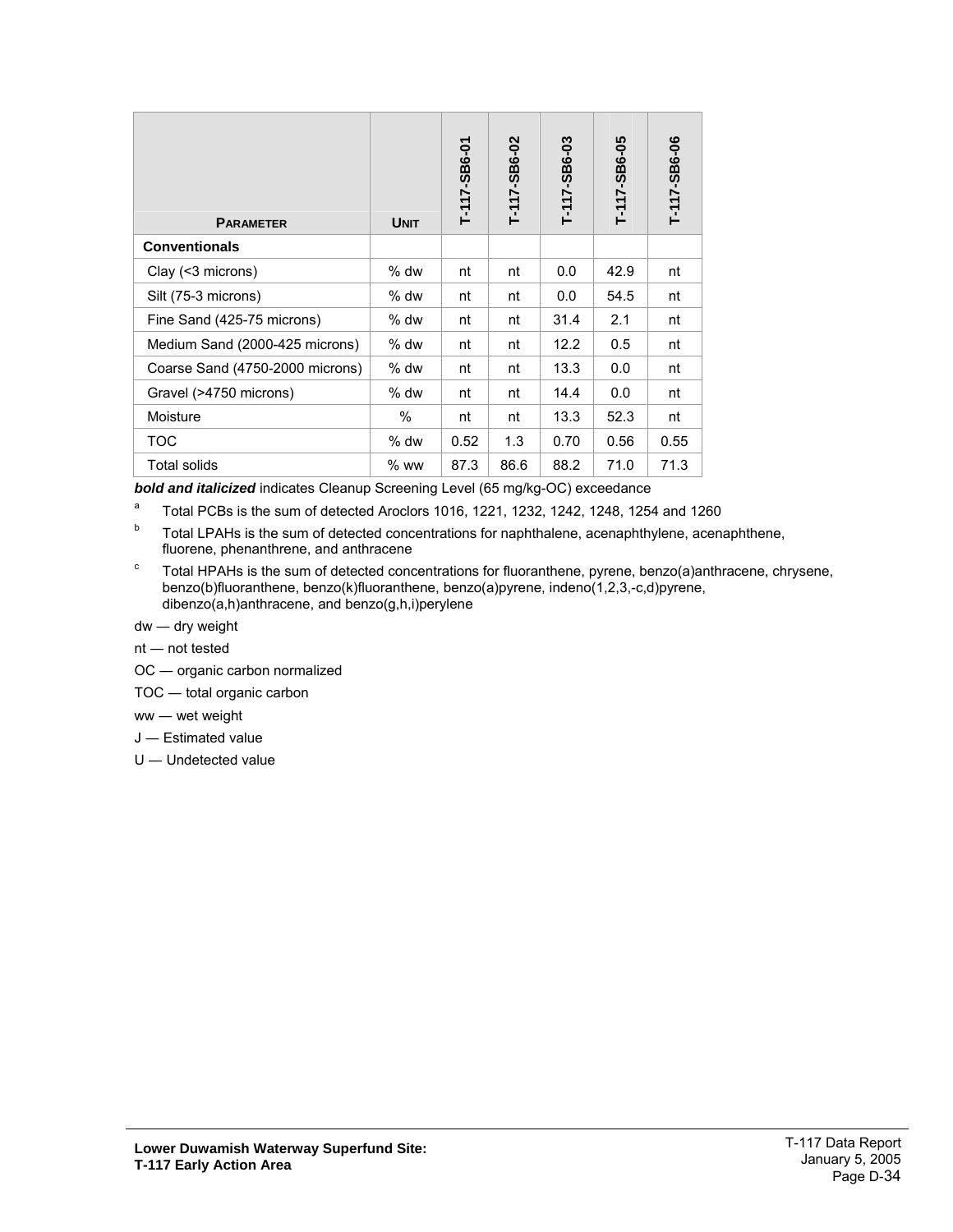| <b>PARAMETER</b>        | <b>UNIT</b> | T-117-SB7-01                   | T-117-SB8-01 | T-117-SB15-01 <sup>ª</sup> | T-117-SB9-01 | T-117-SB10-01 | T-117-SB11-01  | T-117-SB12-01 | $3 - 01$<br>$T-117-SB1$ | T-117-SB14-01   |
|-------------------------|-------------|--------------------------------|--------------|----------------------------|--------------|---------------|----------------|---------------|-------------------------|-----------------|
| Aroclor 1016            | ug/kg dw    | nt                             | 300 U        | 280 U                      | nt           | nt            | nt             | 940 U         | 290 U                   | 330 U           |
| Aroclor 1221            | ug/kg dw    | nt                             | 300 U        | 280 U                      | nt           | nt            | nt             | 940 U         | 290 U                   | 330 U           |
| Aroclor 1232            | ug/kg dw    | nt                             | 300 U        | 280 U                      | nt           | nt            | nt             | 940 U         | 290 U                   | 330 U           |
| Aroclor 1242            | ug/kg dw    | nt                             | 300 U        | 280 U                      | nt           | nt            | nt             | 940 U         | 290 U                   | 330 U           |
| Aroclor 1248            | ug/kg dw    | nt                             | 300 U        | 280 U                      | nt           | nt            | nt             | 940 U         | 290 U                   | 330 U           |
| Aroclor 1254            | ug/kg dw    | nt                             | 300 U        | 280 U                      | nt           | nt            | nt             | 940 U         | 290 U                   | 330 U           |
| Aroclor 1260            | ug/kg dw    | nt                             | 15,000       | 11,000                     | nt           | nt            | nt             | 37,000        | 5,000                   | 31,000          |
| Total PCBs <sup>b</sup> | ug/kg dw    | $200,000 \text{ J}^{\text{c}}$ | 15,000       | 11,000                     | 100,000 $Jc$ | 100,000 $J^c$ | 70,000 $J^{c}$ | 37,000        | 5,000                   | 31,000          |
| <b>Total PCBs</b>       | mg/kg-OC    | 10,000 J                       | 380          | 370                        | 4,300 J      | 3,800 J       | $1,600$ J      | 1,200         | 250                     | nc <sup>d</sup> |
| TOC                     | %           | 2.0 <sup>c</sup>               | 3.9          | 3.0                        | 2.3          | 2.6           | 4.4            | 3.2           | 2.0                     | 5.7             |
| Total solids            | $\%$        | $89.2^c$                       | 90.4         | 91.5                       | 88.4         | 89.1          | 82.8           | 84.2          | 90.5                    | 79.3            |

<span id="page-35-0"></span>**Table D-18. Supplemental soil boring PCB results (**µ**g/kg-dw)** 

*bold and italicized* indicates Cleanup Screening Level (65 mg/kg-OC) exceedance

a Field duplicate of T-117-SB-8-01

<sup>b</sup> Sum of detected Aroclors 1016, 1221, 1232, 1242, 1248, 1254, and 1260

c Result from screen; Method 8082 not used for quantification

d Carbon normalized value not calculated since %TOC was >5.0%

 $dw$  – dry weight

nc - not calculated

 $nt$  – not tested

OC - organic carbon normalized

TOC - total organic carbon

J - Estimated value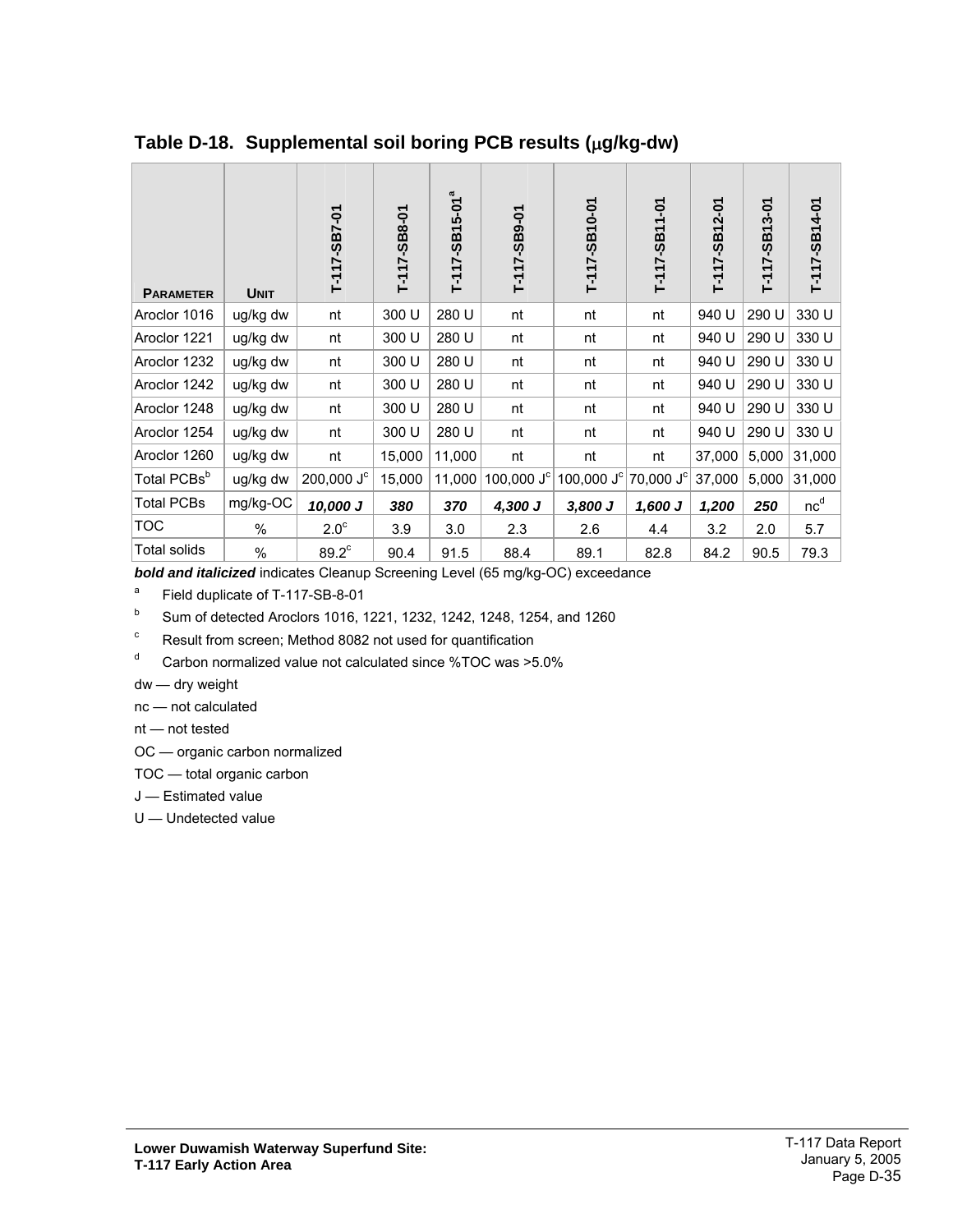|                          |             | T-117-CB1-SU | T-117-CB1-SU-D <sup>a</sup> | T-117-CB5 | T-117-CB5-OUT | T-117-DS1 | T-117-DS1-D <sup>b</sup> | T-117-DS2 |
|--------------------------|-------------|--------------|-----------------------------|-----------|---------------|-----------|--------------------------|-----------|
| <b>PARAMETER</b>         | <b>UNIT</b> |              |                             |           |               |           |                          |           |
| <b>PCBs</b>              |             |              |                             |           |               |           |                          |           |
| Aroclor-1016             | µg/kg dw    | 140 U        | 140 U                       | 140 U     | 20 U          | 20 U      | 20 U                     | 240 U     |
| Aroclor-1221             | µg/kg dw    | 140 U        | 140 U                       | 140 U     | 20 U          | 20 U      | 20 U                     | 240 U     |
| Aroclor-1232             | µg/kg dw    | 140 U        | 140 U                       | 140 U     | 20 U          | 20 U      | 20 U                     | 240 U     |
| Aroclor-1242             | µg/kg dw    | 140 U        | 140 U                       | 140 U     | 20 U          | 20 U      | 20 U                     | 240 U     |
| Aroclor-1248             | µg/kg dw    | 140 U        | 140 U                       | 140 U     | 20 U          | 20 U      | 20 U                     | 240 U     |
| Aroclor-1254             | µg/kg dw    | 700 U        | 140 U                       | 140 U     | 20 U          | 20 U      | 20 U                     | 240 U     |
| Aroclor-1260             | µg/kg dw    | $2,600$ J    | 3,000J                      | 50,000    | 1,400         | $2,200$ J | $1,600$ J                | 4,600     |
| Total PCBs <sup>c</sup>  | µg/kg dw    | 2,600 J      | 3,000J                      | 50,000    | 1,400         | $2,200$ J | $1,600$ J                | 4,600     |
| <b>SVOCs</b>             |             |              |                             |           |               |           |                          |           |
| <b>LPAHs</b>             |             |              |                             |           |               |           |                          |           |
| 2-Methylnaphthalene      | µg/kg dw    | 39 U         | 62                          | 810       | 40 U          | 93 U      | 85 U                     | 120 U     |
| Acenaphthene             | µg/kg dw    | 63           | 95                          | 84 U      | 40 U          | 93 U      | 85 U                     | 120 U     |
| Acenaphthylene           | µg/kg dw    | 39 U         | 39 U                        | 84 U      | 40 U          | 93 U      | 85 U                     | 120 U     |
| Anthracene               | µg/kg dw    | 110          | 76                          | 95        | 40 U          | 93 U      | 85 U                     | 120 U     |
| Fluorene                 | µg/kg dw    | 91           | 170                         | 380       | 40 U          | 93 U      | 85 U                     | 120 U     |
| Naphthalene              | µg/kg dw    | 39 U         | 63                          | 210       | 40 U          | 93 U      | 85 U                     | 120 U     |
| Phenanthrene             | µg/kg dw    | 850          | 1,200                       | 960       | 160           | 320       | 380                      | 630       |
| Total LPAHs <sup>d</sup> | µg/kg dw    | 1,100        | 1,600                       | 1,700     | 160           | 320       | 380                      | 630       |
| <b>HPAHs</b>             |             |              |                             |           |               |           |                          |           |
| Benzo(a)anthracene       | µg/kg dw    | 290          | 250                         | 290 J     | 73            | 190       | 210J                     | 410 J     |
| Benzo(a)pyrene           | µg/kg dw    | 280          | 230                         | 250 J     | 79 J          | 230 J     | 230 J                    | 490 J     |
| Benzo(b)fluoranthene     | µg/kg dw    | 500          | 530                         | 690 J     | 270 J         | 530       | 550                      | $1,100$ J |
| Benzo(g,h,i)perylene     | µg/kg dw    | 150 J        | 150 J                       | 210J      | 67 J          | 110 J     | 190 J                    | 600 J     |
| Benzo(k)fluoranthene     | µg/kg dw    | 410          | 380                         | 290 J     | 120 J         | 320 J     | 340 J                    | 610 J     |
| Chrysene                 | µg/kg dw    | 430          | 450                         | 510 J     | 160           | 230       | 270 J                    | 900 J     |
| Dibenzo(a,h)anthracene   | µg/kg dw    | 53 J         | 54 J                        | 84 UJ     | 40 UJ         | 93 UJ     | 120 J                    | 230 J     |
| Fluoranthene             | µg/kg dw    | 1,200        | 1,400                       | 560       | 230           | 520       | 580                      | 970       |
| Indeno(1,2,3-cd)pyrene   | µg/kg dw    | 240          | 210                         | 190 J     | 75 J          | 190 J     | 210J                     | 430 J     |
| Pyrene                   | µg/kg dw    | 1,500        | 1,700                       | $1,500$ J | 460           | 750       | $1,000$ J                | $2,400$ J |
| Total HPAHs <sup>e</sup> | µg/kg dw    | 5,100J       | 5,400 J                     | $4,500$ J | $1,500$ J     | 3,100J    | 3,700 J                  | 8,100 J   |
| <b>Phenols</b>           |             |              |                             |           |               |           |                          |           |
| 2,4-Dimethylphenol       | µg/kg dw    | 39 U         | 39 U                        | 84 U      | 40 U          | 93 U      | 85 U                     | 120 U     |

### <span id="page-36-0"></span>**Table D-19. Catch basin and drainage ditch soil sample results**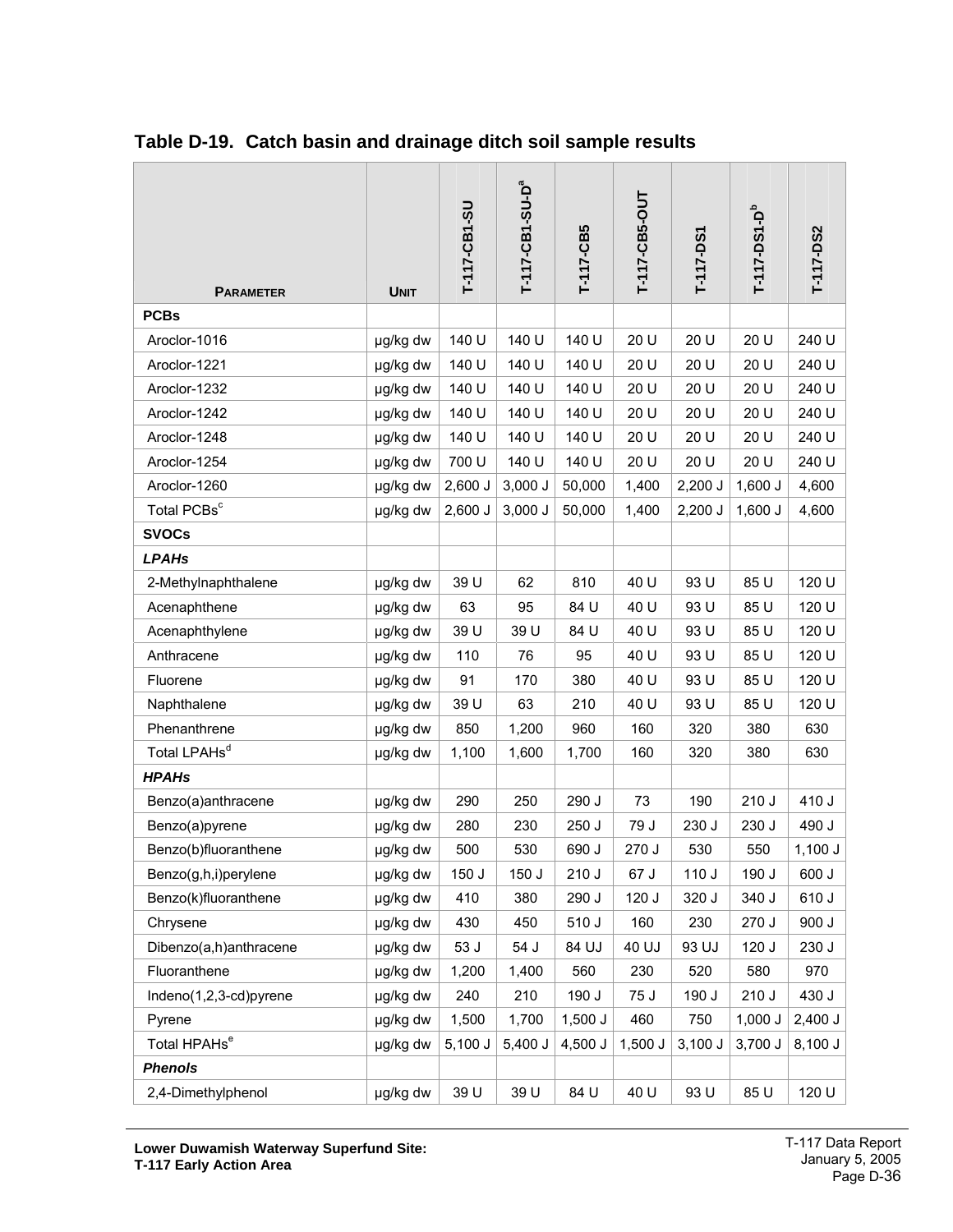| <b>PARAMETER</b>           | <b>UNIT</b> | T-117-CB1-SU        | T-117-CB1-SU-D <sup>a</sup> | T-117-CB5 | T-117-CB5-OUT        | T-117-DS1 | T-117-DS1-D <sup>b</sup> | T-117-DS2 |
|----------------------------|-------------|---------------------|-----------------------------|-----------|----------------------|-----------|--------------------------|-----------|
| 2-Methylphenol             | µg/kg dw    | 39 U                | 39 U                        | 84 U      | 40 U                 | 93 U      | 85 U                     | 120 U     |
| 4-Methylphenol             | µg/kg dw    | 560                 | 550                         | 84 U      | 440                  | 93 U      | 85 U                     | 120 U     |
| Pentachlorophenol          | µg/kg dw    | 480 J               | $3,500$ J                   | 420 U     | 200 U                | 460 U     | 420 U                    | 600 U     |
| Phenol                     | µg/kg dw    | 39 U                | 39 U                        | 84 U      | 71 BU                | 93 U      | 130 BU                   | 120 U     |
| <b>Phthalates</b>          |             |                     |                             |           |                      |           |                          |           |
| Bis(2-ethylhexyl)phthalate | µg/kg dw    | 1,800               | 1,700                       | 12,000    | 6,600                | 340       | 420                      | 590 J     |
| Butyl benzyl phthalate     | µg/kg dw    | 2,200               | 2,400                       | 84 UJ     | 430                  | 260       | 380 J                    | 480 J     |
| Diethyl phthalate          | µg/kg dw    | 39 U                | 39 U                        | 84 U      | 40 U                 | 93 U      | 85 U                     | 120 U     |
| Dimethyl phthalate         | µg/kg dw    | 53                  | 47                          | 84 U      | 51J                  | 95        | 120                      | 120       |
| Di-n-butyl phthalate       | µg/kg dw    | 61                  | 53                          | 84 U      | 40 U                 | 93 U      | 85 U                     | 120 U     |
| Di-n-octyl phthalate       | µg/kg dw    | 39 UJ               | 39 UJ                       | 84 UJ     | 40 UJ                | 93 U      | 85 U                     | 120 UJ    |
| <b>Other SVOCs</b>         |             |                     |                             |           |                      |           |                          |           |
| Benzoic acid               | µg/kg dw    | 390 U               | 390 U                       | 840 U     | 400 U                | $2,000$ J | 4,500 J                  | 1,300     |
| Benzyl alcohol             | µg/kg dw    | 56                  | 57                          | 84 U      | 87                   | 860       | 1,000                    | 190       |
| Dibenzofuran               | µg/kg dw    | 52 J                | 120 J                       | 95        | 40 U                 | 93 U      | 85 U                     | 120 U     |
| Hexachlorobenzene          | µg/kg dw    | 6.9U                | 7.1 U                       | 4.5J      | $0.61$ J             | 0.99U     | 1.0 U                    | 12 U      |
| Hexachlorobutadiene        | µg/kg dw    | 6.9U                | 7.1U                        | 13        | 0.98U                | 0.99U     | 1.0 U                    | 12 U      |
| Hexachloroethane           | µg/kg dw    | nt                  | nt                          | nt        | 40 U                 | nt        | nt                       | nt        |
| N-Nitrosodiphenylamine     | µg/kg dw    | 39 U                | 39 U                        | 84 U      | 40 U                 | 93 U      | 85 U                     | 120 U     |
| <b>VOCs</b>                |             |                     |                             |           |                      |           |                          |           |
| 1,2-Dichlorobenzene        | µg/kg dw    | 1.1 UJ              | 1.0 U                       | 1.6 JN    | 1.4 UJ               | 2.8U      | 3.5U                     | $2.5$ UJ  |
| 1,3-Dichlorobenzene        | µg/kg dw    | $1.1$ UJ            | 1.0 U                       | 13 JN     | 1.4 UJ               | 2.8U      | 3.5U                     | $2.5$ UJ  |
| 1,4-Dichlorobenzene        | µg/kg dw    | $1.1$ UJ            | 1.0 U                       | 33 JN     | 1.4 UJ               | 2.8U      | 3.5U                     | $2.5$ UJ  |
| 1,2,4-Trichlorobenzene     | µg/kg dw    | 5.4 UJ              | 5.1U                        | 15 JN     | 7.2 UJ               | 14 U      | 18 U                     | 12 UJ     |
| <b>Metals</b>              |             |                     |                             |           |                      |           |                          |           |
| Antimony                   | mg/kg dw    | nt                  | nt                          | nt        | $9U^{f}$             | nt        | nt                       | nt        |
| Arsenic                    | mg/kg dw    | $12^f$              | 14                          | 24        | 22 J <sup>f</sup>    | 10 U      | 10 U                     | 10        |
| Cadmium                    | mg/kg dw    | 0.7 <sup>f</sup>    | 0.7                         | 0.7       | 1.6 <sup>f</sup>     | 2.1       | 2.2                      | 1.9       |
| Chromium                   | mg/kg dw    | 34.4J <sup>f</sup>  | 33.8                        | 35.4      | $53.7^{f}$           | 26        | 27                       | 36        |
| Copper                     | mg/kg dw    | 86.9 <sup>f</sup>   | 82.8                        | 113       | $144^{\mathrm{f}}$   | 62.7      | 63.3                     | 76.4      |
| Lead                       | mg/kg dw    | $50^{\circ}$        | 45                          | 57        | $61^f$               | 73        | 79                       | 130       |
| Mercury                    | mg/kg dw    | 0.07 U <sup>f</sup> | 0.06 U                      | 0.07      | 0.09 U <sup>f</sup>  | 0.3       | 0.3                      | 0.2       |
| Nickel                     | mg/kg dw    | nt                  | nt                          | nt        | $40^{\text{f}}$      | nt        | nt                       | nt        |
| Silver                     | mg/kg dw    | 26.9 <sup>f</sup>   | 27.6                        | 0.5U      | 0.5 U <sup>f</sup>   | 0.7U      | 0.8U                     | 0.7U      |
| Zinc                       | mg/kg dw    | 269 <sup>f</sup>    | 254                         | 243       | $664$ J <sup>f</sup> | 454       | 430                      | 343       |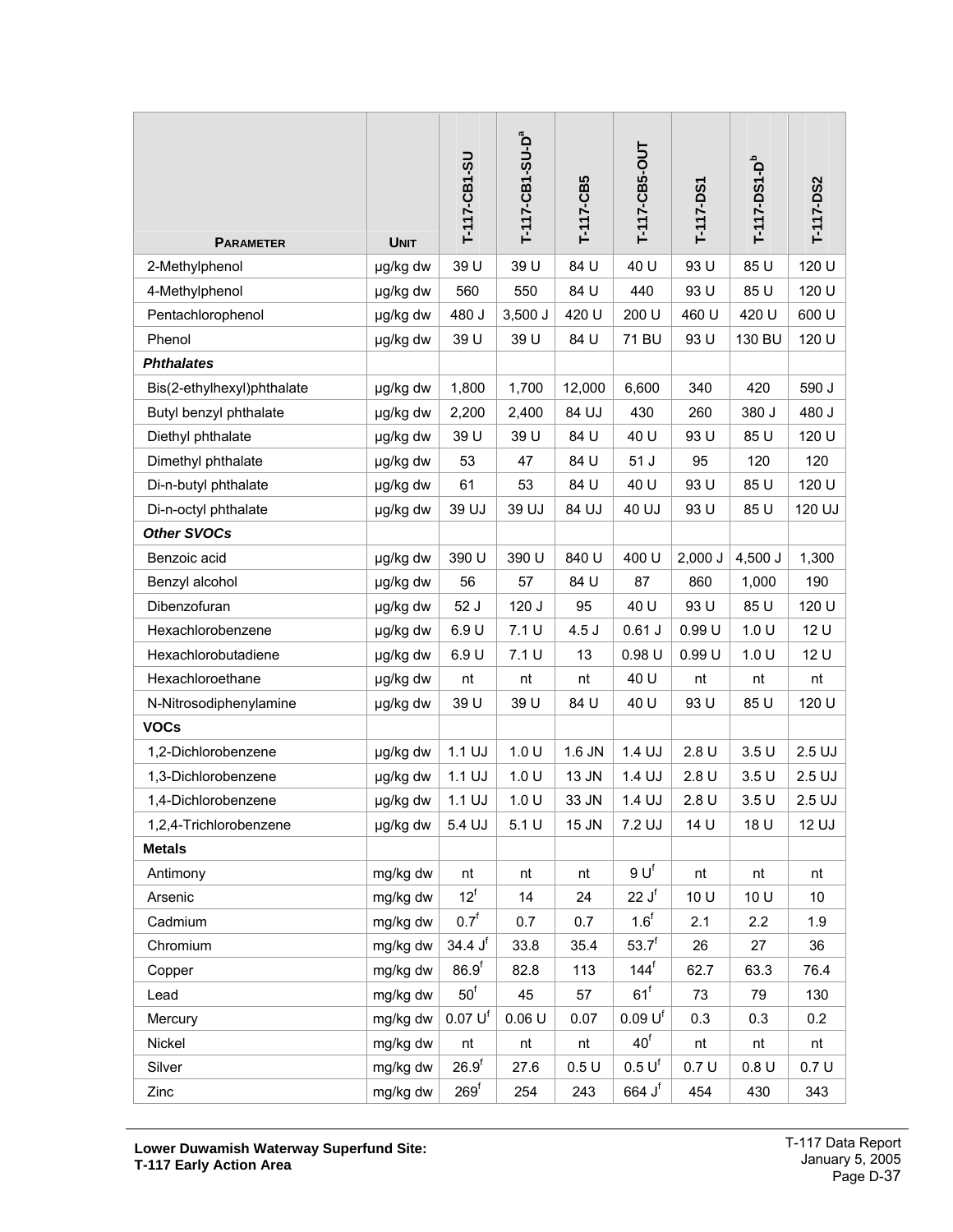| <b>PARAMETER</b>                | <b>UNIT</b> | T-117-CB1-SU | T-117-CB1-SU-D <sup>a</sup> | T-117-CB5 | T-117-CB5-OUT | T-117-DS1 | Ъp<br>T-117-DS1 | T-117-DS2 |
|---------------------------------|-------------|--------------|-----------------------------|-----------|---------------|-----------|-----------------|-----------|
| <b>Conventionals</b>            |             |              |                             |           |               |           |                 |           |
| Clay (<3 microns)               | $%$ dw      | 2.5          | 2.6                         | 6.9       | nt            | 5.4       | nt              | 3.5       |
| Silt (75-3 microns)             | % dw        | 24.6         | 26.9                        | 12.7      | nt            | 16.2      | nt              | 20.0      |
| Fine Sand (425-75 microns)      | $%$ dw      | 40.8         | 38.6                        | 20.7      | nt            | 24.1      | nt              | 24.9      |
| Medium Sand (2000-425 microns)  | $%$ dw      | 31.8         | 31.7                        | 28.7      | nt            | 43.6      | nt              | 48.2      |
| Coarse Sand (4750-2000 microns) | % dw        | 0.3          | 0.3                         | 18.5      | nt            | 6.7       | nt              | 2.6       |
| Gravel (>4750 microns)          | $%$ dw      | 0.0          | 0.0                         | 12.5      | nt            | 4.0       | nt              | 0.8       |
| Moisture                        | %           | 37.4         | 35.2                        | 38.5      | nt            | 165.7     | nt              | 117.0     |
| TOC                             | $%$ dw      | 5.0          | 4.3                         | 4.3       | 4.3           | 15        | 32              | 26        |
| Total solids                    | $%$ ww      | 78.1         | 79.2                        | 76.7      | 56.2          | 51.9      | 41.7            | 42.8      |

a Field duplicate of T-117-CB-1-SU

b Field duplicate of T-117-DS-1

c Total PCBs is the sum of detected Aroclors 1016, 1221, 1232, 1242, 1248, 1254 and 1260

- d Total LPAHs is the sum of detected concentrations for naphthalene, acenaphthylene, acenaphthene, fluorene, phenanthrene, and anthracene
- e Total HPAHs is the sum of detected concentrations for fluoranthene, pyrene, benzo(a)anthracene, chrysene, benzo(b)fluoranthene, benzo(k)fluoranthene, benzo(a)pyrene, indeno(1,2,3,-c,d)pyrene, dibenzo(a,h)anthracene, and benzo(g,h,i)perylene
- f Result averaged with laboratory duplicate

dw ― dry weight

nt ― not tested

- TOC ― total organic carbon
- ww ― wet weight

J ― Estimated value

- N Indicates the presence of an analyte for which there is presumptive evidence to make a tentative identification
- U ― Undetected value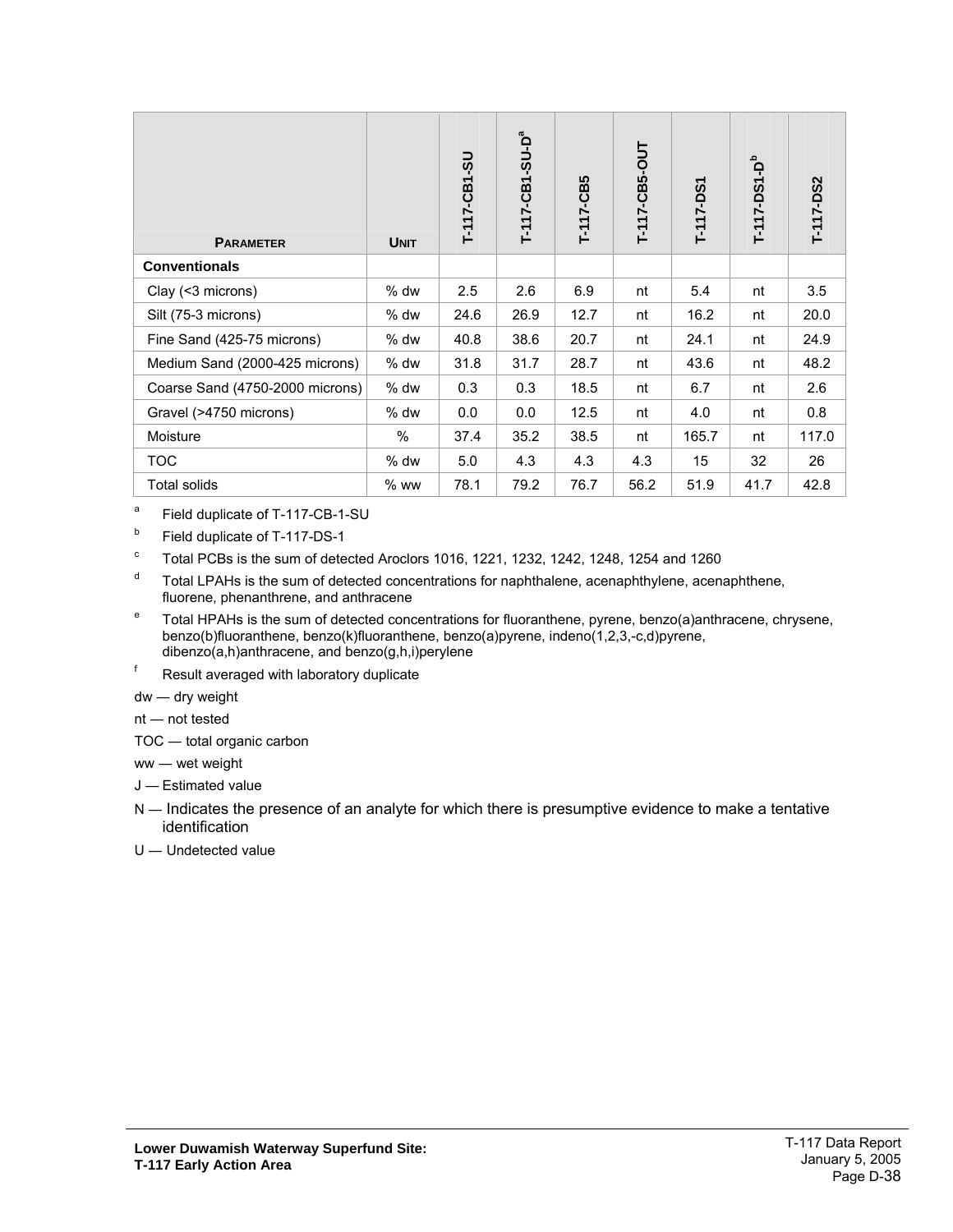| <b>PARAMETER</b>           | <b>UNIT</b> | SQS <sup>a</sup> | CSL <sup>a</sup> | T-117-DS1 | T-117-DS1-D <sup>b</sup> | T-117-DS2 |
|----------------------------|-------------|------------------|------------------|-----------|--------------------------|-----------|
| <b>PCBs</b>                |             |                  |                  |           |                          |           |
| <b>Total PCBs</b>          | µg/kg dw    | 130              | 1000             | $2,200$ J | $1,600$ J                | 4,600     |
| <b>SVOCs</b>               |             |                  |                  |           |                          |           |
| <b>LPAH</b>                |             |                  |                  |           |                          |           |
| 2-Methylnaphthalene        | µg/kg dw    | 670              | nr               | 93 U      | 85 U                     | 120 U     |
| Acenaphthene               | µg/kg dw    | 500              | nr               | 93 U      | 85 U                     | 120 U     |
| Acenaphthylene             | µg/kg dw    | 560              | nr               | 93 U      | 85 U                     | 120 U     |
| Anthracene                 | µg/kg dw    | 960              | nr               | 93 U      | 85 U                     | 120 U     |
| Fluorene                   | µg/kg dw    | 540              | nr               | 93 U      | 85 U                     | 120 U     |
| Naphthalene                | µg/kg dw    | 2100             | nr               | 93 U      | 85 U                     | 120 U     |
| Phenanthrene               | µg/kg dw    | 1500             | 2100             | 320       | 380                      | 630       |
| <b>Total LPAH</b>          | µg/kg dw    | 5200             | nr               | 320       | 380                      | 630       |
| <b>HPAH</b>                |             |                  |                  |           |                          |           |
| Benzo(a)anthracene         | µg/kg dw    | 1300             | 1600             | 190       | 210 J                    | 410 J     |
| Benzo(a)pyrene             | µg/kg dw    | 1600             | nr               | 230 J     | 230 J                    | 490 J     |
| Benzo(g,h,i)perylene       | µg/kg dw    | 670              | 720              | 110J      | 190 J                    | 600 J     |
| Total benzofluoranthenes   | µg/kg dw    | 3200             | 3600             | 850 J     | 890 J                    | $1,700$ J |
| Chrysene                   | µg/kg dw    | 1400             | 2800             | 230       | 270 J                    | 900 J     |
| Dibenzo(a,h)anthracene     | µg/kg dw    | 230              | nr               | 93 UJ     | 120J                     | 230 J     |
| Fluoranthene               | µg/kg dw    | 1700             | 2500             | 520       | 580                      | 970       |
| Indeno(1,2,3-cd)pyrene     | µg/kg dw    | 600              | 690              | 190 J     | 210 J                    | 430 J     |
| Pyrene                     | µg/kg dw    | 2600             | 3300             | 750       | $1,000$ J                | $2,400$ J |
| <b>Total HPAH</b>          | µg/kg dw    | 12000            | 17000            | $3,100$ J | 3,700 J                  | 8,100 J   |
| <b>Phenols</b>             |             |                  |                  |           |                          |           |
| 2,4-Dimethylphenol         | µg/kg dw    | 29               | 29               | 93 U      | 85 U                     | 120 U     |
| 2-Methylphenol             | µg/kg dw    | 63               | 63               | 93 U      | 85 U                     | 120 U     |
| 4-Methylphenol             | µg/kg dw    | 670              | 670              | 93 U      | 85 U                     | 120 U     |
| Pentachlorophenol          | µg/kg dw    | 360              | 690              | 460 U     | 420 U                    | 600 U     |
| Phenol                     | µg/kg dw    | 420              | 1200             | 93 U      | 130 BU                   | 120 U     |
| <b>Phthalates</b>          |             |                  |                  |           |                          |           |
| Bis(2-ethylhexyl)phthalate | µg/kg dw    | 1300             | 1900             | 340       | 420                      | 590 J     |
| Butyl benzyl phthalate     | µg/kg dw    | 63               | 470              | 260       | 380 J                    | 480 J     |
| Diethyl phthalate          | µg/kg dw    | 48               | 73               | 93 U      | 85 U                     | 120 U     |
| Dimethyl phthalate         | µg/kg dw    | 71               | 160              | 95        | 120                      | 120       |
| Di-n-butyl phthalate       | µg/kg dw    | 1400             | n <sub>r</sub>   | 93 U      | 85 U                     | 120 U     |
| Di-n-octyl phthalate       | µg/kg dw    | 420              | 2100             | 93 U      | 85 U                     | 120 UJ    |
| <b>Other SVOCs</b>         |             |                  |                  |           |                          |           |
| Benzoic acid               | µg/kg dw    | 650              | 650              | $2,000$ J | 4,500 J                  | 1,300     |
| Benzyl alcohol             | µg/kg dw    | 57               | 73               | 860       | 1,000                    | 190       |
| Dibenzofuran               | µg/kg dw    | 540              | n <sub>r</sub>   | 93 U      | 85 U                     | 120 U     |
| Hexachlorobenzene          | µg/kg dw    | 22               | 70               | 0.99U     | 1.0 U                    | 12 U      |

# <span id="page-39-0"></span>**Table D-20. Drainage ditch results**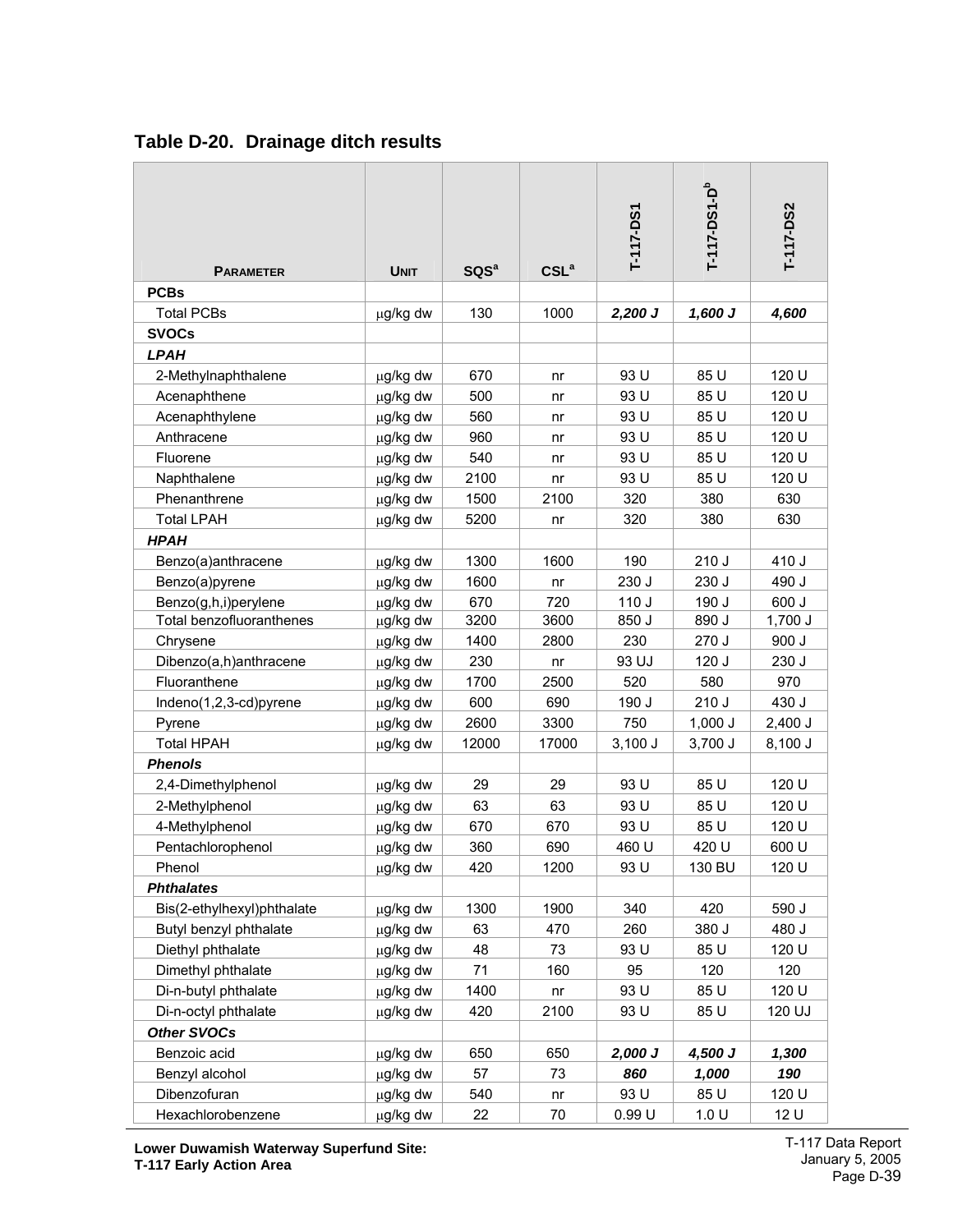| <b>PARAMETER</b>       | <b>UNIT</b> | SQS <sup>a</sup> | CSL <sup>a</sup> | T-117-DS1 | T-117-DS1-D <sup>b</sup> | T-117-DS2 |
|------------------------|-------------|------------------|------------------|-----------|--------------------------|-----------|
| Hexachlorobutadiene    | µg/kg dw    | 11               | 120              | 0.99U     | 1.0 U                    | 12 U      |
| N-Nitrosodiphenylamine | µg/kg dw    | 28               | 40               | 93 U      | 85 U                     | 120 U     |
| <b>VOCs</b>            |             |                  |                  |           |                          |           |
| 1,2,4-Trichlorobenzene | µg/kg dw    | 31               | 51               | 14 U      | 18 U                     | 12 UJ     |
| 1,2-Dichlorobenzene    | µg/kg dw    | 35               | 50               | 2.8U      | 3.5U                     | $2.5$ UJ  |
| 1,4-Dichlorobenzene    | µg/kg dw    | 110              | n <sub>r</sub>   | 2.8U      | 3.5U                     | $2.5$ UJ  |
| <b>Metals</b>          |             |                  |                  |           |                          |           |
| Arsenic                | mg/kg dw    | 57               | 93               | 10 U      | 10 U                     | 10        |
| Cadmium                | mg/kg dw    | 5.1              | 6.7              | 2.1       | 2.2                      | 1.9       |
| Chromium               | mg/kg dw    | 260              | 270              | 26        | 27                       | 36        |
| Copper                 | mg/kg dw    | 390              | 390              | 62.7      | 63.3                     | 76.4      |
| Lead                   | mg/kg dw    | 450              | 530              | 73        | 79                       | 130       |
| Mercury                | mg/kg dw    | 0.41             | 0.59             | 0.3       | 0.3                      | 0.2       |
| Silver                 | mg/kg dw    | 6                | 6                | 0.7U      | 0.8 U                    | 0.7 U     |
| Zinc                   | mg/kg dw    | 410              | 960              | 454       | 430                      | 343       |

**bold** indicates Sediment Quality Standards (12 mg/kg-OC) exceedance

*bold and italicized* indicates Cleanup Screening Level (65 mg/kg-OC) exceedance

- a Metals, phenols, benzoic acid and benzyl alcohol are compared to SMS, SQS and CSL. All other parameters are compared to the LAET equivalents of the SQS and CSL because TOC was >5.0%
- b Field duplicate of T-117-DS-1
- c Result averaged with laboratory duplicate

 Total LPAHs is the sum of detected concentrations for naphthalene, acenaphthylene, acenaphthene, fluorene, phenanthrene, and anthracene

- d Total HPAHs is the sum of detected concentrations for fluoranthene, pyrene, benzo(a)anthracene, chrysene, benzo(b)fluoranthene, benzo(k)fluoranthene, benzo(a)pyrene, indeno(1,2,3,-c,d)pyrene, dibenzo(a,h)anthracene, and benzo(g,h,i)perylene
- e Total PCBs is the sum of detected Aroclors 1016, 1221, 1232, 1242, 1248, 1254 and 1260

dw ― dry weight

- nr ― not reported by laboratory
- J ― Estimated value
- N Indicates the presence of an analyte for which there is presumptive evidence to make a tentative identification
- U ― Undetected value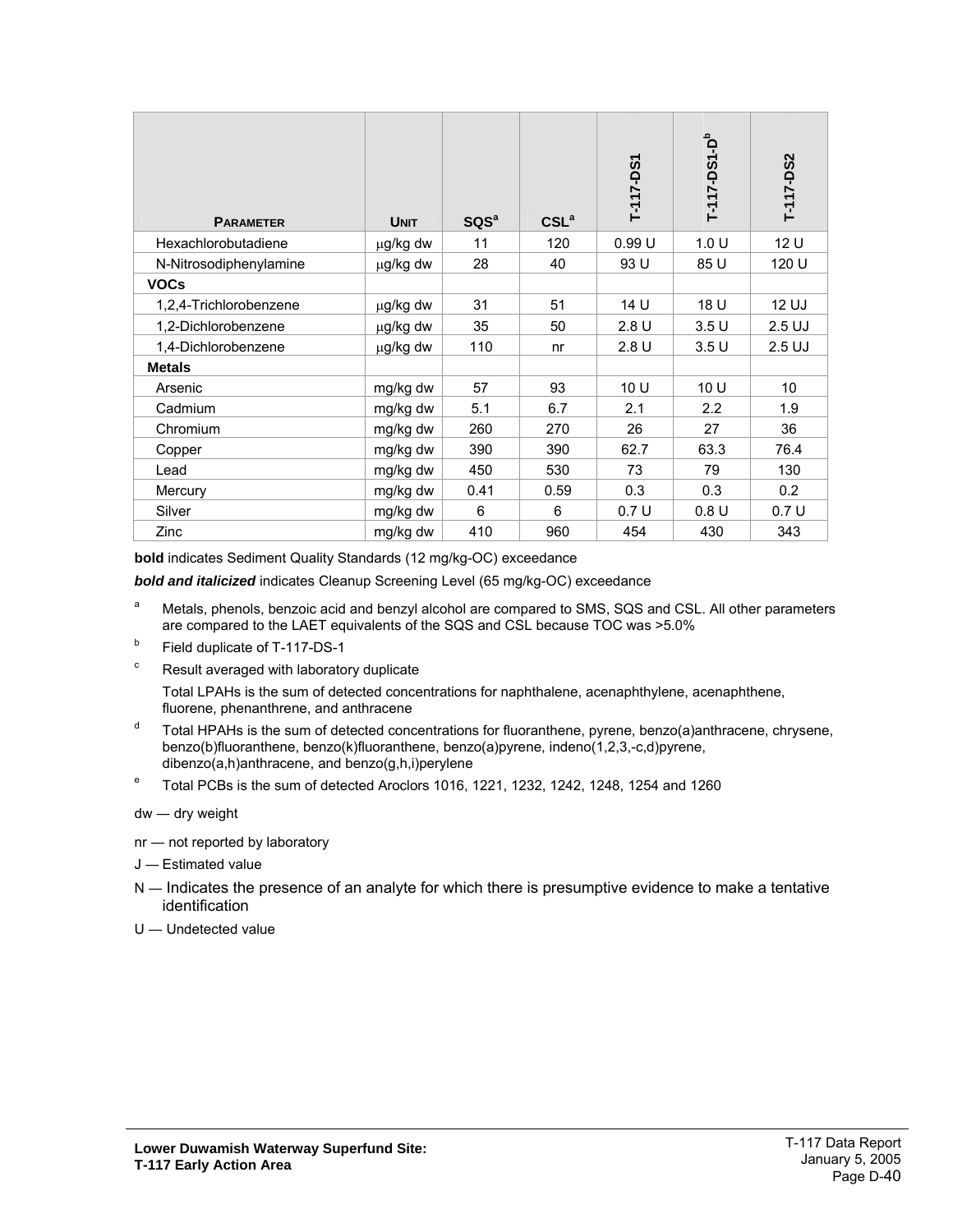| <b>PARAMETER</b>                      | <b>UNIT</b> | <b>SQS</b> | <b>CSL</b> | T-117-CB1-SU | T-117-CB1-SU-D <sup>a</sup> | $-117 - CB5$ | T-117-CB5-OUT    |
|---------------------------------------|-------------|------------|------------|--------------|-----------------------------|--------------|------------------|
| <b>PCBs</b>                           |             |            |            |              |                             |              |                  |
| Total PCBsb                           | mg/kg-OC    | 12         | 65         | 52 J         | 70 J                        | 1200         | 33               |
| <b>SVOCs</b>                          |             |            |            |              |                             |              |                  |
| <b>LPAH</b>                           |             |            |            |              |                             |              |                  |
| 2-Methylnaphthalene                   | mg/kg-OC    | 38         | 64         | 0.78U        | 1.4                         | 19           | 0.93U            |
| Acenaphthene                          | mg/kg-OC    | 16         | 57         | 1.3          | 2.2                         | 2 U          | 0.93U            |
| Acenaphthylene                        | mg/kg-OC    | 66         | 66         | 0.78U        | 0.91 U                      | 2 U          | 0.93U            |
| Anthracene                            | mg/kg-OC    | 220        | 1200       | 2.2          | 1.8                         | 2.2          | 0.93U            |
| Fluorene                              | mg/kg-OC    | 23         | 79         | 1.8          | 4.0                         | 8.8          | 0.93U            |
| Naphthalene                           | mg/kg-OC    | 99         | 170        | 0.78U        | 1.5                         | 4.9          | 0.93U            |
| Phenanthrene                          | mg/kg-OC    | 100        | 480        | 17           | 28                          | 22           | 3.7              |
| Total LPAH <sup>c</sup>               | mg/kg-OC    | 370        | 780        | 22           | 37                          | 40           | 3.7              |
| <b>HPAH</b>                           |             |            |            |              |                             |              |                  |
| Benzo(a)anthracene                    | mg/kg-OC    | 110        | 270        | 5.8          | 5.8                         | 6.7J         | 1.7              |
| Benzo(a)pyrene                        | mg/kg-OC    | 99         | 210        | 5.6          | 5.3                         | 5.8J         | 1.8 <sub>J</sub> |
| Benzo(g,h,i)perylene                  | mg/kg-OC    | 31         | 78         | 3.0J         | 3.5J                        | 4.9 J        | 1.6J             |
| Total benzofluoranthenes <sup>d</sup> | mg/kg-OC    | 230        | 450        | 18           | 21                          | 23J          | 9.1J             |
| Chrysene                              | mg/kg-OC    | 100        | 460        | 8.6          | 10                          | 12J          | 3.7              |
| Dibenzo(a,h)anthracene                | mg/kg-OC    | 12         | 33         | 1.1J         | 1.3J                        | 2 UJ         | 0.93 UJ          |
| Fluoranthene                          | mg/kg-OC    | 160        | 1200       | 24           | 33                          | 13           | 5.3              |
| Indeno(1,2,3-cd)pyrene                | mg/kg-OC    | 34         | 88         | 4.8          | 4.9                         | 4.4 J        | 1.7J             |
| Pyrene                                | mg/kg-OC    | 1000       | 1400       | 30           | 40                          | 35 J         | 11               |
| Total HPAH <sup>e</sup>               | mg/kg-OC    | 960        | 5300       | 100J         | 130 J                       | 100J         | 35 J             |
| <b>Phenols</b>                        |             |            |            |              |                             |              |                  |
| 2,4-Dimethylphenol                    | µg/kg dw    | 29         | 29         | 39 U         | 39 U                        | 84 U         | 40 U             |
| 2-Methylphenol                        | µg/kg dw    | 63         | 63         | 39 U         | 39 U                        | 84 U         | 40 U             |
| 4-Methylphenol                        | µg/kg dw    | 670        | 670        | 560          | 550                         | 84 U         | 440              |
| Pentachlorophenol                     | µg/kg dw    | 360        | 690        | 480 J        | $3,500$ J                   | 420 U        | 200 U            |
| Phenol                                | µg/kg dw    | 420        | 1200       | 39 U         | 39 U                        | 84 U         | 71 BU            |
| <b>Phthalates</b>                     |             |            |            |              |                             |              |                  |
| Bis(2-ethylhexyl)phthalate            | mg/kg-OC    | 47         | 78         | 36           | 40                          | 280          | 150              |
| Butyl benzyl phthalate                | mg/kg-OC    | 4.9        | 64         | 44           | 56                          | 2.0 UJ       | 10               |
| Diethyl phthalate                     | mg/kg-OC    | 61         | 110        | 0.78U        | 0.91 U                      | 2.0 U        | 0.93U            |
| Dimethyl phthalate                    | mg/kg-OC    | 53         | 53         | 1.1          | 1.1                         | 2.0 U        | 1.2J             |

### <span id="page-41-0"></span>**Table D-21. Catch basin results**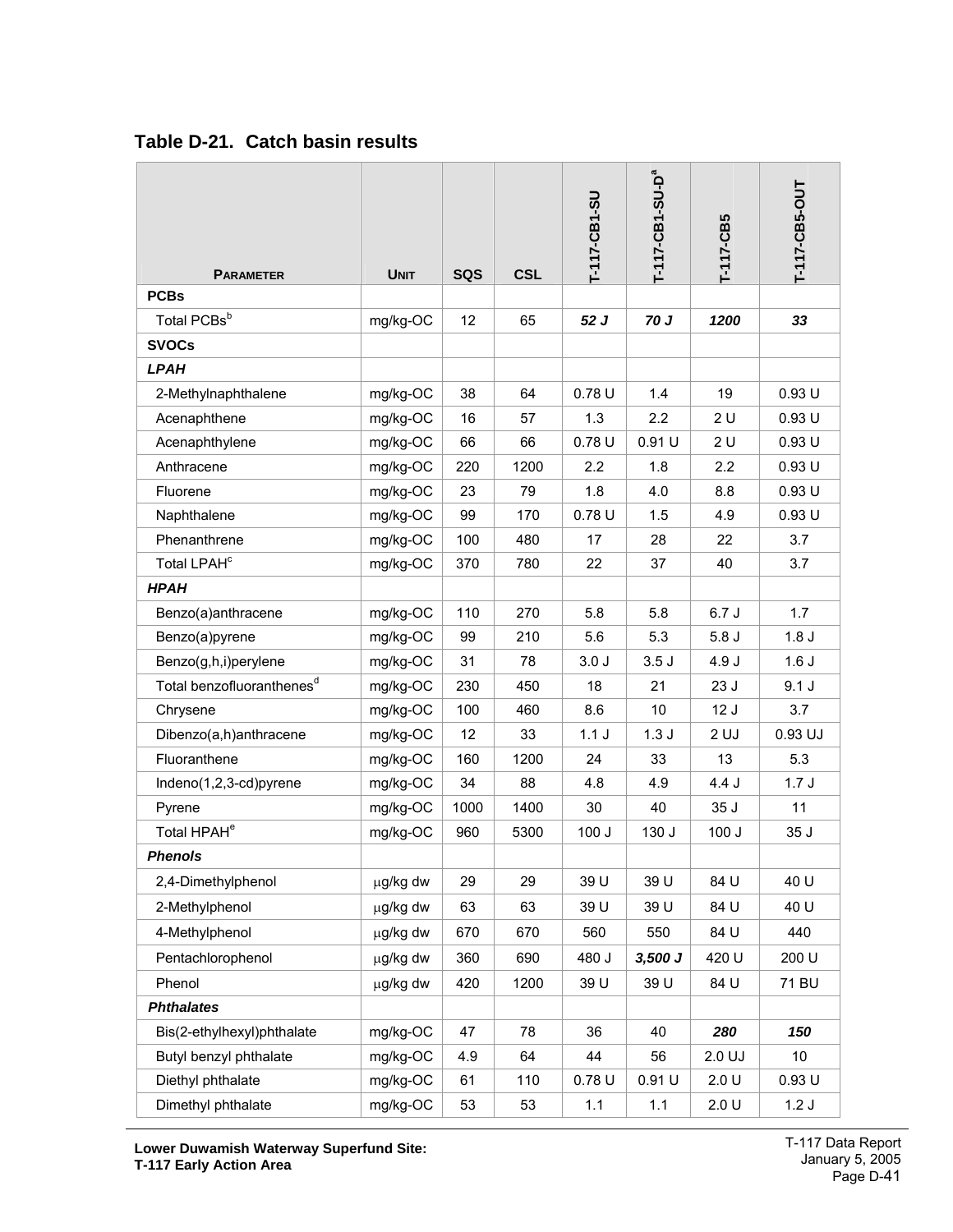| <b>PARAMETER</b>       | <b>UNIT</b> | <b>SQS</b>     | <b>CSL</b>     | T-117-CB1-SU        | T-117-CB1-SU-D <sup>a</sup> | $T-117-CB5$     | T-117-CB5-OUT     |
|------------------------|-------------|----------------|----------------|---------------------|-----------------------------|-----------------|-------------------|
| Di-n-butyl phthalate   | mg/kg-OC    | 220            | 1700           | 1.2                 | 1.2                         | 2.0 U           | 0.93U             |
| Di-n-octyl phthalate   | mg/kg-OC    | 58             | 4500           | 0.78 UJ             | 0.91 UJ                     | 2 <sub>UJ</sub> | 0.93 UJ           |
| <b>Other SVOCs</b>     |             |                |                |                     |                             |                 |                   |
| Benzoic acid           | µg/kg dw    | 650            | 650            | 390 U               | 390 U                       | 840 U           | 400 U             |
| Benzyl alcohol         | µg/kg dw    | 57             | 73             | 56                  | 57                          | 84 U            | 87                |
| Dibenzofuran           | mg/kg-OC    | 15             | 58             | 1.0J                | 2.8J                        | 2.2             | 0.93U             |
| Hexachlorobenzene      | mg/kg-OC    | 0.38           | 2.3            | 0.14U               | 0.17U                       | 0.10J           | 0.014J            |
| Hexachlorobutadiene    | mg/kg-OC    | 3.9            | 6.2            | 0.14U               | 0.17U                       | 0.30            | $0.023$ U         |
| N-Nitrosodiphenylamine | mg/kg-OC    | 11             | 11             | 0.78U               | 0.91U                       | 2.0 U           | 0.93U             |
| <b>VOCs</b>            |             |                |                |                     |                             |                 |                   |
| 1,2,4-Trichlorobenzene | mg/kg-OC    | 0.81           | 1.8            | 0.11 UJ             | 0.12U                       | 0.35 JN         | 0.17 UJ           |
| 1,2-Dichlorobenzene    | mg/kg-OC    | 2.3            | 2.3            | 0.022 UJ            | $0.023$ U                   | 0.037 JN        | 0.033 UJ          |
| 1,4-Dichlorobenzene    | mg/kg-OC    | 3.1            | 9              | 0.022 UJ            | $0.023$ U                   | 0.77 JN         | 0.033 UJ          |
| <b>Metals</b>          |             |                |                |                     |                             |                 |                   |
| Arsenic                | mg/kg dw    | 57             | 93             | 12 <sup>b</sup>     | 14                          | 24              | $22 J^b$          |
| Cadmium                | mg/kg dw    | 5              | $\overline{7}$ | 0.7 <sup>b</sup>    | 0.7                         | 0.7             | 1.6 <sup>b</sup>  |
| Chromium               | mg/kg dw    | 260            | 270            | 34.4 J <sup>b</sup> | 33.8                        | 35.4            | 53.7 <sup>b</sup> |
| Copper                 | mg/kg dw    | 390            | 390            | 86.9 <sup>b</sup>   | 82.8                        | 113             | 144 <sup>b</sup>  |
| Lead                   | mg/kg dw    | 450            | 530            | 50 <sup>b</sup>     | 45                          | 57              | 61 <sup>b</sup>   |
| Mercury                | mg/kg dw    | 0.4            | 0.6            | $0.07 U^b$          | 0.06U                       | 0.07            | $0.09 U^b$        |
| Silver                 | mg/kg dw    | $6\phantom{1}$ | 6              | 26.9 <sup>b</sup>   | 27.6                        | 0.5U            | $0.5 U^b$         |
| Zinc                   | mg/kg dw    | 410            | 960            | 269 <sup>b</sup>    | 254                         | 243             | 664 Jb            |

CSL ― Cleanup Screening Level (65 mg/kg-OC); *bold and italicized* indicates CSL exceedance

SQS ― Sediment Quality Standards (12 mg/kg-OC); **bold** indicates SQS exceedance

- a Field duplicate of T-117-CB-1-SU
- b Total PCBs is the sum of detected Aroclors 1016, 1221, 1232, 1242, 1248, 1254 and 1260 Result averaged with laboratory duplicate
- c Total LPAHs is the sum of detected concentrations for naphthalene, acenaphthylene, acenaphthene, fluorene, phenanthrene, and anthracene
- $d$  Total benzofluoranthenes is the sum of detected concentrations of benzo(b)fluoranthene and benzo(k)fluoranthene
- e Total HPAHs is the sum of detected concentrations for fluoranthene, pyrene, benzo(a)anthracene, chrysene, total benzofluoranthenes, benzo(a)pyrene, indeno(1,2,3,-c,d)pyrene, dibenzo(a,h)anthracene, and benzo(g,h,i)perylene

dw ― dry weight

OC ― organic carbon normalized

J ― Estimated value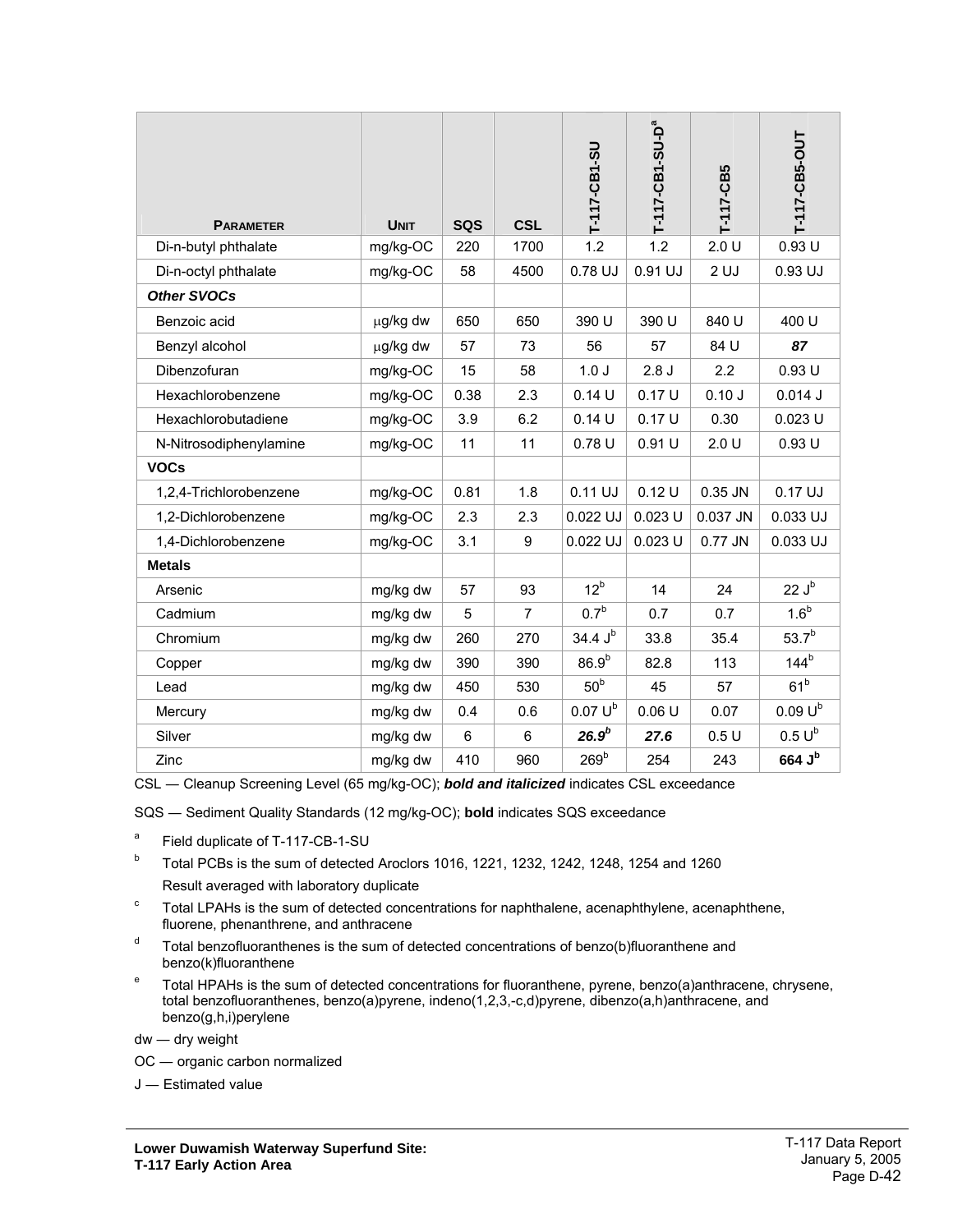- N Indicates the presence of an analyte for which there is presumptive evidence to make a tentative identification
- U ― Undetected value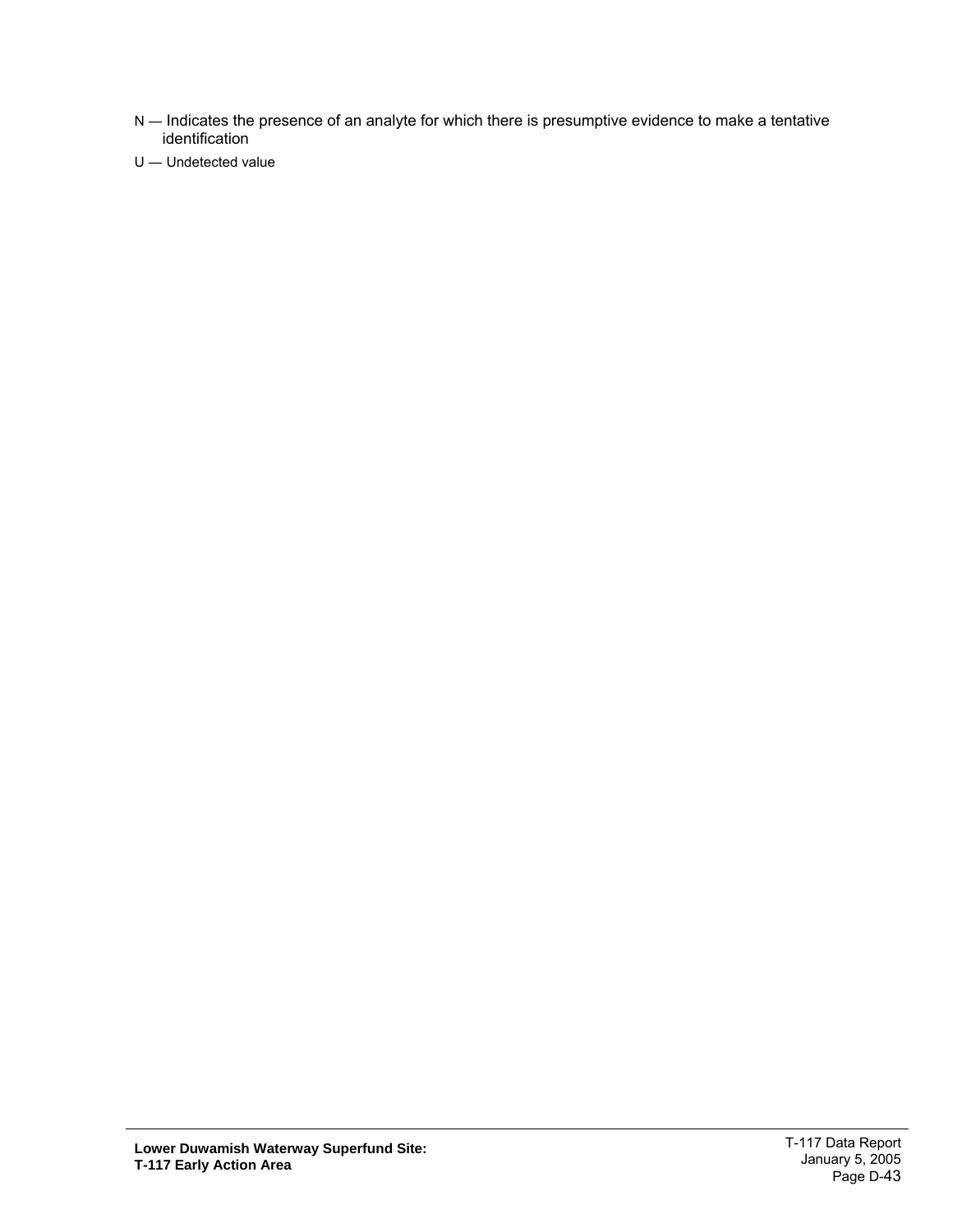#### **Table D-22. Seep and groundwater results**

| <b>PARAMETER</b>                      | <b>UNIT</b> | T-117-MW2 | T-117-MW4 | T-117-MW5 | T-117-MW6 | T-117-MW6-DUP <sup>a</sup> | T-117-SW1 | T-117-SW2 | $T-117-SW3$ | T-117-SW3<br>REANALYSIS | T-117-SW4 <sup>b</sup> |
|---------------------------------------|-------------|-----------|-----------|-----------|-----------|----------------------------|-----------|-----------|-------------|-------------------------|------------------------|
| <b>PCBs</b>                           |             |           |           |           |           |                            |           |           |             |                         |                        |
| Aroclor-1016                          | ug/L        | 1.0 U     | 1.0 U     | 1.0 U     | 1.0 U     | 1.0 U                      | 1.0 U     | 1.0 U     | 1.0 U       | 0.034 U                 | 1.0 U                  |
| Aroclor-1221                          | ug/L        | 1.0 U     | 1.0 U     | 1.0 U     | 1.0 U     | 1.0 U                      | 1.0 U     | 1.0 U     | 1.0 U       | 0.034 U                 | 1.0 U                  |
| Aroclor-1232                          | ug/L        | 1.0 U     | 1.0 U     | 1.0 U     | 1.0 U     | 1.0 U                      | 1.0 U     | 1.0 U     | 1.0 U       | $0.034$ U               | 1.0 U                  |
| Aroclor-1242                          | ug/L        | 1.0 U     | 1.0 U     | 1.0 U     | 1.0 U     | 1.0 U                      | 1.0 U     | 1.0 U     | 1.0 U       | 0.034 U                 | 1.0 U                  |
| Aroclor-1248                          | ug/L        | 1.0 U     | 1.0 U     | 1.0 U     | 1.0 U     | 1.0 U                      | 1.0 U     | 1.0 U     | 1.0 U       | 0.034 U                 | 1.0 U                  |
| Aroclor-1254                          | ug/L        | 1.0 U     | 1.0 U     | 1.0 U     | 1.0 U     | 1.0 U                      | 1.0 U     | 1.0 U     | 1.0 U       | 0.034 U                 | 1.0 U                  |
| Aroclor-1260                          | ug/L        | 1.0 U     | 1.0 U     | 1.0 U     | 1.0 U     | 1.0 U                      | 1.0 U     | 1.0 U     | 0.94J       | 0.034 U                 | 1.0 U                  |
| Total PCBs <sup>c</sup>               | ug/L        | 1.0 U     | 1.0 U     | 1.0 U     | 1.0 U     | 1.0 U                      | 1.0 U     | 1.0 U     | 0.94J       | 0.034 U                 | 1.0 U                  |
| <b>SVOCs</b>                          |             |           |           |           |           |                            |           |           |             |                         |                        |
| <b>LPAH</b>                           |             |           |           |           |           |                            |           |           |             |                         |                        |
| 2-Methylnaphthalene                   | ug/L        | 1.1 U     | 1.1 U     | 1.0 U     | 1.0 U     | 1.0 U                      | 1.0 U     | 1.0 U     | 1.0 U       | nt                      | 1.0 U                  |
| Acenaphthene                          | ug/L        | 1.1 U     | 1.1 U     | 1.0 U     | 1.0 U     | 1.0 U                      | 1.0 U     | 1.0 U     | 1.0 U       | nt                      | 1.0 U                  |
| Acenaphthylene                        | ug/L        | 1.1 U     | 1.1 U     | 1.0 U     | 1.0 U     | 1.0 U                      | 1.0 U     | 1.0 U     | 1.0 U       | nt                      | 1.0 U                  |
| Anthracene                            | ug/L        | 1.1 U     | 1.1 U     | 1.0 U     | 1.0 U     | 1.0 U                      | 1.0 U     | 1.0 U     | 1.0 U       | nt                      | 1.0 U                  |
| Fluorene                              | ug/L        | 1.1 U     | 1.1 U     | 1.0 U     | 1.0 U     | 1.0 U                      | 1.0 U     | 1.0 U     | 1.0 U       | nt                      | 1.0 U                  |
| Naphthalene                           | ug/L        | 1.1 U     | 1.1 U     | 1.0 U     | 1.0 U     | 1.0 U                      | 1.0 U     | 1.0 U     | 1.0 U       | nt                      | 1.0 U                  |
| Phenanthrene                          | ug/L        | 1.1 U     | 1.1 U     | 1.0 U     | 1.0 U     | 1.0 U                      | 1.0 U     | 1.0 U     | 1.0 U       | nt                      | 1.0 U                  |
| <b>HPAH</b>                           |             |           |           |           |           |                            |           |           |             |                         |                        |
| Benzo(a)anthracene                    | ug/L        | 1.1 U     | 1.1 U     | 1.0 U     | 1.0 U     | 1.0 U                      | 1.0 U     | 1.0 U     | 1.0 U       | nt                      | 1.0 U                  |
| Benzo(a)pyrene                        | ug/L        | 1.1 U     | 1.1 U     | 1.0 U     | 1.0 U     | 1.0 U                      | 1.0 U     | 1.0 U     | 1.0 U       | nt                      | 1.0 U                  |
| Benzo(b)fluoranthene                  | ug/L        | 1.1 U     | 1.1 U     | 1.0 U     | 1.0 U     | 1.0 U                      | 1.0 U     | 1.0 U     | 1.0 U       | nt                      | 1.0 U                  |
| Benzo(g,h,i)perylene                  | ug/L        | 1.1 U     | 1.1 U     | 1.0 U     | 1.0 U     | 1.0 U                      | 1.0 U     | 1.0 U     | 1.0 U       | nt                      | 1.0 U                  |
| Benzo(k)fluoranthene                  | ug/L        | 1.1 U     | 1.1 U     | 1.0 U     | 1.0 U     | 1.0 U                      | 1.0 U     | 1.0 U     | 1.0 U       | nt                      | 1.0 U                  |
| Total benzofluoranthenes <sup>d</sup> | ug/L        | 1.1 U     | 1.1 U     | 1.0 U     | 1.0 U     | 1.0 U                      | 1.0 U     | 1.0 U     | 1.0 U       | nt                      | 1.0 U                  |

<span id="page-44-0"></span>**Lower Duwamish Waterway Superfund Site: T-117 Early Action Area**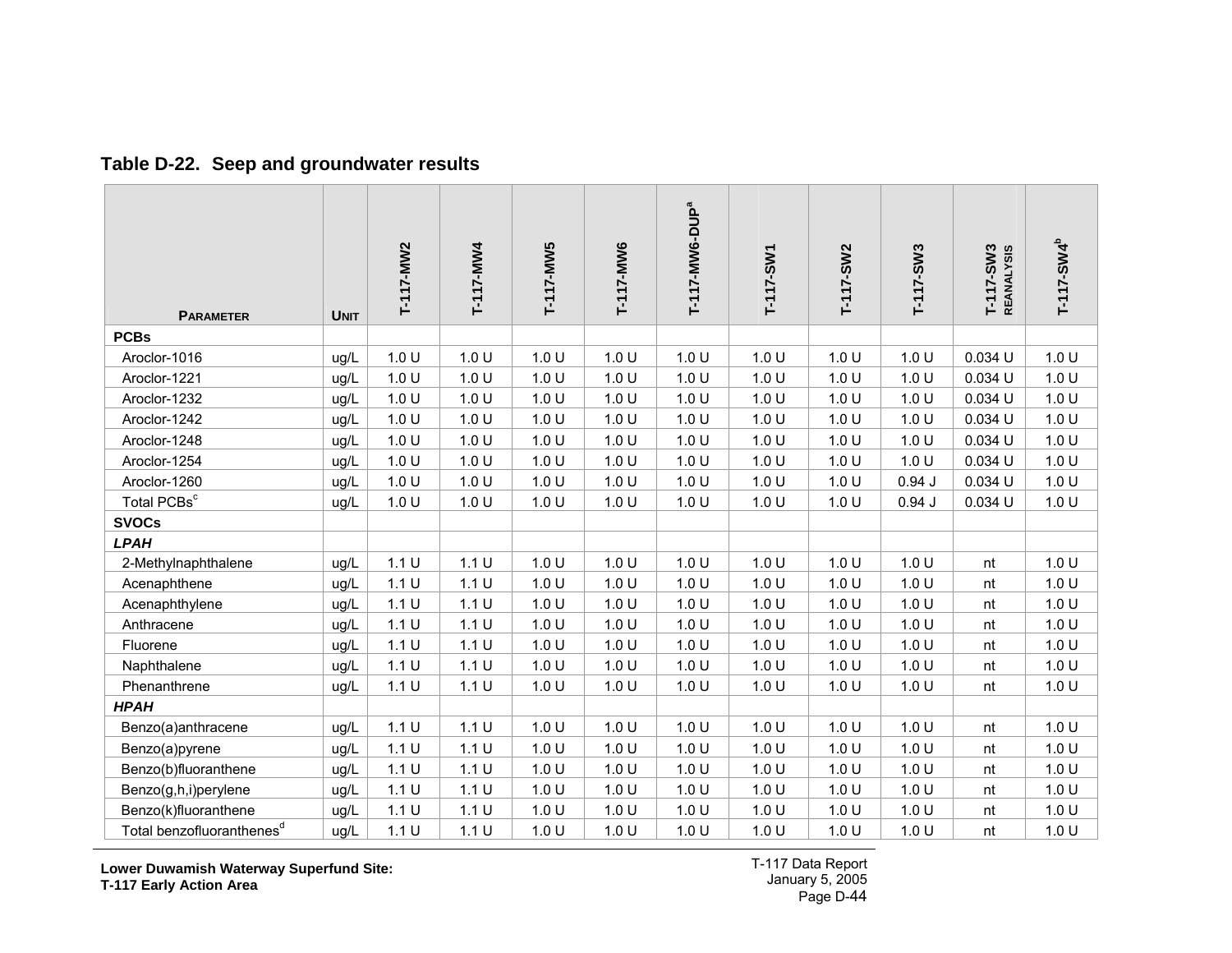| <b>PARAMETER</b>           | <b>UNIT</b> | T-117-MW2 | T-117-MW4 | T-117-MW5 | T-117-MW6 | T-117-MW6-DUP <sup>a</sup> | T-117-SW1 | T-117-SW2  | $T-117-SW3$ | $T-117-SW3$<br><b>REANALYSIS</b> | T-117-SW4 <sup>b</sup> |
|----------------------------|-------------|-----------|-----------|-----------|-----------|----------------------------|-----------|------------|-------------|----------------------------------|------------------------|
| Chrysene                   | ug/L        | 1.1 U     | 1.1 U     | 1.0 U     | 1.0 U     | 1.0 U                      | 1.0 U     | 1.0 U      | 1.0 U       | nt                               | 1.0 U                  |
| Dibenzo(a,h)anthracene     | ug/L        | 1.1 U     | 1.1 U     | 1.0 U     | 1.0 U     | 1.0 U                      | 1.0 U     | 1.0 U      | 1.0 U       | nt                               | 1.0 U                  |
| Fluoranthene               | ug/L        | 1.1 U     | 1.1 U     | 1.0 U     | 1.0 U     | 1.0 U                      | 1.0 U     | 1.0 U      | 1.0 U       | nt                               | 1.0 U                  |
| Indeno(1,2,3-cd)pyrene     | ug/L        | 1.1 U     | 1.1 U     | 1.0 U     | 1.0 U     | 1.0 U                      | 1.0 U     | 1.0 U      | 1.0 U       | nt                               | 1.0 U                  |
| Pyrene                     | ug/L        | 1.1 U     | 1.1 U     | 1.0 U     | 1.0 U     | 1.0 U                      | 1.0 U     | 1.0 U      | 1.0 U       | nt                               | 1.0 U                  |
| <b>Phenols</b>             |             |           |           |           |           |                            |           |            |             |                                  |                        |
| 2,4-Dimethylphenol         | ug/L        | nt        | nt        | nt        | nt        | nt                         | 1.0 U     | 1.0 U      | 1.0 U       | nt                               | 1.0 U                  |
| 2-Methylphenol             | ug/L        | nt        | nt        | nt        | nt        | nt                         | 1.0 U     | 1.0 U      | 1.0 U       | nt                               | 1.0 U                  |
| 4-Methylphenol             | ug/L        | nt        | nt        | nt        | nt        | nt                         | 1.0 U     | 1.0 U      | 1.0 U       | nt                               | 1.0 U                  |
| Pentachlorophenol          | ug/L        | nt        | nt        | nt        | nt        | nt                         | 5.0 U     | 5.0 U      | 5.0 U       | nt                               | 5.0 U                  |
| Phenol                     | ug/L        | nt        | nt        | nt        | nt        | nt                         | 1.0 U     | 1.0 U      | 1.0 U       | nt                               | 1.0 U                  |
| <b>Phthalates</b>          |             |           |           |           |           |                            |           |            |             |                                  |                        |
| Bis(2-ethylhexyl)phthalate | ug/L        | nt        | nt        | nt        | nt        | nt                         | 1.0 U     | 2.7J       | 1.0 U       | nt                               | 15J                    |
| Butyl benzyl phthalate     | ug/L        | $\sf nt$  | nt        | nt        | nt        | nt                         | 1.0 U     | 1.0 U      | 1.0 U       | nt                               | 1.0 U                  |
| Diethyl phthalate          | ug/L        | nt        | nt        | nt        | nt        | nt                         | 1.0 U     | 1.0 U      | 1.0 U       | nt                               | 1.0 U                  |
| Dimethyl phthalate         | ug/L        | nt        | nt        | nt        | nt        | nt                         | 1.0 U     | 1.0 U      | 1.0 U       | nt                               | 1.0 U                  |
| Di-n-butyl phthalate       | ug/L        | nt        | nt        | nt        | nt        | nt                         | 1.0 U     | 1.0 U      | 1.0 U       | nt                               | 1.0 U                  |
| Di-n-octyl phthalate       | ug/L        | nt        | nt        | nt        | nt        | nt                         | 1.0 U     | 1.0 U      | 1.0 U       | nt                               | 1.0 U                  |
| <b>Other SVOCs</b>         |             |           |           |           |           |                            |           |            |             |                                  |                        |
| Benzoic acid               | ug/L        | nt        | nt        | nt        | nt        | nt                         | 10 U      | 10 U       | 10 U        | nt                               | 10 U                   |
| Benzyl alcohol             | ug/L        | nt        | nt        | nt        | nt        | nt                         | 1.0 U     | 1.0 U      | 1.0 U       | nt                               | 1.0 U                  |
| Dibenzofuran               | ug/L        | 1.1 U     | 1.1 U     | 1.0 U     | 1.0 U     | 1.0 U                      | 1.0 U     | 1.0 U      | 1.0 U       | nt                               | 1.0 U                  |
| Hexachlorobenzene          | ug/L        | nt        | nt        | nt        | nt        | nt                         | 0.050 UJ  | $0.050$ UJ | 0.050 UJ    | nt                               | $0.050$ UJ             |
| Hexachlorobutadiene        | ug/L        | 5.0 UJ    | 5.0 UJ    | 5.0 UJ    | 5.0 UJ    | 5.0 UJ                     | 0.050 UJ  | 0.050 UJ   | 0.050 UJ    | nt                               | $0.050$ UJ             |
| N-Nitrosodiphenylamine     | ug/L        | nt        | nt        | nt        | nt        | nt                         | 1.0 U     | 1.0 U      | 1.0 U       | nt                               | 1.0 U                  |
| <b>VOCs</b>                |             |           |           |           |           |                            |           |            |             |                                  |                        |
| 1,1,1,2-Tetrachloroethane  | ug/L        | 1.0 UJ    | 1.0 UJ    | 1.0 UJ    | 1.0 UJ    | 1.0 UJ                     | nt        | nt         | nt          | nt                               | nt                     |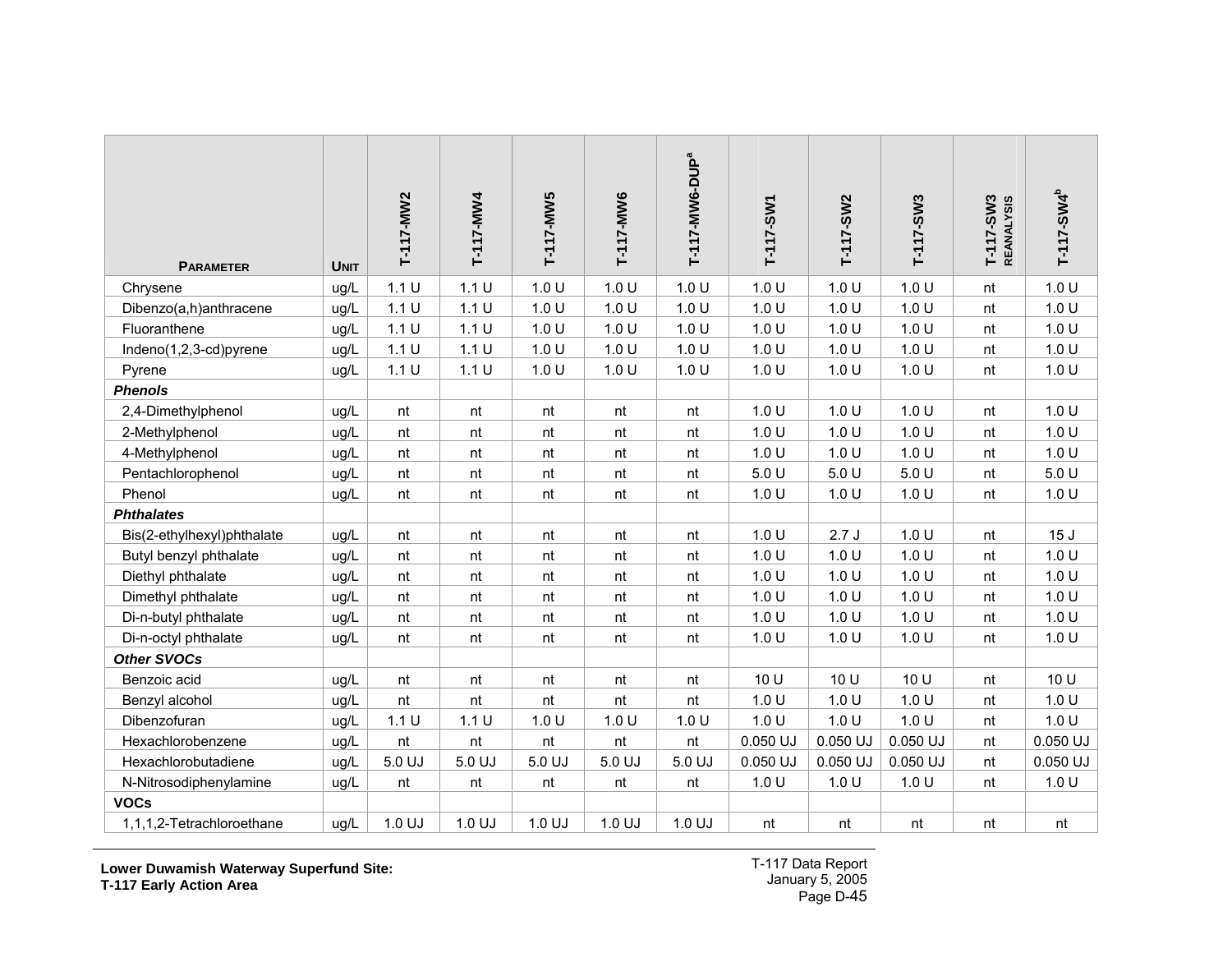| <b>PARAMETER</b>               | <b>UNIT</b> | T-117-MW2 | T-117-MW4 | T-117-MW5 | T-117-MW6 | T-117-MW6-DUP <sup>a</sup> | T-117-SW1 | T-117-SW2 | T-117-SW3 | T-117-SW3<br>REANALYSIS | $T-117-SWA^{b}$ |
|--------------------------------|-------------|-----------|-----------|-----------|-----------|----------------------------|-----------|-----------|-----------|-------------------------|-----------------|
| 1,1,1-Trichloroethane          | ug/L        | 1.0 UJ    | 1.0 UJ    | 1.0 UJ    | 1.0 UJ    | 1.0 UJ                     | nt        | nt        | nt        | nt                      | nt              |
| 1,1,2,2-Tetrachloroethane      | ug/L        | 1.0 U     | 1.0 U     | 1.0 U     | 1.0 U     | 1.0 U                      | nt        | nt        | nt        | nt                      | nt              |
| 1,1,2-Trichloroethane          | ug/L        | 1.0 U     | 1.0 U     | 1.0 U     | 1.0 U     | 1.0 U                      | nt        | nt        | nt        | nt                      | nt              |
| 1,1,2-Trichlorotrifluoroethane | ug/L        | 2.0 UJ    | 2.0 UJ    | 2.0 UJ    | 2.0 UJ    | 2.0 UJ                     | nt        | nt        | nt        | nt                      | nt              |
| 1,1-Dichloroethane             | ug/L        | 1.0 U     | 1.0 U     | 1.0 U     | 1.0 U     | 1.0 U                      | nt        | nt        | nt        | nt                      | nt              |
| 1,1-Dichloroethene             | ug/L        | 1.0 U     | 1.0 U     | 1.0 U     | 1.0 U     | 1.0 U                      | nt        | nt        | nt        | nt                      | nt              |
| 1,1-Dichloropropene            | ug/L        | 1.0 U     | 1.0 U     | 1.0 U     | 1.0 U     | 1.0 U                      | nt        | nt        | nt        | nt                      | nt              |
| 1,2,3-Trichlorobenzene         | ug/L        | 5.0 U     | 5.0 U     | 5.0 U     | 5.0 U     | 5.0 U                      | nt        | nt        | nt        | nt                      | nt              |
| 1,2,3-Trichloropropane         | ug/L        | 3.0 U     | 3.0 U     | 3.0 U     | 3.0 U     | 3.0 U                      | nt        | nt        | nt        | nt                      | nt              |
| 1,2,4-Trichlorobenzene         | ug/L        | 5.0 UJ    | 5.0 UJ    | 5.0 UJ    | 5.0 UJ    | 5.0 UJ                     | 1.0 U     | 1.0 U     | 1.0 U     | nt                      | 1.0 U           |
| 1,2,4-Trimethylbenzene         | ug/L        | 1.0 UJ    | 1.0 UJ    | 1.0 UJ    | 1.0 UJ    | 1.0 UJ                     | nt        | nt        | nt        | nt                      | nt              |
| 1,2-Dibromo-3-chloropropane    | ug/L        | 5.0 U     | 5.0 U     | 5.0 U     | 5.0 U     | 5.0 U                      | nt        | nt        | nt        | nt                      | nt              |
| 1,2-Dibromoethane (EDB)        | ug/L        | 1.0 UJ    | 1.0 UJ    | 1.0 UJ    | 1.0 UJ    | 1.0 UJ                     | nt        | nt        | nt        | nt                      | nt              |
| 1,2-Dichlorobenzene            | ug/L        | 1.0 U     | 1.0 U     | 1.0 U     | 1.0 U     | 1.0 U                      | 1.0 U     | 1.0 U     | 1.0 U     | nt                      | 1.0 U           |
| 1,2-Dichloroethane             | ug/L        | 1.0 U     | 1.0 U     | 1.0 U     | 1.0 U     | 1.0 U                      | nt        | nt        | nt        | nt                      | nt              |
| 1,2-Dichloropropane            | ug/L        | 1.0 U     | 1.0 U     | 1.0 U     | 1.0 U     | 1.0 U                      | nt        | nt        | nt        | nt                      | nt              |
| 1,3,5-Trimethylbenzene         | ug/L        | 1.0 UJ    | 1.0 UJ    | 1.0 UJ    | 1.0 UJ    | 1.0 UJ                     | nt        | nt        | nt        | nt                      | nt              |
| 1,3-Dichlorobenzene            | ug/L        | 1.0 U     | 1.0 U     | 1.0 U     | 1.0 U     | 1.0 U                      | 1.0 U     | 1.0 U     | 1.0 U     | nt                      | 1.0 U           |
| 1,3-Dichloropropane            | ug/L        | 1.0 U     | 1.0 U     | 1.0 U     | 1.0 U     | 1.0 U                      | nt        | nt        | nt        | nt                      | nt              |
| 1,4-Dichlorobenzene            | ug/L        | 1.0 U     | 1.0 U     | 1.0 U     | 1.0 U     | 1.0 U                      | 1.0 U     | 1.0 U     | 1.0 U     | nt                      | 1.0 U           |
| 2,2-Dichloropropane            | ug/L        | 1.0 UJ    | 1.0 UJ    | 1.0 UJ    | 1.0 UJ    | 1.0 UJ                     | nt        | nt        | nt        | nt                      | nt              |
| 2-Chlorotoluene                | ug/L        | 1.0 U     | 1.0 U     | 1.0 U     | 1.0 U     | 1.0 U                      | nt        | nt        | nt        | nt                      | nt              |
| 2-Hexanone                     | ug/L        | 5.0 U     | 5.0 U     | 5.0 U     | 5.0 U     | 5.0 U                      | nt        | nt        | nt        | nt                      | nt              |
| 4-Chlorotoluene                | ug/L        | 1.0 U     | 1.0 U     | 1.0 U     | 1.0 U     | 1.0 U                      | nt        | nt        | nt        | nt                      | nt              |
| Acetone                        | ug/L        | 5.0 U     | 5.0U      | 5.0 U     | 5.0 U     | 5.0 U                      | nt        | nt        | nt        | nt                      | nt              |
| Acrolein                       | ug/L        | 50 U      | 50 U      | 50 U      | 50 U      | 50 U                       | nt        | nt        | nt        | nt                      | nt              |
| Acrylonitrile                  | ug/L        | 1.0 U     | 1.0 U     | 1.0 U     | 1.0 U     | 1.0 U                      | nt        | nt        | nt        | nt                      | nt              |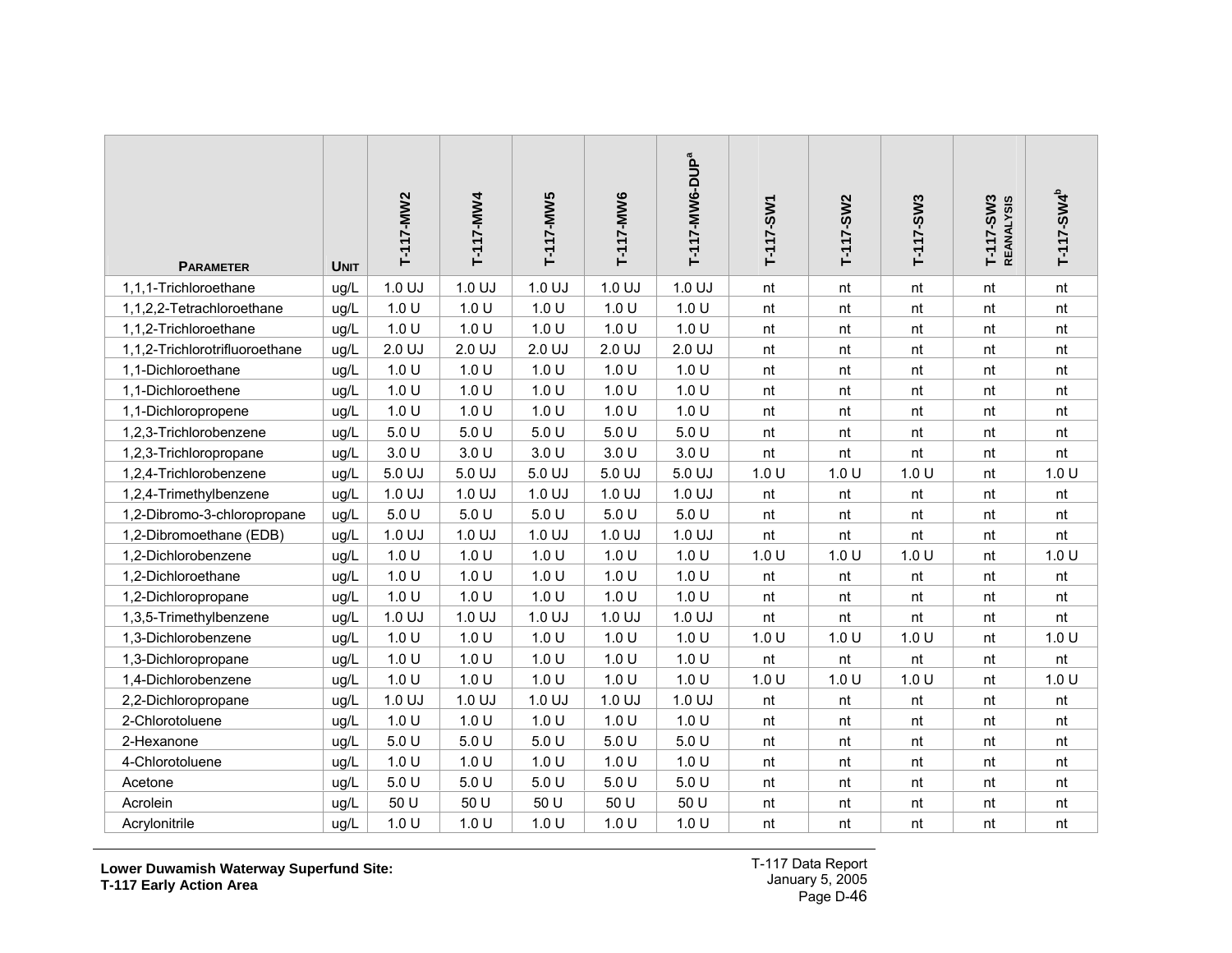| <b>PARAMETER</b>        | <b>UNIT</b> | T-117-MW2 | T-117-MW4 | T-117-MW5 | T-117-MW6 | T-117-MW6-DUP <sup>a</sup> | $T-117-SW1$ | T-117-SW2 | T-117-SW3 | T-117-SW3<br><b>REANALYSIS</b> | $T-117-SWA^{b}$ |
|-------------------------|-------------|-----------|-----------|-----------|-----------|----------------------------|-------------|-----------|-----------|--------------------------------|-----------------|
| Benzene                 | ug/L        | 1.0 U     | 1.0 U     | 1.0 U     | 1.0 U     | 1.0 U                      | nt          | nt        | nt        | nt                             | nt              |
| Bromobenzene            | ug/L        | 1.0 U     | 1.0 U     | 1.0 U     | 1.0 U     | 1.0 U                      | nt          | nt        | nt        | nt                             | nt              |
| Bromochloromethane      | ug/L        | 1.0 U     | 1.0 U     | 1.0 U     | 1.0 U     | 1.0 U                      | nt          | nt        | nt        | nt                             | nt              |
| Bromodichloromethane    | ug/L        | 1.0 UJ    | 1.0 UJ    | 1.0 UJ    | 1.0 UJ    | 1.0 UJ                     | nt          | nt        | nt        | nt                             | nt              |
| Bromoethane             | ug/L        | 2.0 UJ    | 2.0 UJ    | 2.0 UJ    | 2.0 UJ    | 2.0 UJ                     | nt          | nt        | nt        | nt                             | nt              |
| Bromoform               | ug/L        | 1.0 UJ    | 1.0 UJ    | 1.0 UJ    | 1.0 UJ    | 1.0 UJ                     | nt          | nt        | nt        | nt                             | nt              |
| Bromomethane            | ug/L        | 1.0 UJ    | 1.0 UJ    | 1.0 UJ    | 1.0 UJ    | 1.0 UJ                     | nt          | nt        | nt        | nt                             | nt              |
| Carbon disulfide        | ug/L        | 1.0 UJ    | 1.0 UJ    | 1.0 UJ    | 1.0 UJ    | 1.0 UJ                     | nt          | nt        | nt        | nt                             | nt              |
| Carbon tetrachloride    | ug/L        | 1.0 UJ    | 1.0 UJ    | 1.0 UJ    | 1.0 UJ    | 1.0 UJ                     | nt          | nt        | nt        | nt                             | nt              |
| Chlorobenzene           | ug/L        | 1.0 U     | 1.0 U     | 1.0 U     | 1.0 U     | 1.0 U                      | nt          | nt        | nt        | nt                             | nt              |
| Chloroethane            | ug/L        | 1.0 U     | 1.0 U     | 1.0 U     | 1.0 U     | 1.0 U                      | nt          | nt        | nt        | nt                             | nt              |
| Chloroform              | ug/L        | 1.0 U     | 1.0 U     | 1.0 U     | 1.0 U     | 1.0 U                      | nt          | nt        | nt        | nt                             | nt              |
| Chloromethane           | ug/L        | 1.0 U     | 1.0 U     | 1.0 U     | 1.0 U     | 1.0 U                      | nt          | nt        | nt        | nt                             | nt              |
| cis-1,2-Dichloroethene  | ug/L        | 1.0 U     | 1.0 U     | 1.0 U     | 1.0 U     | 1.0 U                      | nt          | $\sf nt$  | nt        | nt                             | nt              |
| cis-1,3-Dichloropropene | ug/L        | 1.0 UJ    | 1.0 UJ    | 1.0 UJ    | 1.0 UJ    | 1.0 UJ                     | nt          | nt        | nt        | nt                             | nt              |
| Cymene                  | ug/L        | 1.0 UJ    | 1.0 U     | 1.0 U     | 1.0 UJ    | 1.0 U                      | nt          | nt        | nt        | nt                             | nt              |
| Dibromochloromethane    | ug/L        | 1.0 UJ    | 1.0 UJ    | 1.0 UJ    | 1.0 UJ    | 1.0 UJ                     | nt          | nt        | nt        | nt                             | nt              |
| Dibromomethane          | ug/L        | 1.0 U     | 1.0 U     | 1.0 U     | 1.0 U     | 1.0 U                      | nt          | nt        | nt        | nt                             | nt              |
| Dichloromethane         | ug/L        | 2.0 U     | 2.0 U     | 2.0 U     | 2.0 U     | 2.0 U                      | nt          | nt        | nt        | nt                             | nt              |
| Ethylbenzene            | ug/L        | 1.0 U     | 1.0 U     | 1.0 U     | 1.0 U     | 1.0 U                      | nt          | nt        | nt        | nt                             | nt              |
| Iodomethane             | ug/L        | 1.0 U     | 1.0 U     | 1.0 UJ    | 1.0 U     | 1.0 UJ                     | nt          | nt        | nt        | nt                             | nt              |
| isopropylbenzene        | ug/L        | 1.0 U     | 1.0 UJ    | 1.0 U     | 1.0 U     | 1.0 U                      | nt          | nt        | nt        | nt                             | nt              |
| Methyl ethyl ketone     | ug/L        | 5.0 U     | 5.0 U     | 5.0 U     | 5.0 U     | 5.0 U                      | nt          | nt        | nt        | nt                             | nt              |
| Methyl isobutyl ketone  | ug/L        | 5.0 U     | 5.0 U     | 5.0 U     | 5.0 U     | 5.0 U                      | nt          | nt        | nt        | nt                             | nt              |
| n-Butylbenzene          | ug/L        | 1.0 UJ    | 1.0 UJ    | 1.0 UJ    | 1.0 UJ    | 1.0 UJ                     | nt          | nt        | nt        | nt                             | nt              |
| n-Propylbenzene         | ug/L        | 1.0 UJ    | 1.0 UJ    | 1.0 UJ    | 1.0 UJ    | 1.0 UJ                     | nt          | nt        | nt        | nt                             | nt              |
| sec-Butylbenzene        | ug/L        | 1.0 UJ    | 1.0 UJ    | 1.0 UJ    | 1.0 UJ    | 1.0 UJ                     | nt          | nt        | nt        | nt                             | nt              |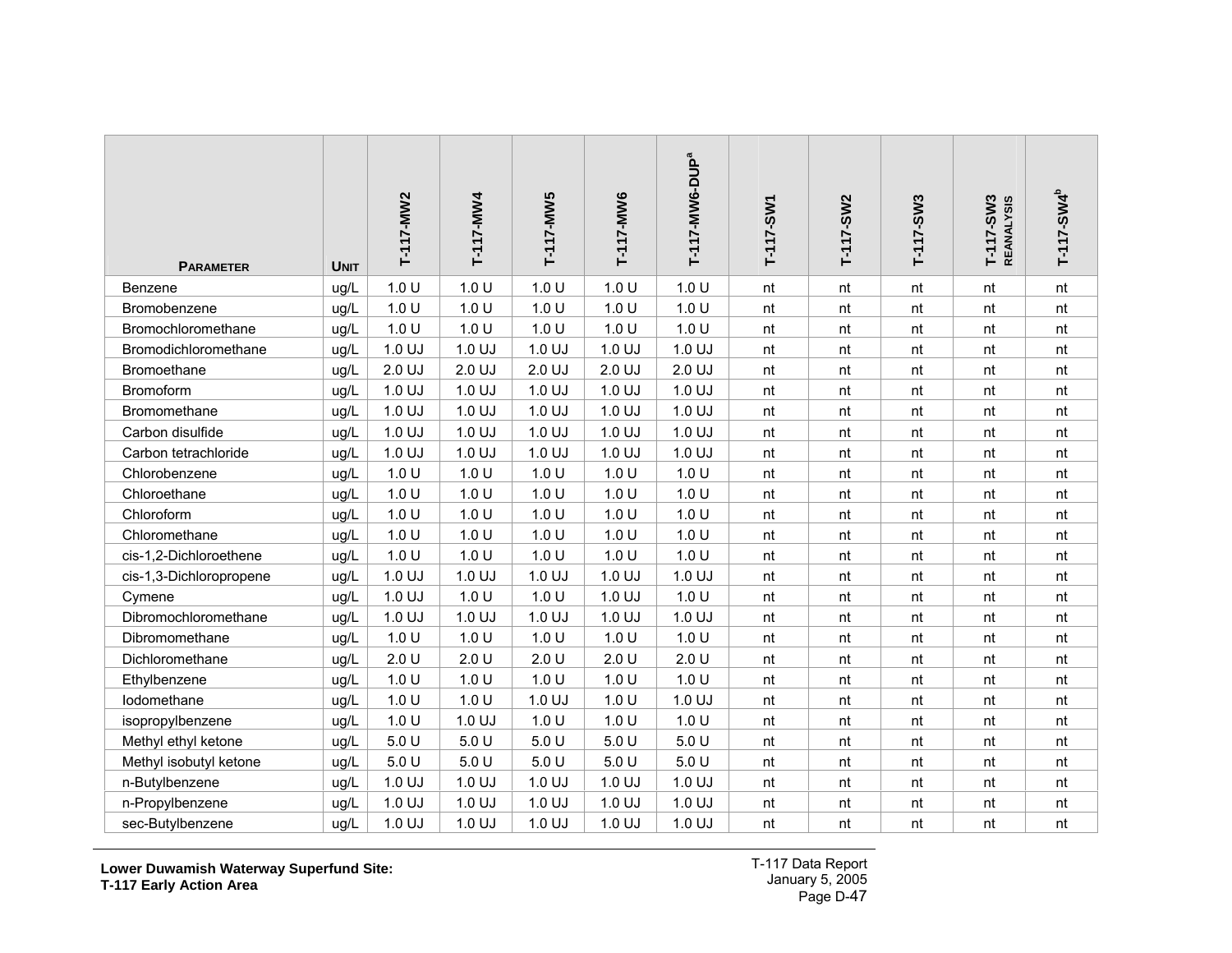| <b>PARAMETER</b>              | <b>UNIT</b> | T-117-MW2 | T-117-MW4 | T-117-MW5 | T-117-MW6 | T-117-MW6-DUP <sup>a</sup> | T-117-SW1             | T-117-SW2          | T-117-SW3       | $T-117-SW3$<br><b>REANALYSIS</b> | T-117-SW4 <sup>b</sup> |
|-------------------------------|-------------|-----------|-----------|-----------|-----------|----------------------------|-----------------------|--------------------|-----------------|----------------------------------|------------------------|
| Styrene                       | ug/L        | 1.0 U     | 1.0 U     | 1.0 U     | 1.0 U     | 1.0 U                      | nt                    | nt                 | nt              | nt                               | nt                     |
| tert-Butylbenzene             | ug/L        | 1.0 U     | 1.0 U     | 1.0 U     | 1.0 U     | 1.0 U                      | nt                    | nt                 | nt              | nt                               | nt                     |
| Tetrachloroethene             | ug/L        | 1.0 U     | 1.0 U     | 1.0 U     | 1.0 U     | 1.0 U                      | nt                    | nt                 | nt              | nt                               | nt                     |
| Toluene                       | ug/L        | 1.0 U     | 1.0 U     | 1.0 U     | 1.0 U     | 1.0 U                      | nt                    | nt                 | nt              | nt                               | nt                     |
| trans-1,2-Dichloroethene      | ug/L        | 1.0 U     | 1.0 U     | 1.0 U     | 1.0 U     | 1.0 U                      | nt                    | nt                 | nt              | nt                               | nt                     |
| trans-1,3-Dichloropropene     | ug/L        | 1.0 UJ    | 1.0 UJ    | 1.0 UJ    | 1.0 UJ    | 1.0 UJ                     | nt                    | nt                 | nt              | nt                               | nt                     |
| trans-1,4-Dichloro-2-butene   | ug/L        | 5.0 U     | 5.0 U     | 5.0 U     | 5.0 U     | 5.0 U                      | nt                    | nt                 | nt              | nt                               | nt                     |
| Trichloroethene               | ug/L        | 1.0 U     | 1.0 U     | 1.0 U     | 1.0 U     | 1.0 U                      | nt                    | nt                 | nt              | nt                               | nt                     |
| Trichlorofluoromethane        | ug/L        | 1.0 U     | 1.0 U     | 1.0 U     | 1.0 U     | 1.0 U                      | nt                    | nt                 | nt              | nt                               | nt                     |
| Vinyl acetate                 | ug/L        | 5.0 U     | 5.0 U     | 5.0 U     | 5.0 U     | 5.0 U                      | nt                    | nt                 | nt              | nt                               | nt                     |
| Vinyl chloride                | ug/L        | 1.0 U     | 1.0 U     | 1.0 U     | 1.0 U     | 1.0 U                      | nt                    | nt                 | nt              | nt                               | nt                     |
| Xylene (meta & para)          | ug/L        | 1.0 U     | 1.0 U     | 1.0 U     | 1.0 U     | 1.0 U                      | nt                    | nt                 | nt              | nt                               | nt                     |
| Xylene (ortho)                | ug/L        | 1.0 U     | 1.0 U     | 1.0 U     | 1.0 U     | 1.0 U                      | nt                    | nt                 | nt              | nt                               | nt                     |
| <b>Metals</b>                 |             |           |           |           |           |                            |                       |                    |                 |                                  |                        |
| Arsenic                       | mg/L        | nt        | nt        | nt        | nt        | nt                         | 0.05 U <sup>e</sup>   | 0.05U              | 0.05U           | nt                               | 0.05U                  |
| Cadmium                       | mg/L        | nt        | nt        | nt        | nt        | nt                         | 0.002 U <sup>e</sup>  | 0.002 U            | $0.002$ U       | nt                               | $0.002$ U              |
| Chromium                      | mg/L        | nt        | nt        | nt        | nt        | nt                         | 0.005 U <sup>e</sup>  | 0.008              | 0.008           | nt                               | 0.01                   |
| Copper                        | mg/L        | nt        | nt        | nt        | nt        | nt                         | $0.005^e$             | 0.005              | 0.004           | nt                               | 0.005                  |
| Lead                          | mg/L        | nt        | nt        | nt        | nt        | nt                         | 0.02 U <sup>e</sup>   | 0.02 U             | 0.02 U          | nt                               | 0.02 U                 |
| Mercury                       | mg/L        | nt        | nt        | nt        | nt        | nt                         | 0.0001 U <sup>e</sup> | 0.0001 U           | $0.0001$ U      | nt                               | $0.0001$ U             |
| Silver                        | mg/L        | nt        | nt        | nt        | nt        | nt                         | 0.003 U <sup>e</sup>  | $0.003$ U          | $0.003$ U       | nt                               | $0.003$ U              |
| Zinc                          | mg/L        | nt        | nt        | nt        | nt        | nt                         | 0.006 U <sup>e</sup>  | 0.006 U            | 0.006 U         | nt                               | 0.006 U                |
| <b>Conventionals</b>          |             |           |           |           |           |                            |                       |                    |                 |                                  |                        |
| Total Organic Carbon (TOC)    | mg/L        | 18        | 2.0       | 2.3       | 5.1       | 4.3                        | 2.5                   | 1.5 U <sup>e</sup> | 2.1             | nt                               | 1.5U                   |
| <b>Total Suspended Solids</b> | mg/L        | $52^e$    | 2.3       | 5.1       | 20        | 20                         | 2.2                   | 2.0                | 27 <sup>e</sup> | nt                               | 2.5                    |

a Field duplicate of T-117-MW-6

**b** Field duplicate of T-117-SW-2